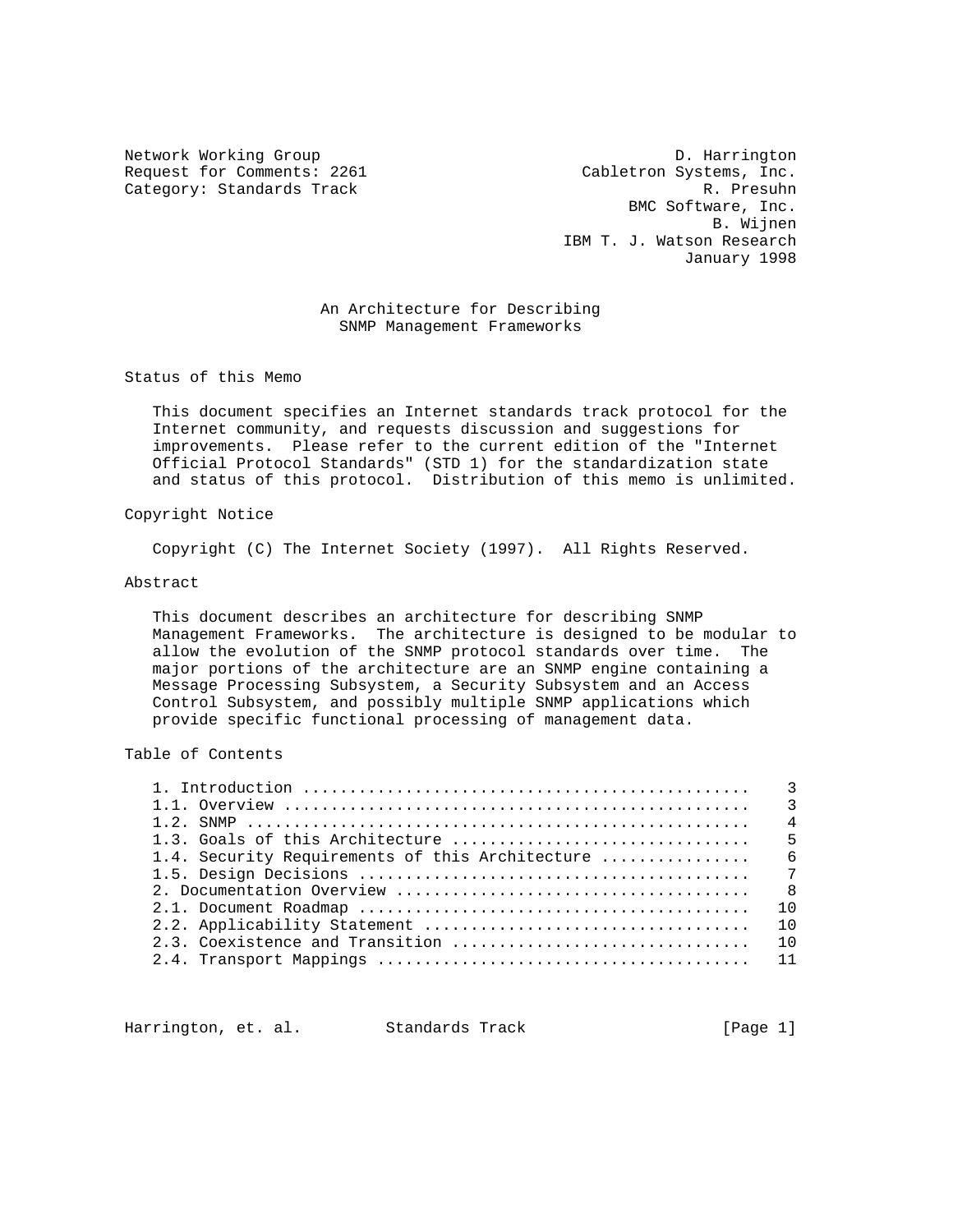|                                                              | 11 |
|--------------------------------------------------------------|----|
|                                                              | 11 |
|                                                              | 11 |
|                                                              | 12 |
|                                                              | 12 |
| 2.10. Structure of Management Information                    | 12 |
|                                                              | 13 |
|                                                              | 13 |
| 2.13. Management Information Base Modules                    | 13 |
| 2.13.1. SNMP Instrumentation MIBs                            | 13 |
| 2.14. SNMP Framework Documents                               | 13 |
| 3. Elements of the Architecture                              | 14 |
|                                                              | 14 |
|                                                              |    |
|                                                              | 15 |
|                                                              | 16 |
|                                                              | 16 |
| 3.1.1.3. Message Processing Subsystem                        | 16 |
| 3.1.1.3.1. Message Processing Model                          | 17 |
|                                                              | 17 |
|                                                              | 17 |
|                                                              | 18 |
| 3.1.2. Access Control Subsystem                              | 18 |
|                                                              | 18 |
|                                                              | 18 |
|                                                              | 19 |
|                                                              | 20 |
|                                                              | 21 |
|                                                              | 21 |
|                                                              | 21 |
| 3.2.3. Model-dependent security ID                           | 22 |
| 3.3. The Naming of Management Information                    | 22 |
|                                                              | 23 |
|                                                              | 24 |
|                                                              |    |
|                                                              | 24 |
|                                                              | 25 |
|                                                              | 25 |
| 3.4.1. maxSizeResponseScopedPDU                              | 25 |
| 3.4.2. Local Configuration Datastore                         | 25 |
|                                                              | 25 |
|                                                              | 26 |
|                                                              | 26 |
| 4.1.1. Generate Outgoing Request or Notification             | 26 |
| 4.1.2. Process Incoming Request or Notification PDU          | 26 |
| 4.1.3. Generate Outgoing Response                            | 27 |
| 4.1.4. Process Incoming Response PDU                         | 27 |
| 4.1.5. Registering Responsibility for Handling SNMP PDUs     | 28 |
| 4.2. Message Processing Subsystem Primitives                 | 28 |
| 4.2.1. Prepare Outgoing SNMP Request or Notification Message | 28 |
|                                                              |    |

Harrington, et. al. Standards Track (Page 2)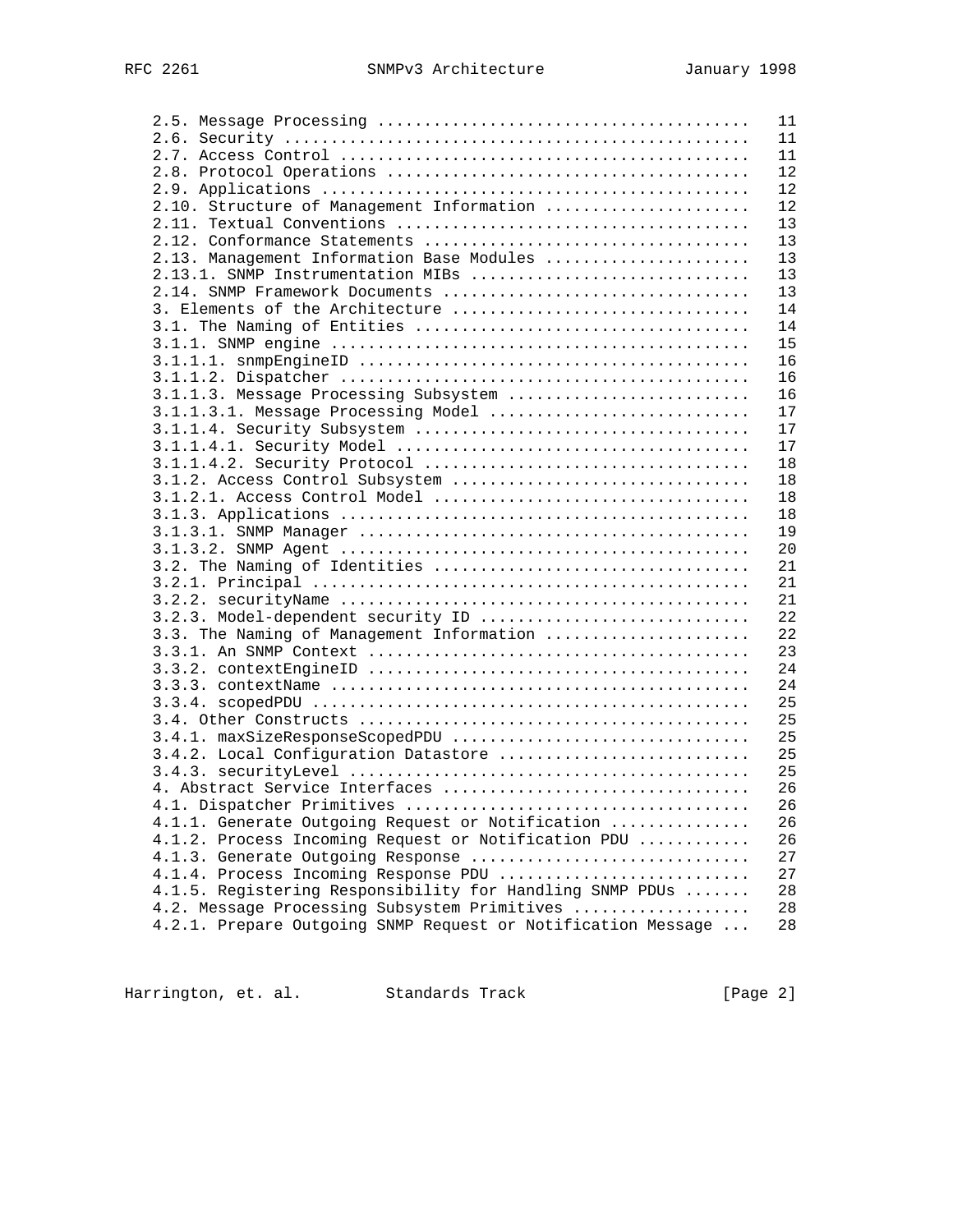| 4.2.2. Prepare an Outgoing SNMP Response Message             | 29 |
|--------------------------------------------------------------|----|
| 4.2.3. Prepare Data Elements from an Incoming SNMP Message   | 29 |
| 4.3. Access Control Subsystem Primitives                     | 30 |
| 4.4. Security Subsystem Primitives                           | 30 |
| 4.4.1. Generate a Request or Notification Message            | 30 |
| 4.4.2. Process Incoming Message                              | 31 |
| 4.4.3. Generate a Response Message                           | 31 |
|                                                              | 32 |
| 4.5.1. Release State Reference Information                   | 32 |
|                                                              | 32 |
| 4.6.1. Command Generator or Notification Originator          | 32 |
| 4.6.2. Scenario Diagram for a Command Responder Application  | 33 |
| 5. Managed Object Definitions for SNMP Management Frameworks | 35 |
|                                                              | 44 |
|                                                              | 45 |
|                                                              | 46 |
|                                                              | 46 |
|                                                              | 48 |
| A. Guidelines for Model Designers                            | 49 |
| A.1. Security Model Design Requirements                      | 49 |
|                                                              | 49 |
|                                                              | 50 |
| A.1.3. Validate the security-stamp in a received message     | 51 |
|                                                              | 51 |
|                                                              | 51 |
| A.2. Message Processing Model Design Requirements            | 52 |
| A.2.1. Receiving an SNMP Message from the Network            | 52 |
| A.2.2. Sending an SNMP Message to the Network                | 52 |
| A.3. Application Design Requirements                         | 53 |
| A.3.1. Applications that Initiate Messages                   | 53 |
| A.3.2. Applications that Receive Responses                   | 54 |
| A.3.3. Applications that Receive Asynchronous Messages       | 54 |
| A.3.4. Applications that Send Responses                      | 54 |
| A.4. Access Control Model Design Requirements                | 55 |
|                                                              | 56 |
|                                                              |    |

# 1. Introduction

1.1. Overview

 This document defines a vocabulary for describing SNMP Management Frameworks, and an architecture for describing the major portions of SNMP Management Frameworks.

Harrington, et. al. Standards Track [Page 3]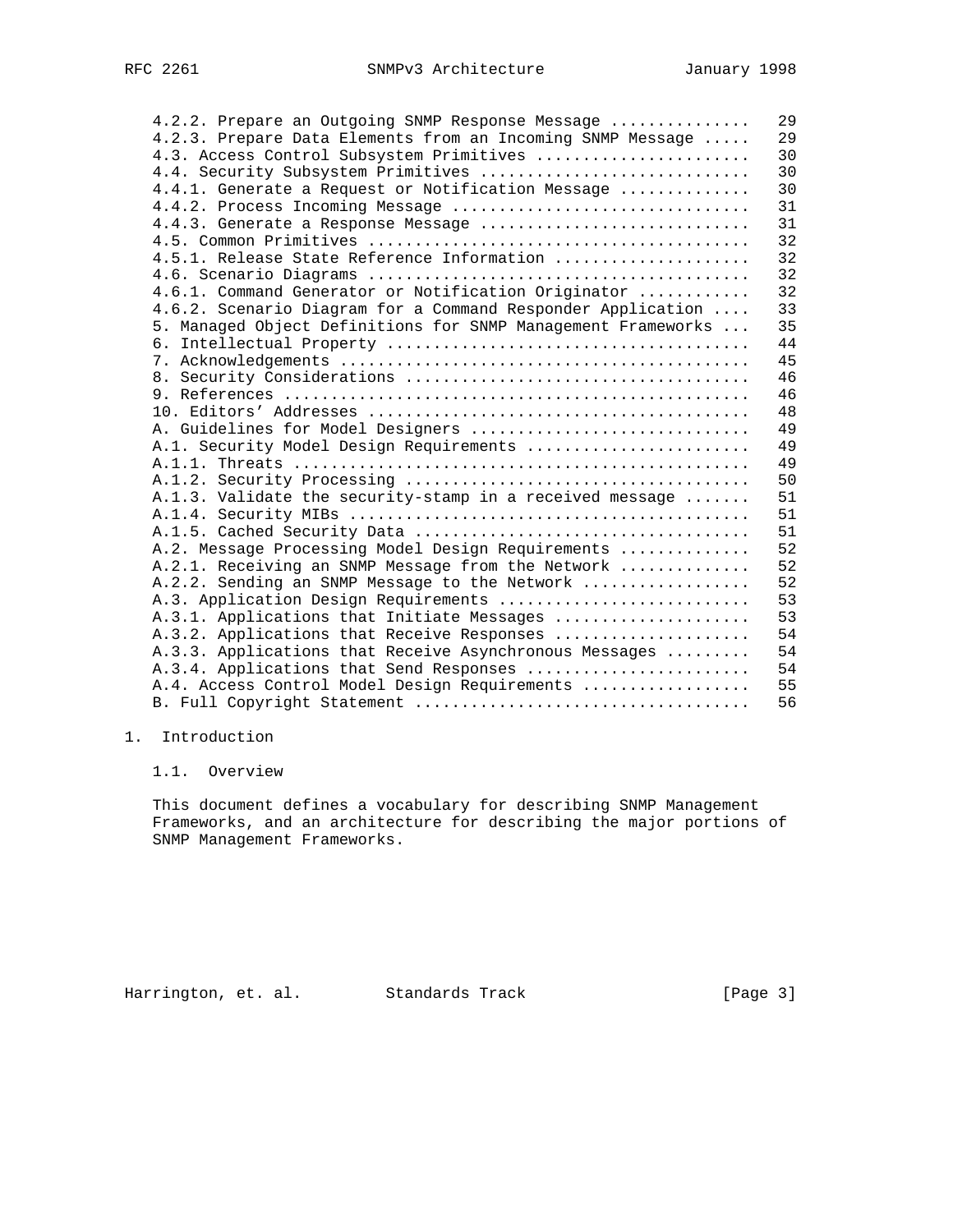This document does not provide a general introduction to SNMP. Other documents and books can provide a much better introduction to SNMP. Nor does this document provide a history of SNMP. That also can be found in books and other documents.

 Section 1 describes the purpose, goals, and design decisions of this architecture.

 Section 2 describes various types of documents which define SNMP Frameworks, and how they fit into this architecture. It also provides a minimal road map to the documents which have previously defined SNMP frameworks.

 Section 3 details the vocabulary of this architecture and its pieces. This section is important for understanding the remaining sections, and for understanding documents which are written to fit within this architecture.

 Section 4 describes the primitives used for the abstract service interfaces between the various subsystems, models and applications within this architecture.

 Section 5 defines a collection of managed objects used to instrument SNMP entities within this architecture.

Sections 6, 7, 8, and 9 are administrative in nature.

 Appendix A contains guidelines for designers of Models which are expected to fit within this architecture.

 The key words "MUST", "MUST NOT", "REQUIRED", "SHALL", "SHALL NOT", "SHOULD", "SHOULD NOT", "RECOMMENDED", "MAY", and "OPTIONAL" in this document are to be interpreted as described in [RFC2119].

# 1.2. SNMP

An SNMP management system contains:

- several (potentially many) nodes, each with an SNMP entity containing command responder and notification originator applications, which have access to management instrumentation (traditionally called agents);
- at least one SNMP entity containing command generator and/or notification receiver applications (traditionally called a manager) and,

Harrington, et. al. Standards Track [Page 4]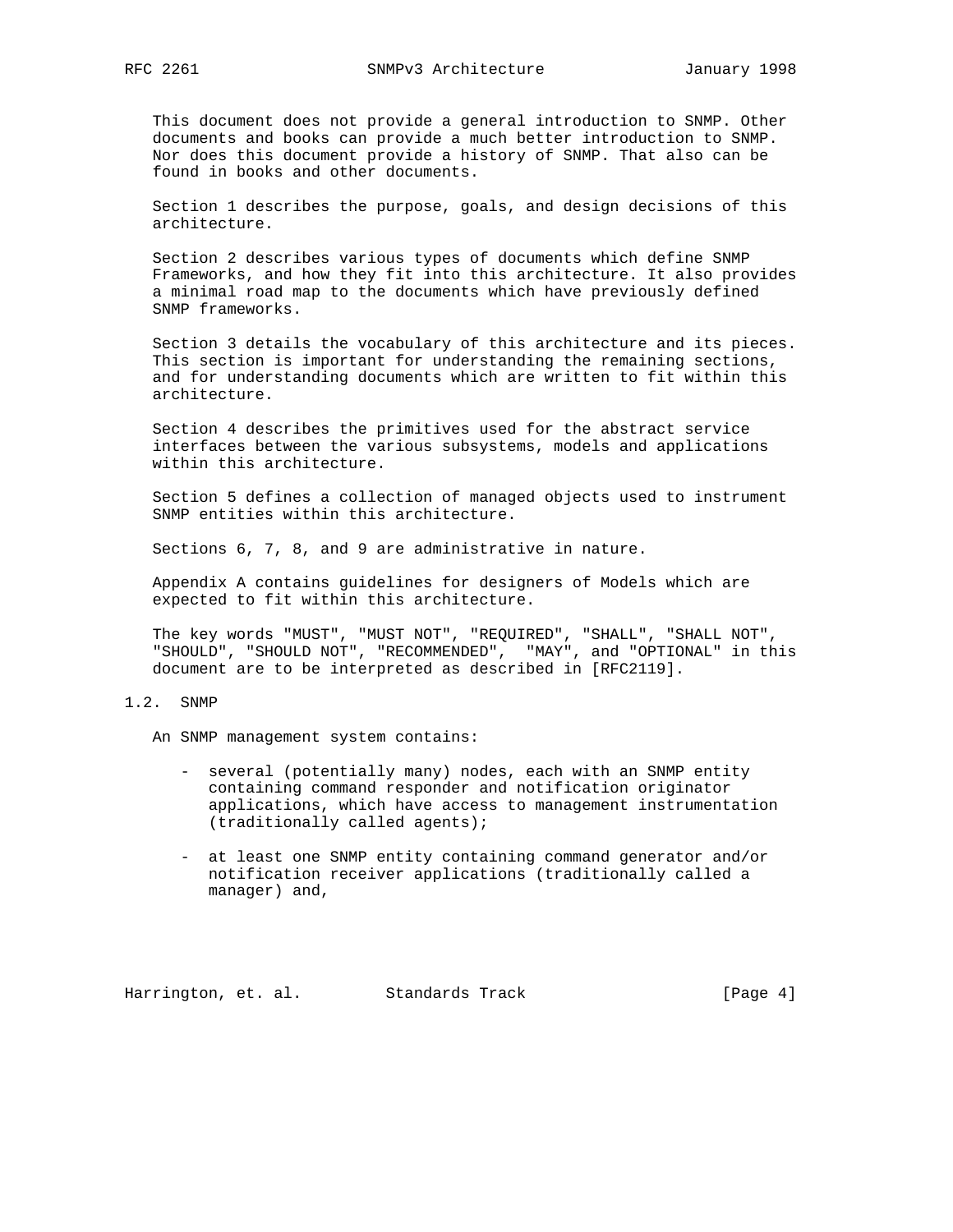- a management protocol, used to convey management information between the SNMP entities.

 SNMP entities executing command generator and notification receiver applications monitor and control managed elements. Managed elements are devices such as hosts, routers, terminal servers, etc., which are monitored and controlled via access to their management information.

 It is the purpose of this document to define an architecture which can evolve to realize effective management in a variety of configurations and environments. The architecture has been designed to meet the needs of implementations of:

- minimal SNMP entities with command responder and/or notification originator applications (traditionally called SNMP agents),
- SNMP entities with proxy forwarder applications (traditionally called SNMP proxy agents),
- command line driven SNMP entities with command generator and/or notification receiver applications (traditionally called SNMP command line managers),
- SNMP entities with command generator and/or notification receiver, plus command responder and/or notification originator applications (traditionally called SNMP mid-level managers or dual-role entities),
- SNMP entities with command generator and/or notification receiver and possibly other types of applications for managing a potentially very large number of managed nodes (traditionally called (network) management stations).
- 1.3. Goals of this Architecture

This architecture was driven by the following goals:

- Use existing materials as much as possible. It is heavily based on previous work, informally known as SNMPv2u and SNMPv2\*.
- Address the need for secure SET support, which is considered the most important deficiency in SNMPv1 and SNMPv2c.
- Make it possible to move portions of the architecture forward in the standards track, even if consensus has not been reached on all pieces.

Harrington, et. al. Standards Track [Page 5]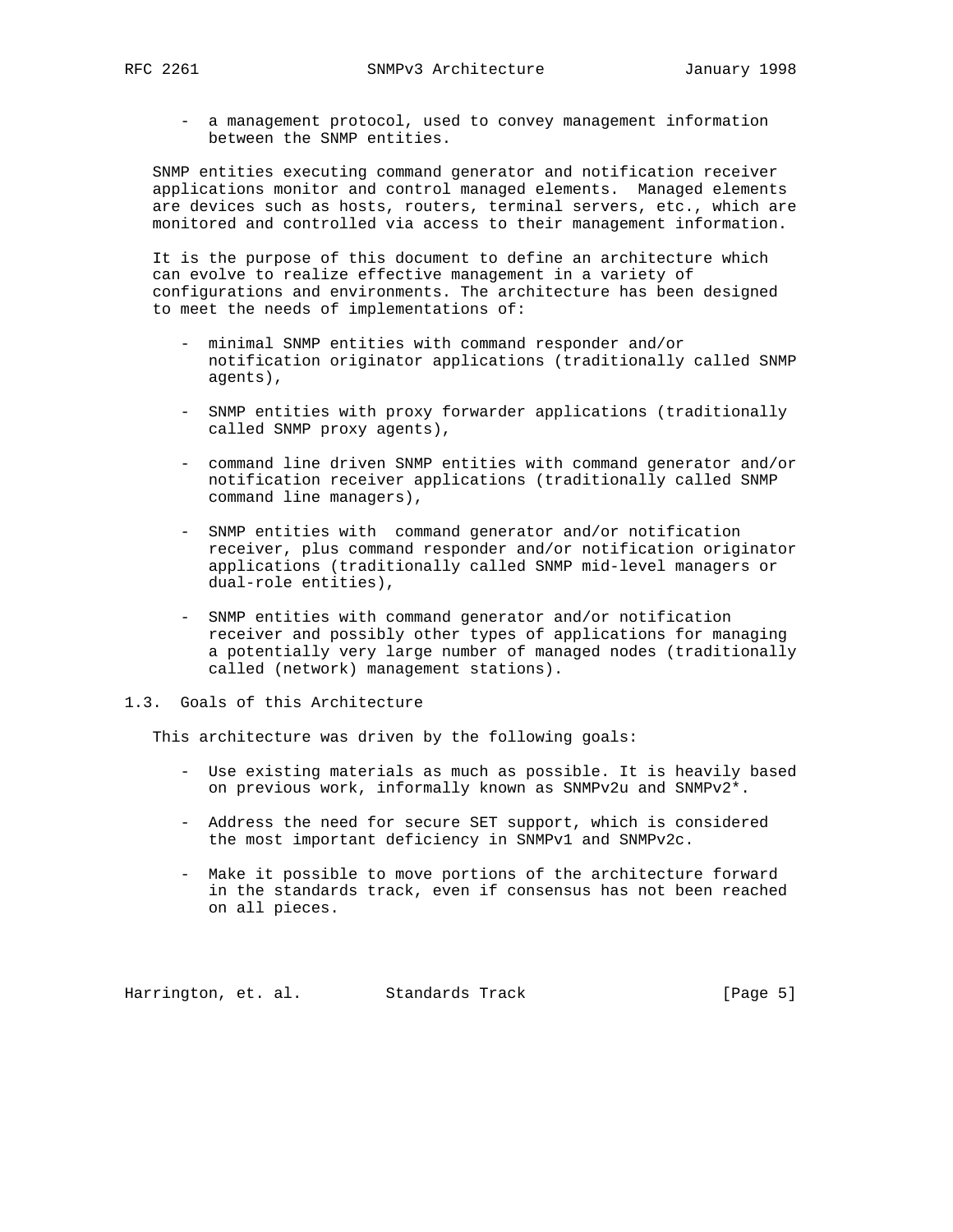- Define an architecture that allows for longevity of the SNMP Frameworks that have been and will be defined.
- Keep SNMP as simple as possible.
- Make it relatively inexpensive to deploy a minimal conforming implementation.
- Make it possible to upgrade portions of SNMP as new approaches become available, without disrupting an entire SNMP framework.
- Make it possible to support features required in large networks, but make the expense of supporting a feature directly related to the support of the feature.
- 1.4. Security Requirements of this Architecture

 Several of the classical threats to network protocols are applicable to the management problem and therefore would be applicable to any Security Model used in an SNMP Management Framework. Other threats are not applicable to the management problem. This section discusses principal threats, secondary threats, and threats which are of lesser importance.

 The principal threats against which any Security Model used within this architecture SHOULD provide protection are:

Modification of Information

 The modification threat is the danger that some unauthorized SNMP entity may alter in-transit SNMP messages generated on behalf of an authorized principal in such a way as to effect unauthorized management operations, including falsifying the value of an object.

## Masquerade

 The masquerade threat is the danger that management operations not authorized for some principal may be attempted by assuming the identity of another principal that has the appropriate authorizations.

Message Stream Modification

 The SNMP protocol is typically based upon a connectionless transport service which may operate over any subnetwork service. The re-ordering, delay or replay of messages can and does occur through the natural operation of many such subnetwork services. The message stream modification threat is the danger that messages

Harrington, et. al. Standards Track (Page 6)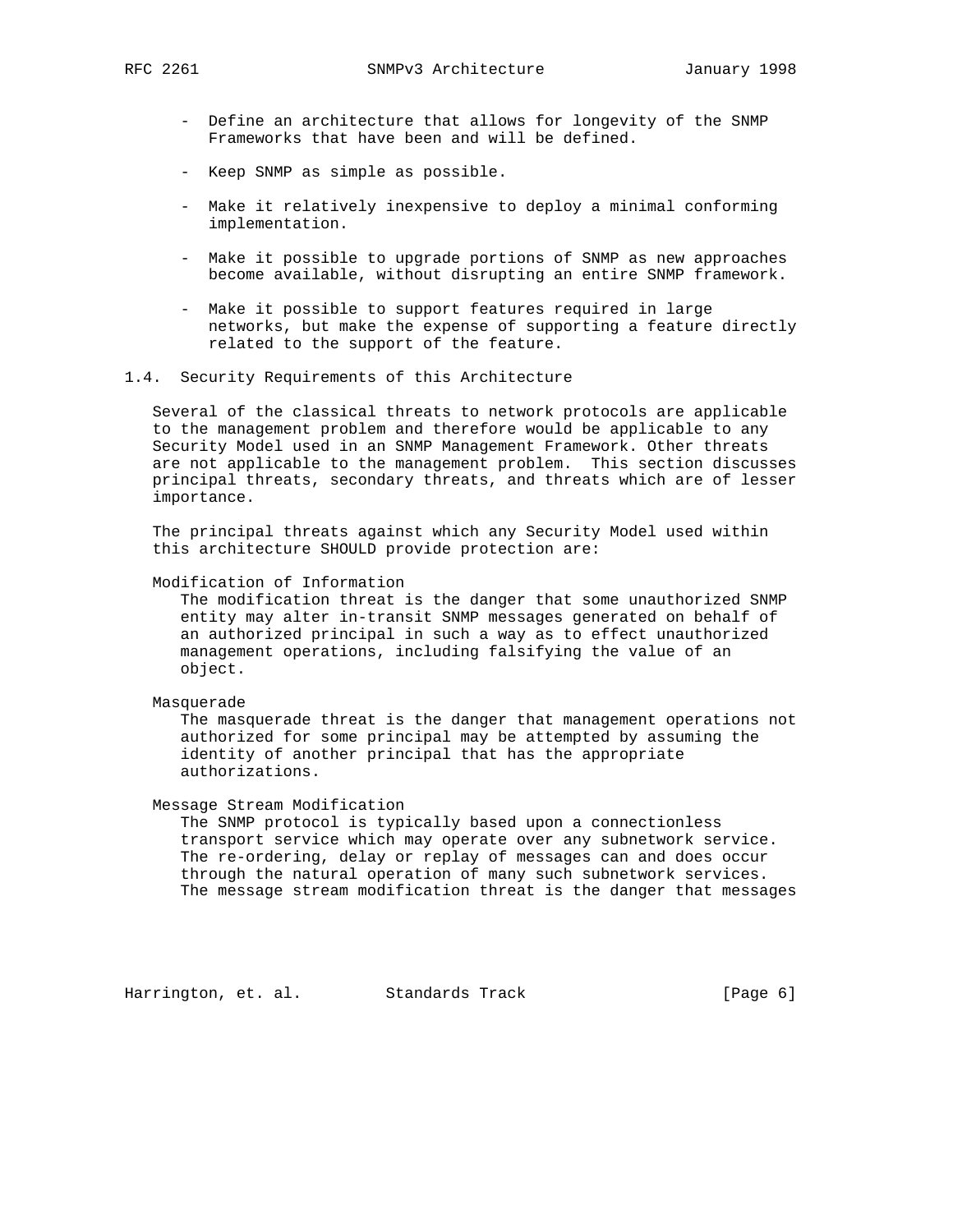may be maliciously re-ordered, delayed or replayed to an extent which is greater than can occur through the natural operation of a subnetwork service, in order to effect unauthorized management operations.

#### Disclosure

 The disclosure threat is the danger of eavesdropping on the exchanges between SNMP engines. Protecting against this threat may be required as a matter of local policy.

 There are at least two threats against which a Security Model within this architecture need not protect.

Denial of Service

 A Security Model need not attempt to address the broad range of attacks by which service on behalf of authorized users is denied. Indeed, such denial-of-service attacks are in many cases indistinguishable from the type of network failures with which any viable management protocol must cope as a matter of course.

#### Traffic Analysis

 A Security Model need not attempt to address traffic analysis attacks. Many traffic patterns are predictable - entities may be managed on a regular basis by a relatively small number of management stations - and therefore there is no significant advantage afforded by protecting against traffic analysis.

### 1.5. Design Decisions

 Various design decisions were made in support of the goals of the architecture and the security requirements:

- Architecture

 An architecture should be defined which identifies the conceptual boundaries between the documents. Subsystems should be defined which describe the abstract services provided by specific portions of an SNMP framework. Abstract service interfaces, as described by service primitives, define the abstract boundaries between documents, and the abstract services that are provided by the conceptual subsystems of an SNMP framework.

## - Self-contained Documents

 Elements of procedure plus the MIB objects which are needed for processing for a specific portion of an SNMP framework should be defined in the same document, and as much as possible, should not be referenced in other documents. This allows pieces to be designed and documented as independent and self-contained

Harrington, et. al. Standards Track (Page 7)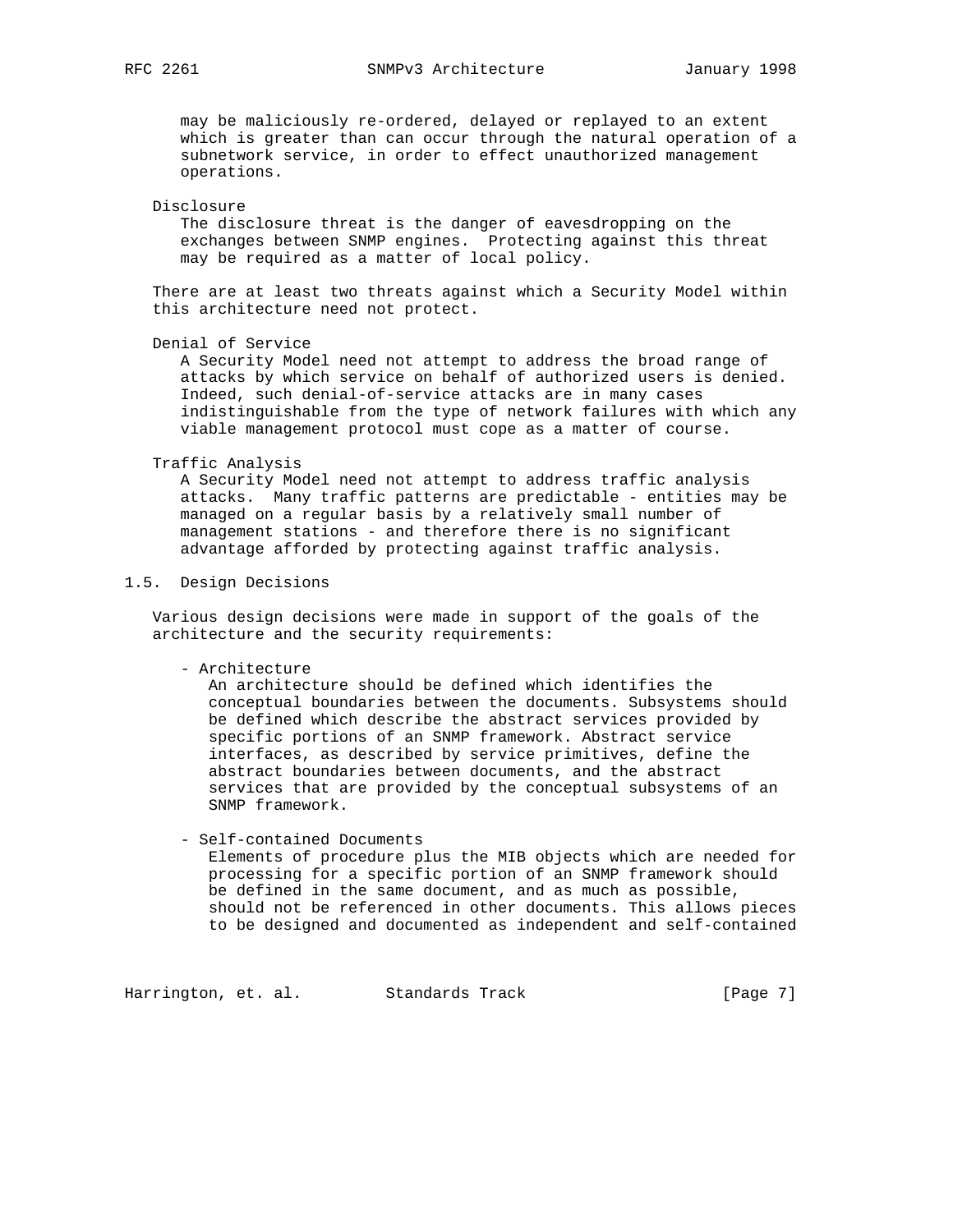parts, which is consistent with the general SNMP MIB module approach. As portions of SNMP change over time, the documents describing other portions of SNMP are not directly impacted. This modularity allows, for example, Security Models, authentication and privacy mechanisms, and message formats to be upgraded and supplemented as the need arises. The self contained documents can move along the standards track on different time-lines.

- Threats

 The Security Models in the Security Subsystem SHOULD protect against the principal threats: modification of information, masquerade, message stream modification and disclosure. They do not need to protect against denial of service and traffic analysis.

- Remote Configuration

 The Security and Access Control Subsystems add a whole new set of SNMP configuration parameters. The Security Subsystem also requires frequent changes of secrets at the various SNMP entities. To make this deployable in a large operational environment, these SNMP parameters must be able to be remotely configured.

- Controlled Complexity

 It is recognized that producers of simple managed devices want to keep the resources used by SNMP to a minimum. At the same time, there is a need for more complex configurations which can spend more resources for SNMP and thus provide more functionality. The design tries to keep the competing requirements of these two environments in balance and allows the more complex environments to logically extend the simple environment.

2. Documentation Overview

 The following figure shows the set of documents that fit within the SNMP Architecture.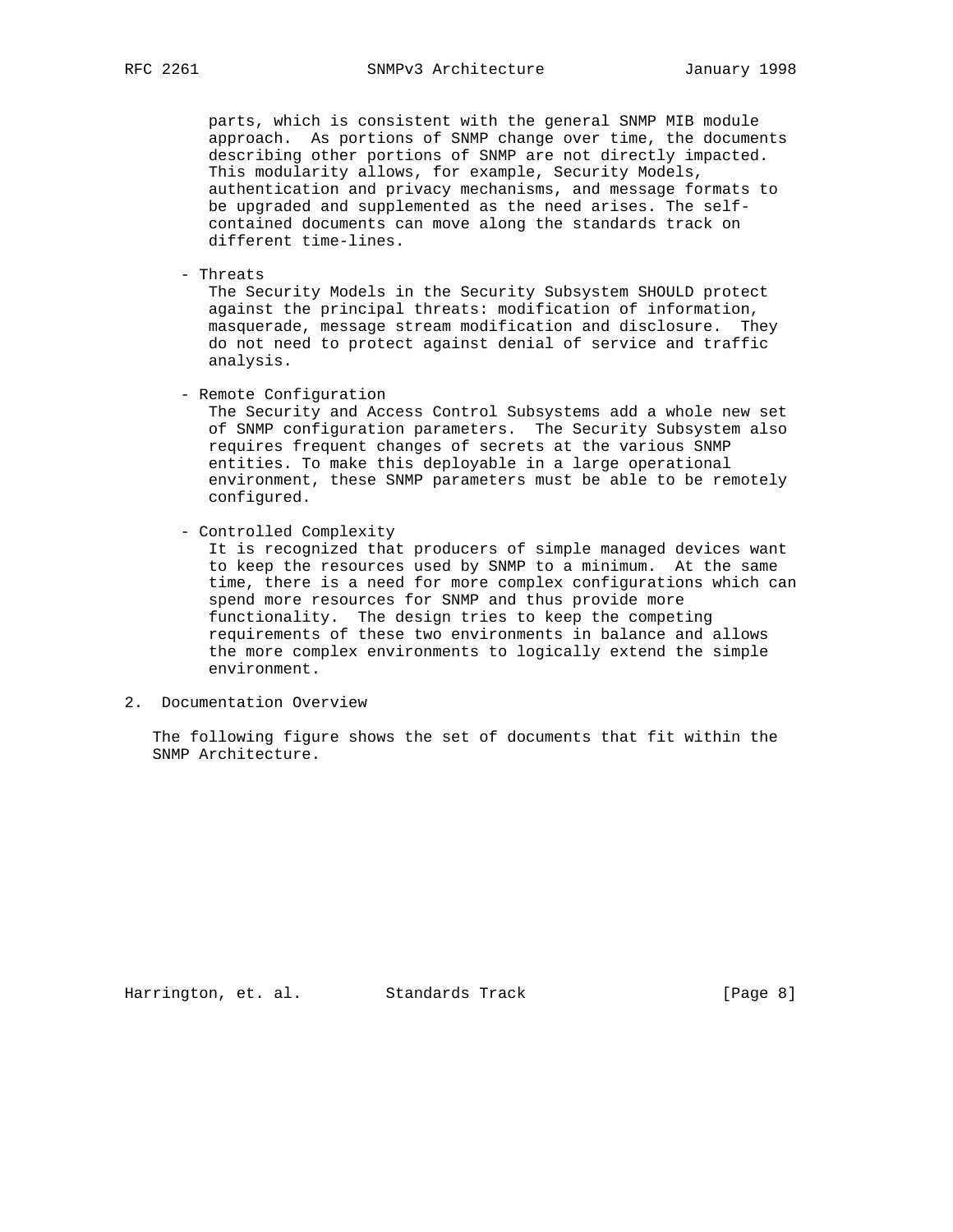| Document *<br>Roadmap<br>-----------+                                                                                                                                                                             | Applicability *<br>Statement              | ------------+ | Coexistence<br>& Transition                    |  |
|-------------------------------------------------------------------------------------------------------------------------------------------------------------------------------------------------------------------|-------------------------------------------|---------------|------------------------------------------------|--|
| Message Handling                                                                                                                                                                                                  |                                           |               |                                                |  |
| ----------------+<br>----------<br>Transport<br>Security<br>Message<br>Processing and<br>Mappings<br>Dispatcher                                                                                                   |                                           |               |                                                |  |
| PDU Handling                                                                                                                                                                                                      | -----------------+                        |               | +----------------+                             |  |
| Protocol<br>Operations                                                                                                                                                                                            | Applications                              |               | Access<br>Control                              |  |
| Information Model                                                                                                                                                                                                 |                                           |               |                                                |  |
| ------------+<br>Structure of<br>Management<br>Information                                                                                                                                                        | +-------------+<br>Textual<br>Conventions |               | +---------------+<br>Conformance<br>Statements |  |
| MIBs                                                                                                                                                                                                              |                                           |               |                                                |  |
| +----------+ +----------+<br>------------+<br>-----------<br>Standard v1<br>Standard v1<br>Historic<br>Draft v2<br><b>RFC1157</b><br><b>RFC1212</b><br>RFC14XX<br>RFC19XX<br>format<br>format<br>format<br>format |                                           |               |                                                |  |

Note: RFC14XX means RFCs 1442, 1443, and 1444. RFC19XX means RFCs 1902, 1903, and 1904.

Harrington, et. al. Standards Track  $[Page 9]$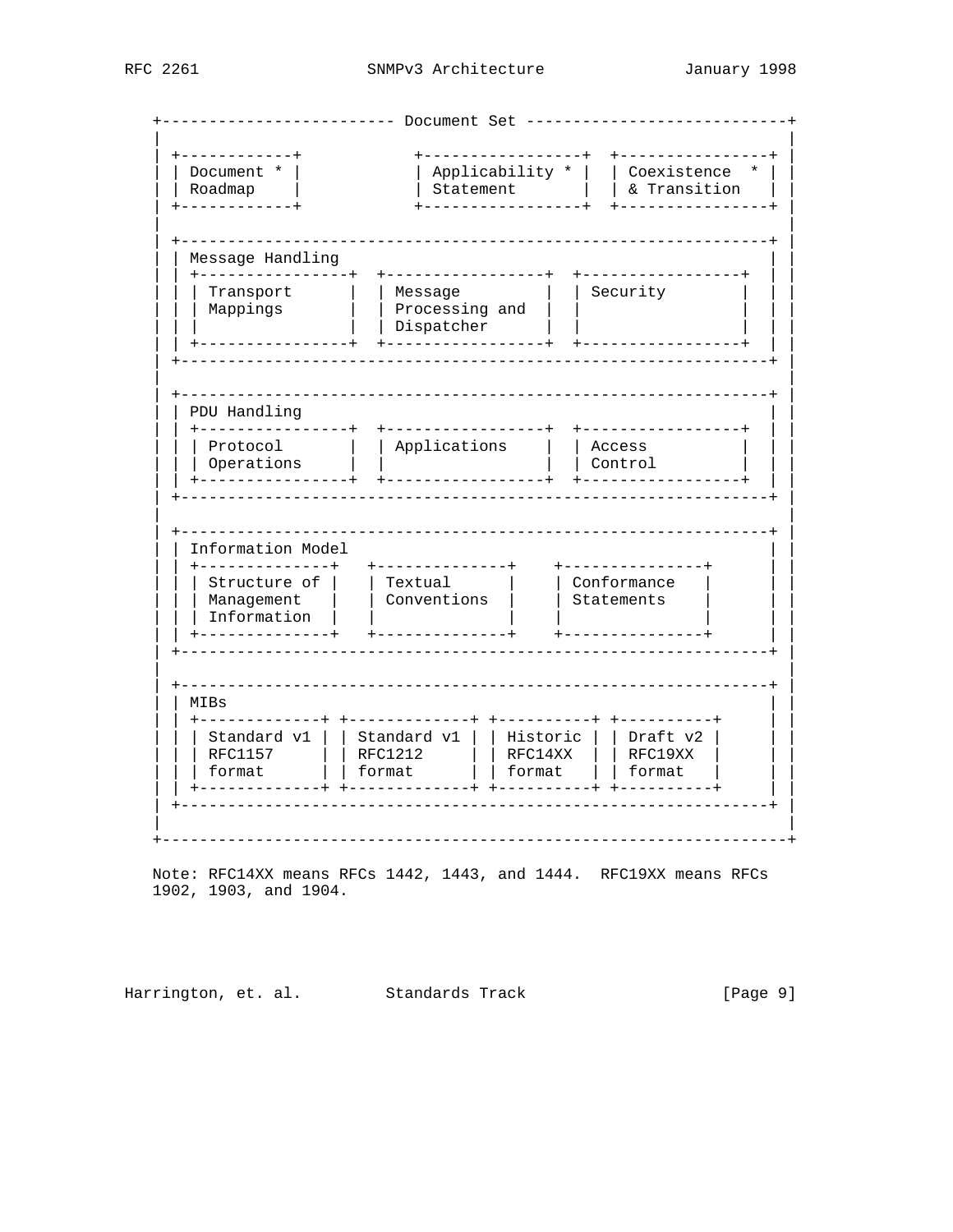Those marked with an asterisk (\*) are expected to be written in the future. Each of these documents may be replaced or supplemented. This Architecture document specifically describes how new documents fit into the set of documents in the area of Message and PDU handling.

## 2.1. Document Roadmap

 One or more documents may be written to describe how sets of documents taken together form specific Frameworks. The configuration of document sets might change over time, so the "road map" should be maintained in a document separate from the standards documents themselves.

# 2.2. Applicability Statement

 SNMP is used in networks that vary widely in size and complexity, by organizations that vary widely in their requirements of management. Some models will be designed to address specific problems of management, such as message security.

 One or more documents may be written to describe the environments to which certain versions of SNMP or models within SNMP would be appropriately applied, and those to which a given model might be inappropriately applied.

# 2.3. Coexistence and Transition

 The purpose of an evolutionary architecture is to permit new models to replace or supplement existing models. The interactions between models could result in incompatibilities, security "holes", and other undesirable effects.

 The purpose of Coexistence documents is to detail recognized anomalies and to describe required and recommended behaviors for resolving the interactions between models within the architecture.

 Coexistence documents may be prepared separately from model definition documents, to describe and resolve interaction anomalies between a model definition and one or more other model definitions.

 Additionally, recommendations for transitions between models may also be described, either in a coexistence document or in a separate document.

Harrington, et. al. Standards Track [Page 10]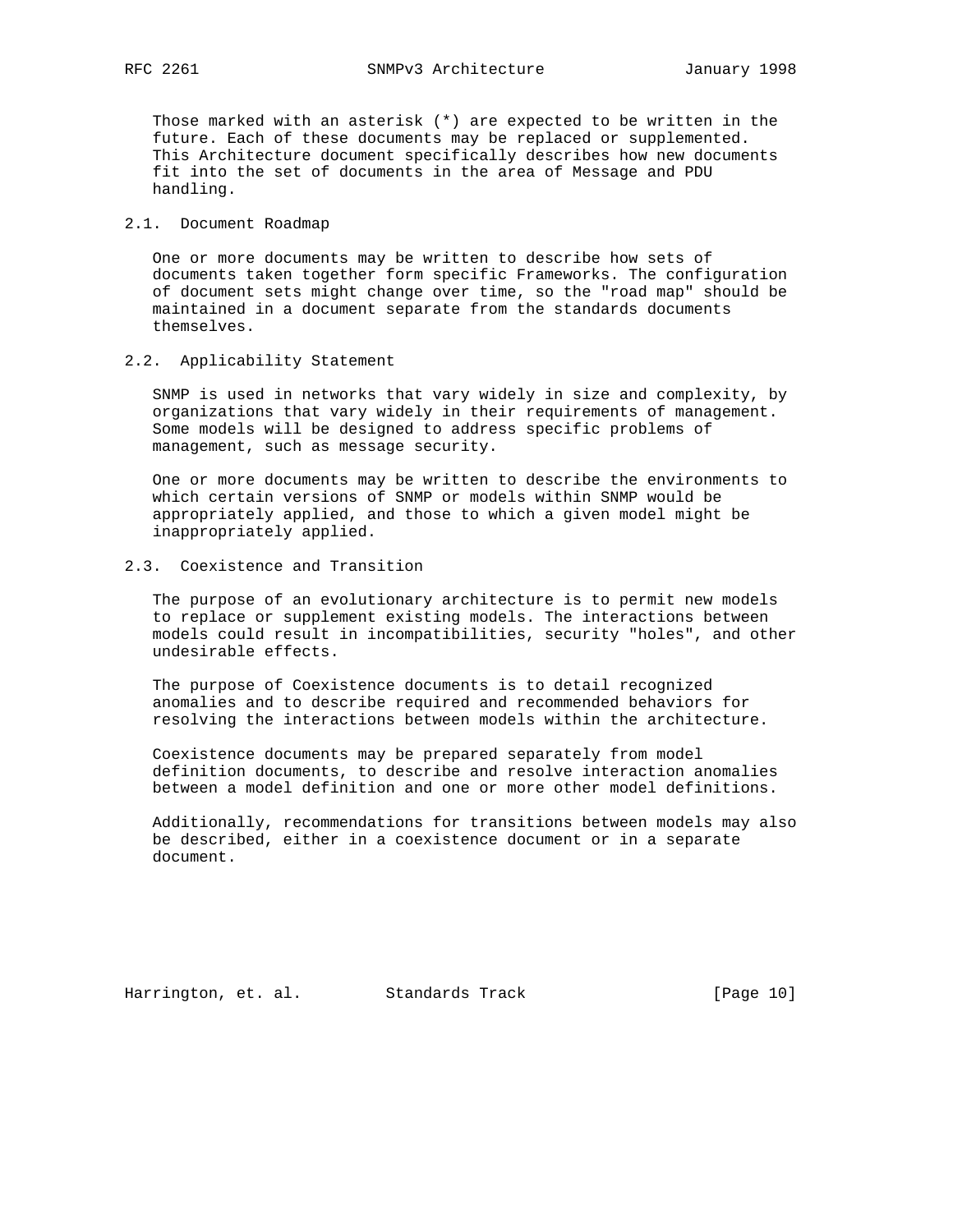#### 2.4. Transport Mappings

 SNMP messages are sent over various transports. It is the purpose of Transport Mapping documents to define how the mapping between SNMP and the transport is done.

#### 2.5. Message Processing

 A Message Processing Model document defines a message format, which is typically identified by a version field in an SNMP message header. The document may also define a MIB module for use in message processing and for instrumentation of version-specific interactions.

 An SNMP engine includes one or more Message Processing Models, and thus may support sending and receiving multiple versions of SNMP messages.

2.6. Security

 Some environments require secure protocol interactions. Security is normally applied at two different stages:

- in the transmission/receipt of messages, and
- in the processing of the contents of messages.

 For purposes of this document, "security" refers to message-level security; "access control" refers to the security applied to protocol operations.

 Authentication, encryption, and timeliness checking are common functions of message level security.

 A security document describes a Security Model, the threats against which the model protects, the goals of the Security Model, the protocols which it uses to meet those goals, and it may define a MIB module to describe the data used during processing, and to allow the remote configuration of message-level security parameters, such as passwords.

An SNMP engine may support multiple Security Models concurrently.

2.7. Access Control

 During processing, it may be required to control access to managed objects for operations.

Harrington, et. al. Standards Track [Page 11]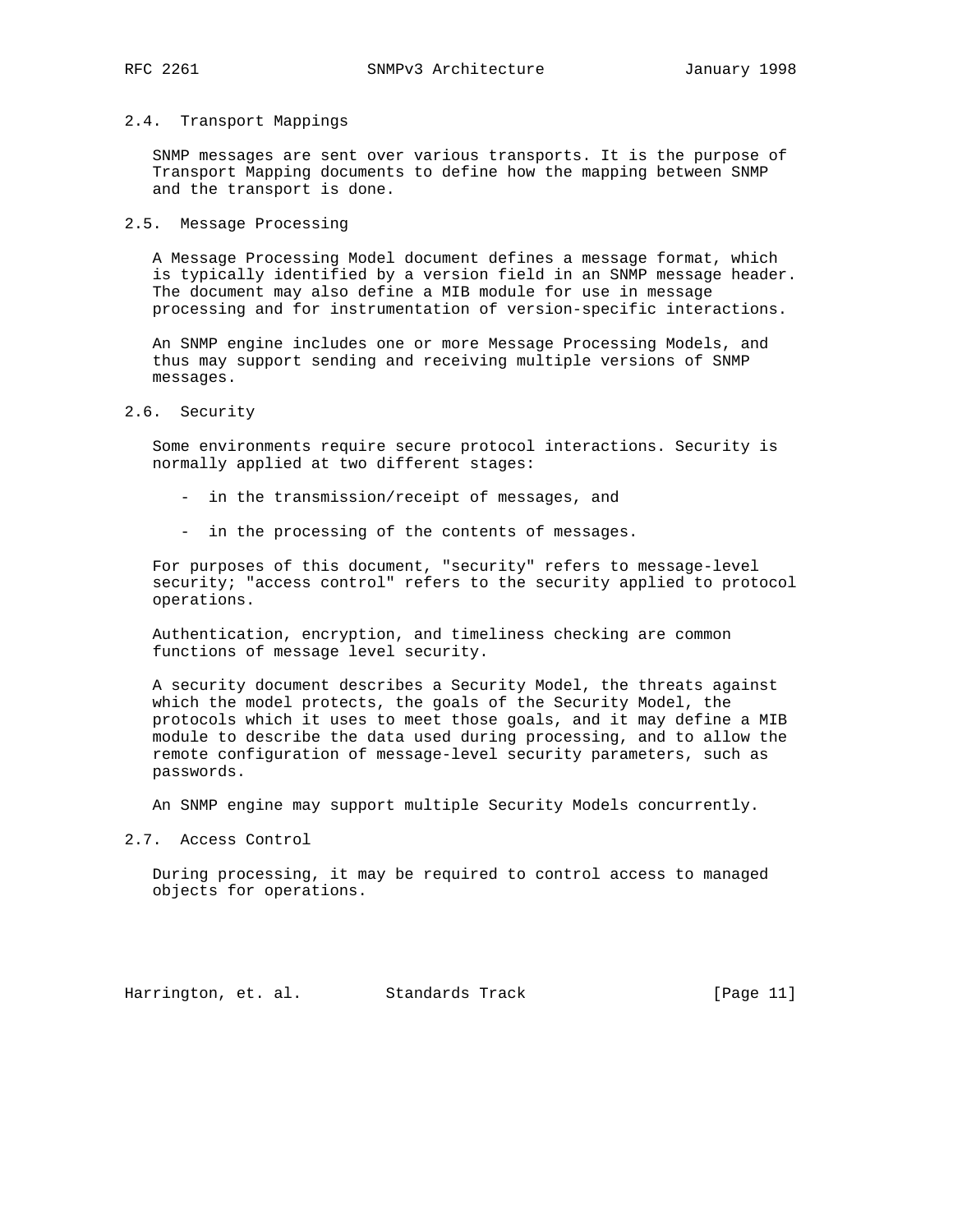An Access Control Model defines mechanisms to determine whether access to a managed object should be allowed. An Access Control Model may define a MIB module used during processing and to allow the remote configuration of access control policies.

## 2.8. Protocol Operations

 SNMP messages encapsulate an SNMP Protocol Data Unit (PDU). It is the purpose of a Protocol Operations document to define the operations of the protocol with respect to the processing of the PDUs.

 An application document defines which Protocol Operations documents are supported by the application.

## 2.9. Applications

 An SNMP entity normally includes a number of applications. Applications use the services of an SNMP engine to accomplish specific tasks. They coordinate the processing of management information operations, and may use SNMP messages to communicate with other SNMP entities.

 Applications documents describe the purpose of an application, the services required of the associated SNMP engine, and the protocol operations and informational model that the application uses to perform management operations.

 An application document defines which set of documents are used to specifically define the structure of management information, textual conventions, conformance requirements, and operations supported by the application.

## 2.10. Structure of Management Information

 Management information is viewed as a collection of managed objects, residing in a virtual information store, termed the Management Information Base (MIB). Collections of related objects are defined in MIB modules.

 It is the purpose of a Structure of Management Information document to establish the syntax for defining objects, modules, and other elements of managed information.

Harrington, et. al. Standards Track [Page 12]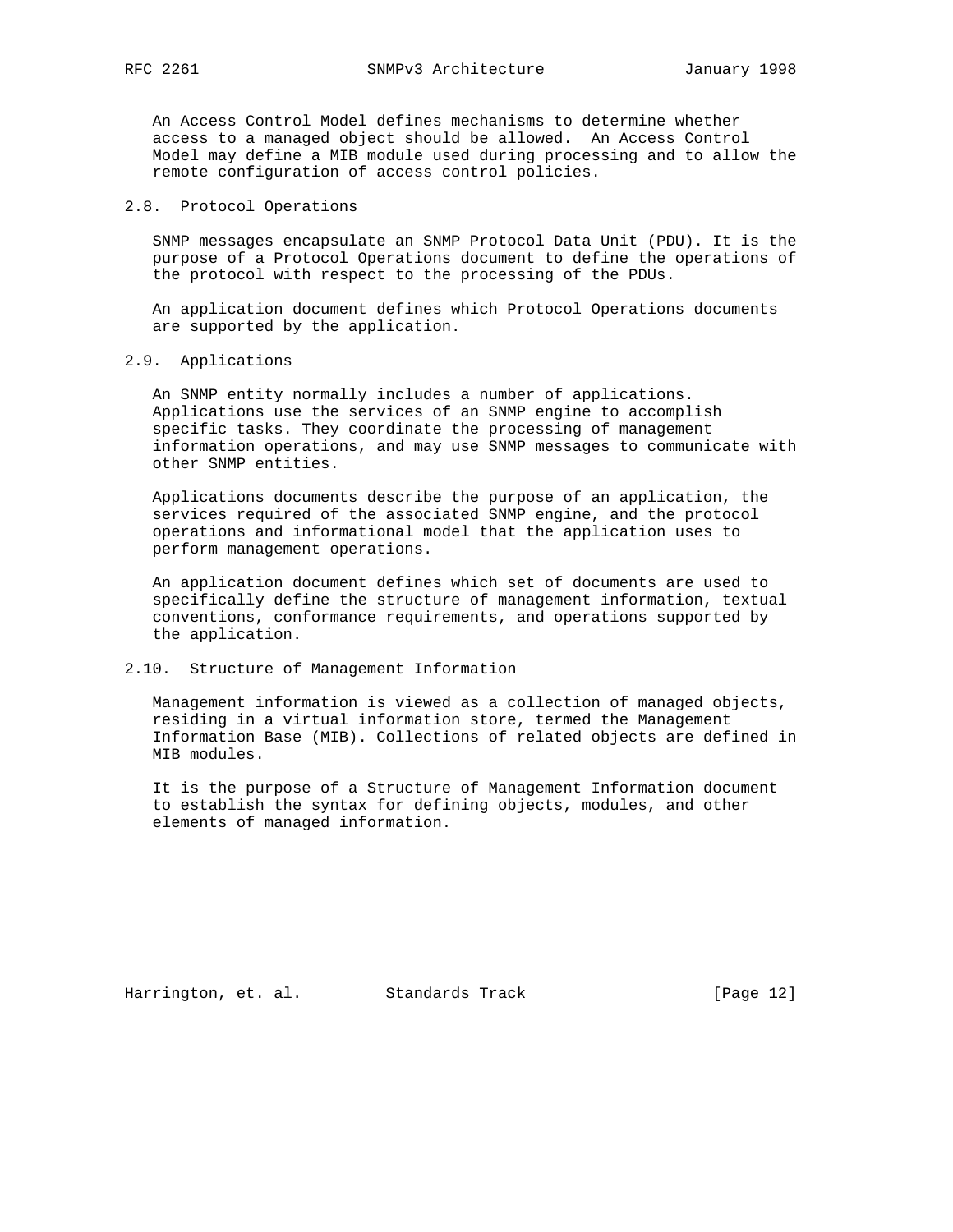#### 2.11. Textual Conventions

 When designing a MIB module, it is often useful to define new types similar to those defined in the SMI, but with more precise semantics, or which have special semantics associated with them. These newly defined types are termed textual conventions, and may defined in separate documents, or within a MIB module.

## 2.12. Conformance Statements

 It may be useful to define the acceptable lower-bounds of implementation, along with the actual level of implementation achieved. It is the purpose of Conformance Statements to define the notation used for these purposes.

#### 2.13. Management Information Base Modules

 MIB documents describe collections of managed objects which instrument some aspect of a managed node.

## 2.13.1. SNMP Instrumentation MIBs

 An SNMP MIB document may define a collection of managed objects which instrument the SNMP protocol itself. In addition, MIB modules may be defined within the documents which describe portions of the SNMP architecture, such as the documents for Message processing Models, Security Models, etc. for the purpose of instrumenting those Models, and for the purpose of allowing remote configuration of the Model.

## 2.14. SNMP Framework Documents

 This architecture is designed to allow an orderly evolution of portions of SNMP Frameworks.

 Throughout the rest of this document, the term "subsystem" refers to an abstract and incomplete specification of a portion of a Framework, that is further refined by a model specification.

 A "model" describes a specific design of a subsystem, defining additional constraints and rules for conformance to the model. A model is sufficiently detailed to make it possible to implement the specification.

 An "implementation" is an instantiation of a subsystem, conforming to one or more specific models.

 SNMP version 1 (SNMPv1), is the original Internet-standard Network Management Framework, as described in RFCs 1155, 1157, and 1212.

Harrington, et. al. Standards Track [Page 13]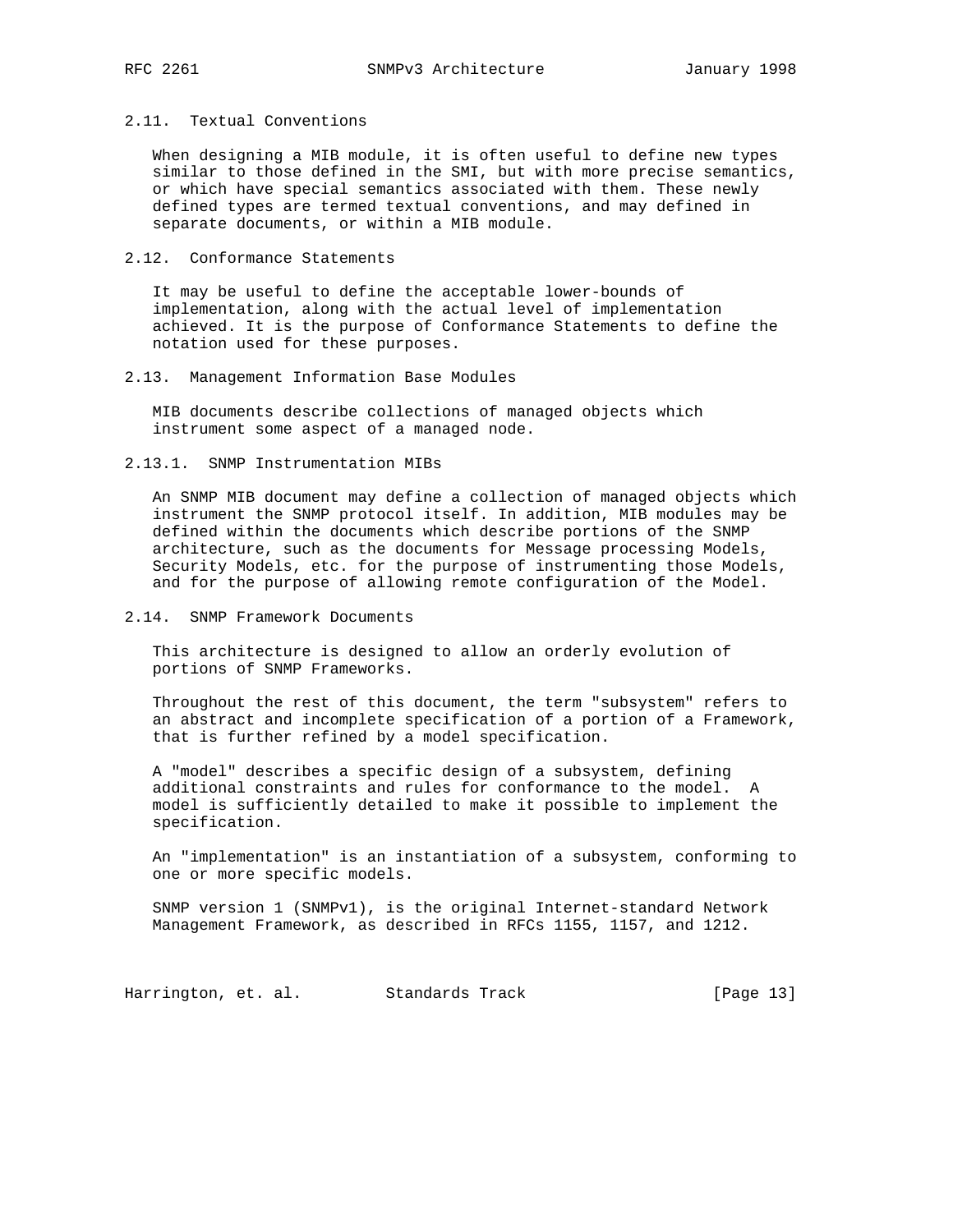SNMP version 2 (SNMPv2), is the SNMPv2 Framework as derived from the SNMPv1 Framework. It is described in RFCs 1902-1907. SNMPv2 has no message definition.

 The Community-based SNMP version 2 (SNMPv2c), is an experimental SNMP Framework which supplements the SNMPv2 Framework, as described in RFC1901. It adds the SNMPv2c message format, which is similar to the

SNMPv1 message format.

 SNMP version 3 (SNMPv3), is an extensible SNMP Framework which supplements the SNMPv2 Framework, by supporting the following:

- a new SNMP message format,
- Security for Messages, and
- Access Control.

 Other SNMP Frameworks, i.e., other configurations of implemented subsystems, are expected to also be consistent with this architecture.

3. Elements of the Architecture

 This section describes the various elements of the architecture and how they are named. There are three kinds of naming:

- 1) the naming of entities,
- 2) the naming of identities, and
- 3) the naming of management information.

 This architecture also defines some names for other constructs that are used in the documentation.

3.1. The Naming of Entities

 An SNMP entity is an implementation of this architecture. Each such SNMP entity consists of an SNMP engine and one or more associated applications.

 The following figure shows details about an SNMP entity and the components within it.

Harrington, et. al. Standards Track [Page 14]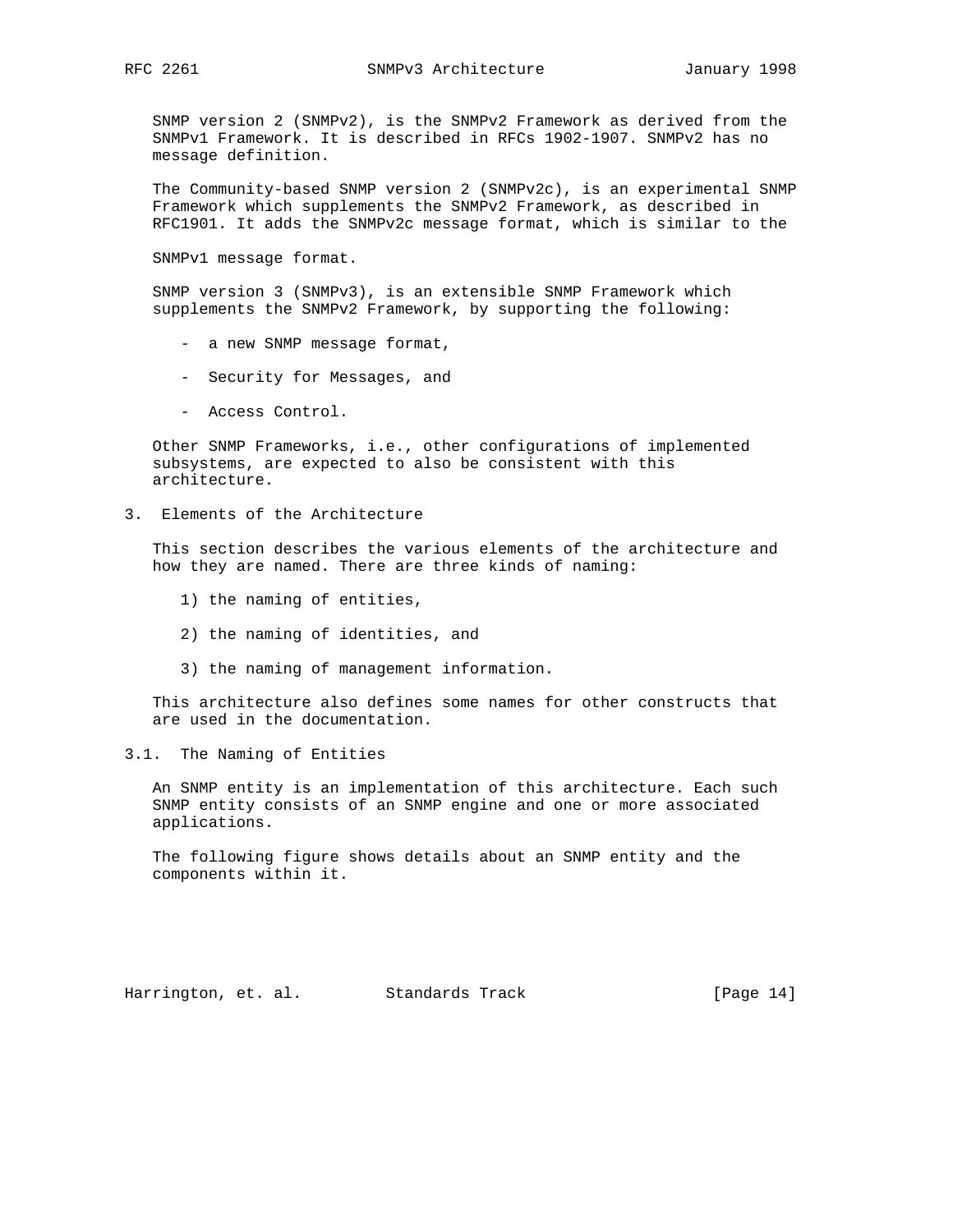+-------------------------------------------------------------------+ SNMP entity | | | +-------------------------------------------------------------+ | SNMP engine (identified by snmpEngineID) | | | | | | +------------+ +------------+ +-----------+ +-----------+ | | | | | | | | | | | | | | | | | Dispatcher | | Message | | Security | | Access | | | | | | | | Processing | | Subsystem | | Control | | | | | | | | Subsystem | | | | Subsystem | | | | | | | | | | | | | | | | | +------------+ +------------+ +-----------+ +-----------+ | | | | | | | +-------------------------------------------------------------+ | | | | +-------------------------------------------------------------+ | Application(s) | | | | | | +-------------+ +--------------+ +--------------+ | | | Command | | Notification | | Proxy | Generator | | Receiver | | Forwarder | | | +-------------+ +--------------+ +--------------+ | | | | | | | | +-------------+ +--------------+ +--------------+ | | | | | Command | | Notification | | Other | | | | | | Responder | | Originator | | | | | | | +-------------+ +--------------+ +--------------+ | | | | | | | +-------------------------------------------------------------+ | | | +-------------------------------------------------------------------+

## 3.1.1. SNMP engine

 An SNMP engine provides services for sending and receiving messages, authenticating and encrypting messages, and controlling access to managed objects. There is a one-to-one association between an SNMP engine and the SNMP entity which contains it.

The engine contains:

- 1) a Dispatcher,
- 2) a Message Processing Subsystem,

Harrington, et. al. Standards Track [Page 15]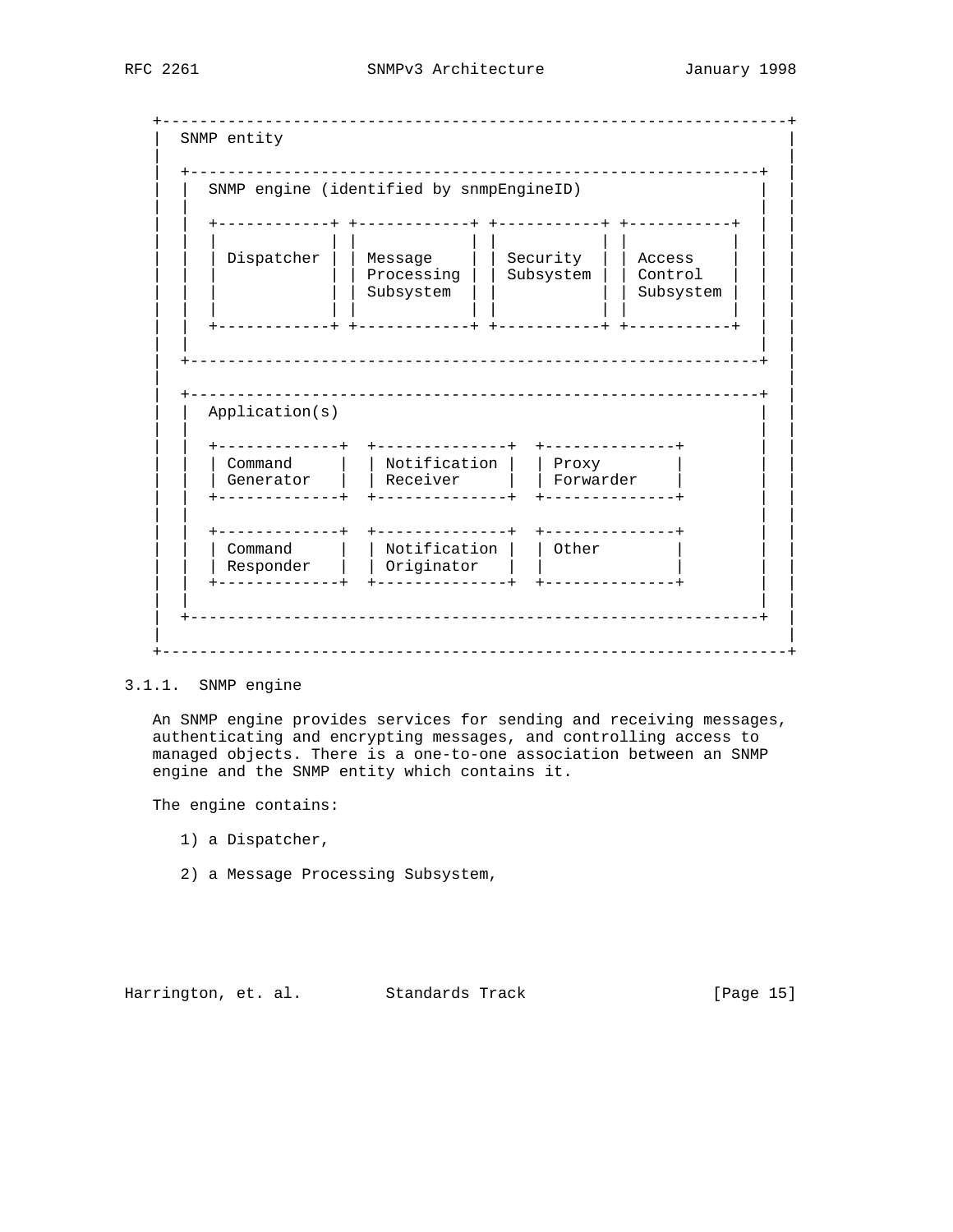- 3) a Security Subsystem, and
- 4) an Access Control Subsystem.

#### 3.1.1.1. snmpEngineID

 Within an administrative domain, an snmpEngineID is the unique and unambiguous identifier of an SNMP engine. Since there is a one-to-one association between SNMP engines and SNMP entities, it also uniquely and unambiguously identifies the SNMP entity.

# 3.1.1.2. Dispatcher

 There is only one Dispatcher in an SNMP engine. It allows for concurrent support of multiple versions of SNMP messages in the SNMP engine. It does so by:

- sending and receiving SNMP messages to/from the network,
- determining the version of an SNMP message and interacting with the corresponding Message Processing Model,
- providing an abstract interface to SNMP applications for delivery of a PDU to an application.
- providing an abstract interface for SNMP applications that allows them to send a PDU to a remote SNMP entity.

## 3.1.1.3. Message Processing Subsystem

 The Message Processing Subsystem is responsible for preparing messages for sending, and extracting data from received messages.

 The Message Processing Subsystem potentially contains multiple Message Processing Models as shown in the next figure.

\* One or more Message Processing Models may be present.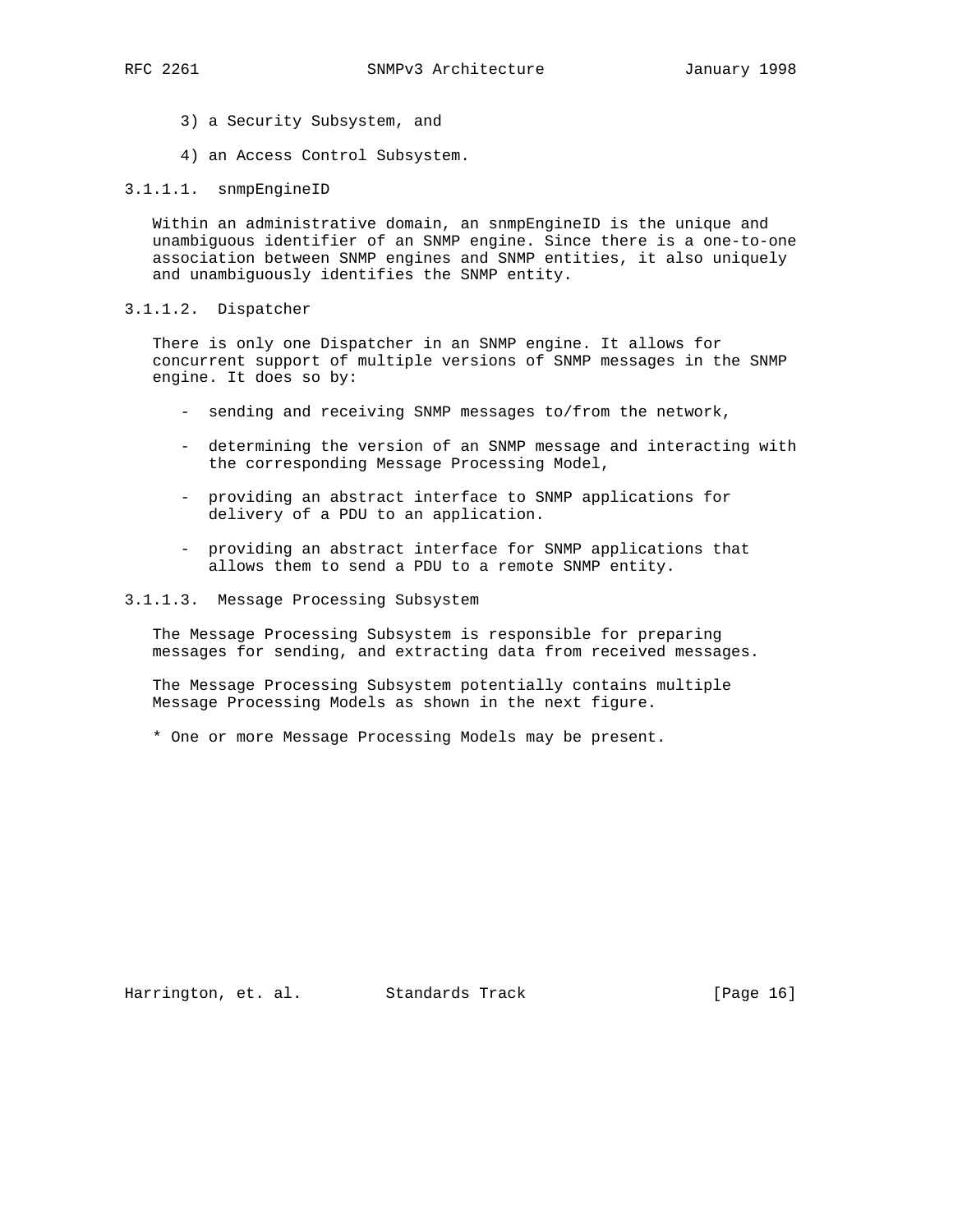| $\star$            | $\star$            | $\star$             | $\star$    |
|--------------------|--------------------|---------------------|------------|
| SNMP <sub>v3</sub> | SNMP <sub>v1</sub> | SNMP <sub>v2c</sub> | Other      |
| Message            | Message            | Message             | Message    |
| Processing         | Processing         | Processing          | Processing |
| Model              | Model              | Model               | Model      |

3.1.1.3.1. Message Processing Model

 Each Message Processing Model defines the format of a particular version of an SNMP message and coordinates the preparation and extraction of each such version-specific message format.

3.1.1.4. Security Subsystem

 The Security Subsystem provides security services such as the authentication and privacy of messages and potentially contains multiple Security Models as shown in the following figure

\* One or more Security Models may be present.

 +------------------------------------------------------------------+ | | Security Subsystem | | | +----------------+ +-----------------+ +-------------------+ | | | \* | | \* | | \* | | | | User-Based | | Other | | Other | | | | Security | | Security | | Security | | | | Model | | Model | | | Model | | | | | | | | | | | +----------------+ +-----------------+ +-------------------+ | | | +------------------------------------------------------------------+

3.1.1.4.1. Security Model

 A Security Model defines the threats against which it protects, the goals of its services, and the security protocols used to provide security services such as authentication and privacy.

Harrington, et. al. Standards Track [Page 17]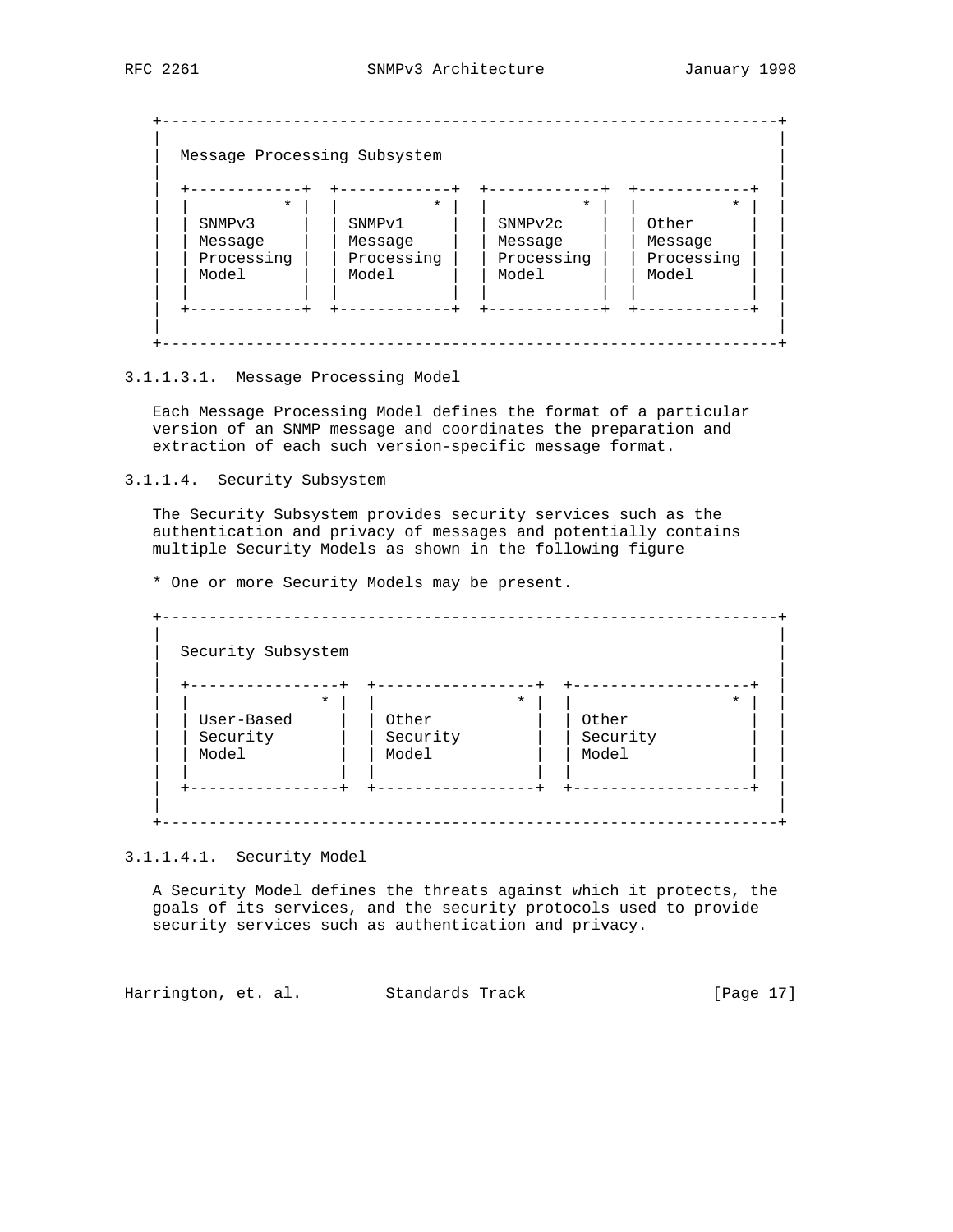# 3.1.1.4.2. Security Protocol

 A Security Protocol defines the mechanisms, procedures, and MIB data used to provide a security service such as authentication or privacy.

#### 3.1.2. Access Control Subsystem

 The Access Control Subsystem provides authorization services by means of one or more Access Control Models.

 +------------------------------------------------------------------+ | | Access Control Subsystem | | | +---------------+ +-----------------+ +------------------+ | | | \* | | \* | | \* | | | | View-Based | | Other | | | Other | | | | | Access | | Access | | Access | | | | Control | | Control | | Control | | | | Model | | Model | | | Model | | | | | | | | | | | +---------------+ +-----------------+ +------------------+ | | | +------------------------------------------------------------------+

# 3.1.2.1. Access Control Model

 An Access Control Model defines a particular access decision function in order to support decisions regarding access rights.

#### 3.1.3. Applications

There are several types of applications, including:

- command generators, which monitor and manipulate management data,
- command responders, which provide access to management data,
- notification originators, which initiate asynchronous messages,
- notification receivers, which process asynchronous messages, and
- proxy forwarders, which forward messages between entities.

 These applications make use of the services provided by the SNMP engine.

Harrington, et. al. Standards Track [Page 18]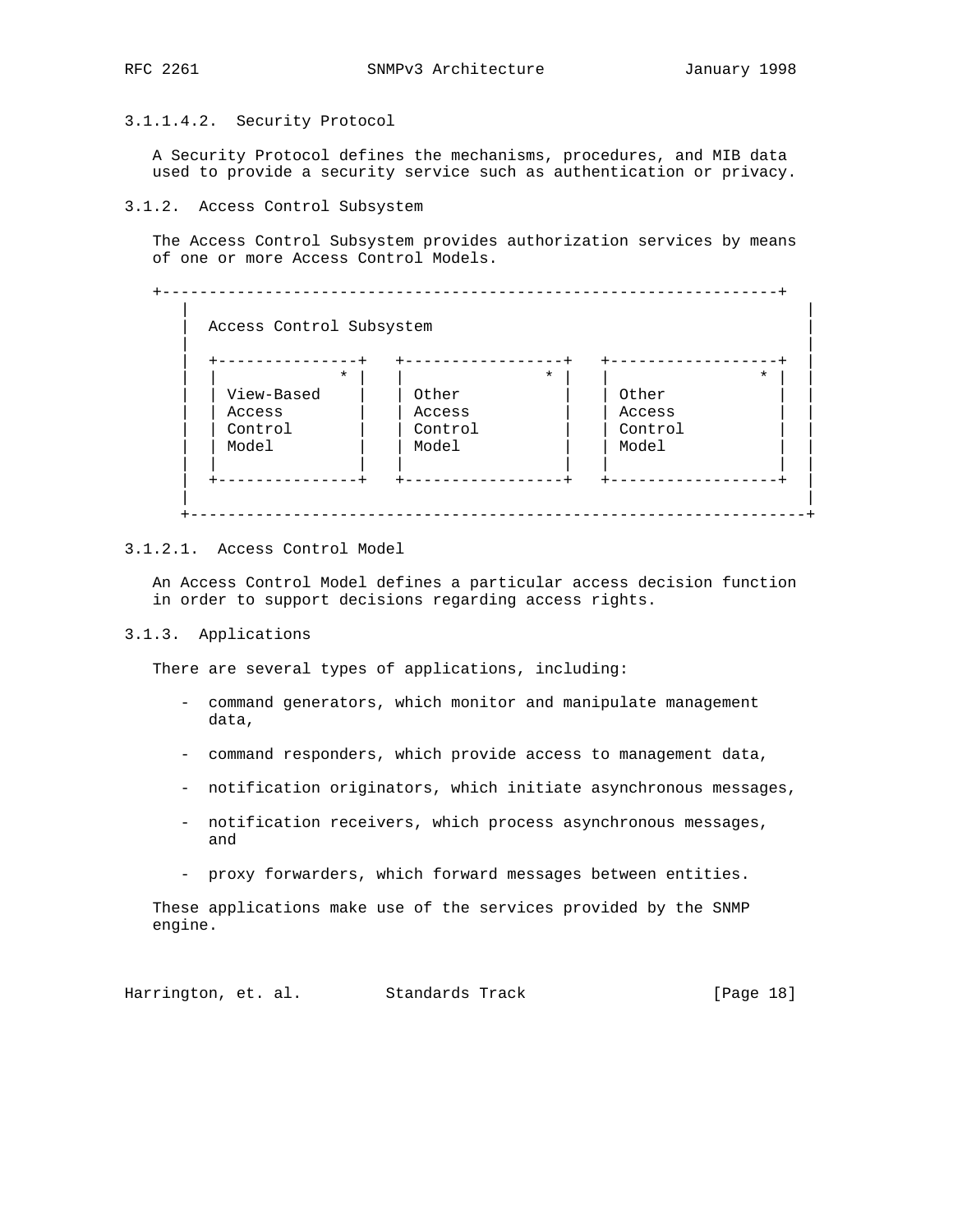# 3.1.3.1. SNMP Manager

 An SNMP entity containing one or more command generator and/or notification receiver applications (along with their associated SNMP engine) has traditionally been called an SNMP manager. \* One or more models may be present.



(traditional SNMP manager)

Harrington, et. al. Standards Track [Page 19]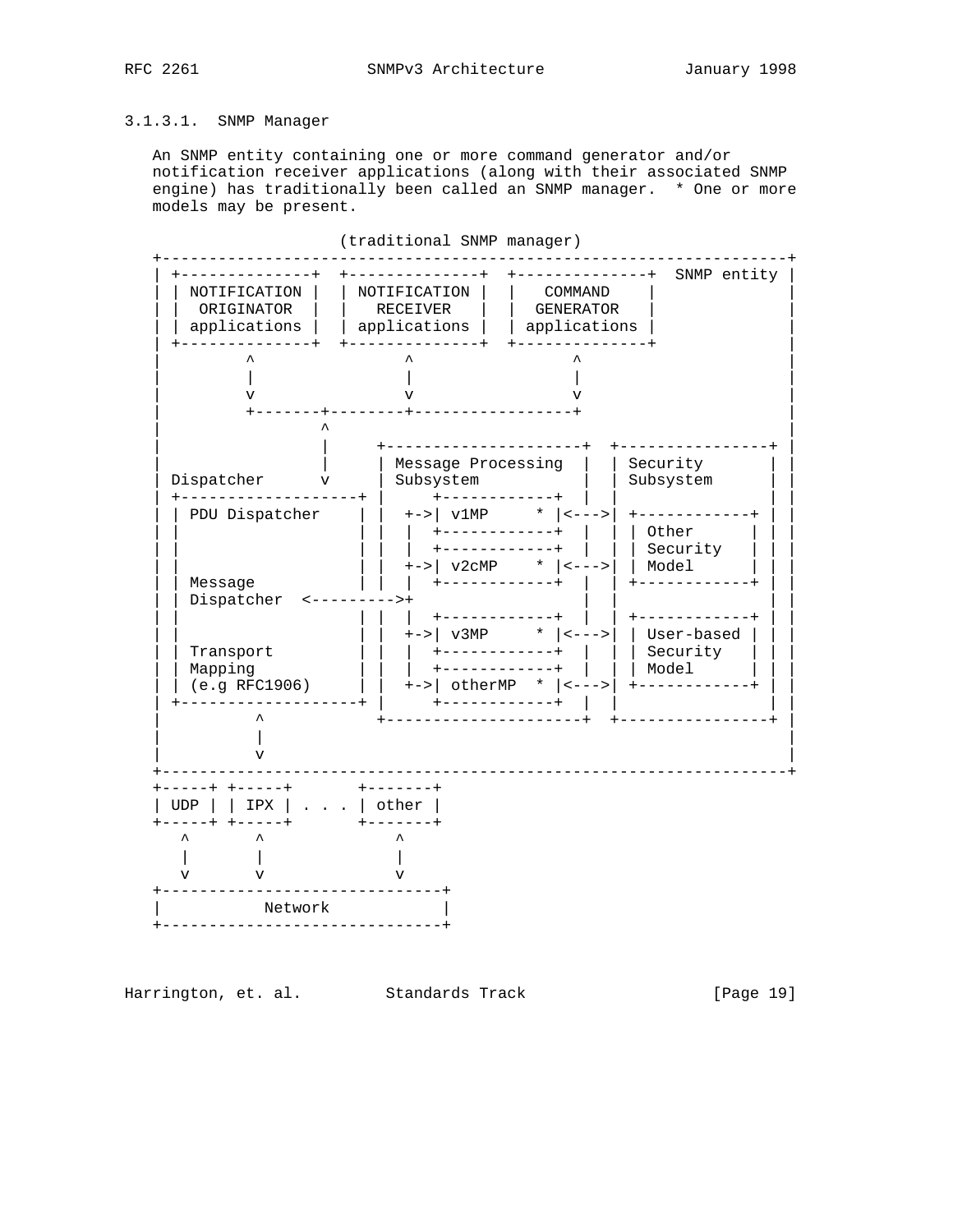# 3.1.3.2. SNMP Agent

 An SNMP entity containing one or more command responder and/or notification originator applications (along with their associated SNMP engine) has traditionally been called an SNMP agent.



Harrington, et. al. Standards Track [Page 20]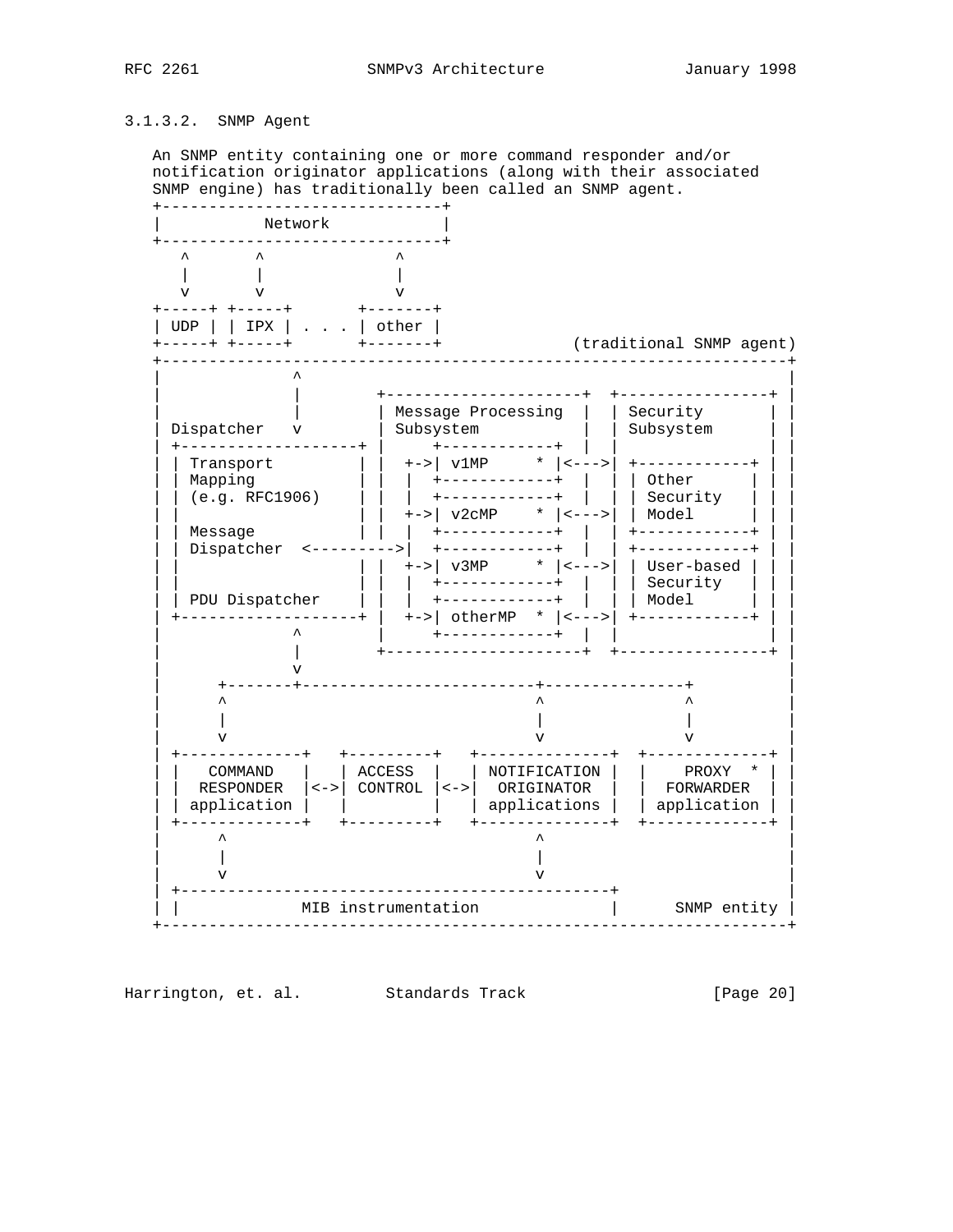# 3.2. The Naming of Identities



## 3.2.1. Principal

 A principal is the "who" on whose behalf services are provided or processing takes place.

 A principal can be, among other things, an individual acting in a particular role; a set of individuals, with each acting in a particular role; an application or a set of applications; and combinations thereof.

# 3.2.2. securityName

 A securityName is a human readable string representing a principal. It has a model-independent format, and can be used outside a particular Security Model.

Harrington, et. al. Standards Track [Page 21]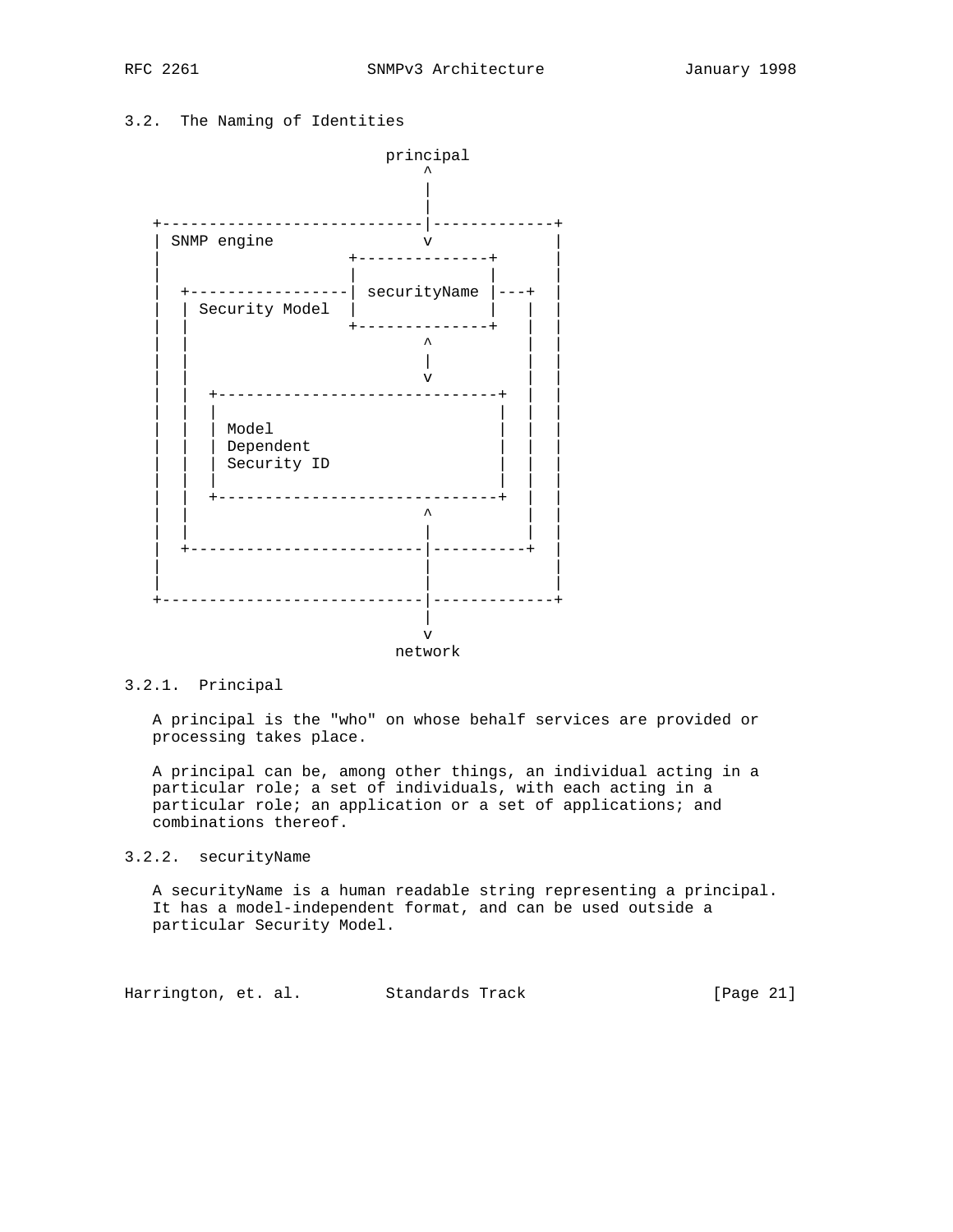#### 3.2.3. Model-dependent security ID

 A model-dependent security ID is the model-specific representation of a securityName within a particular Security Model.

 Model-dependent security IDs may or may not be human readable, and have a model-dependent syntax. Examples include community names, user names, and parties.

The transformation of model-dependent security IDs into securityNames and vice versa is the responsibility of the relevant Security Model.

#### 3.3. The Naming of Management Information

 Management information resides at an SNMP entity where a Command Responder Application has local access to potentially multiple contexts. This application uses a contextEngineID equal to the snmpEngineID of its associated SNMP engine.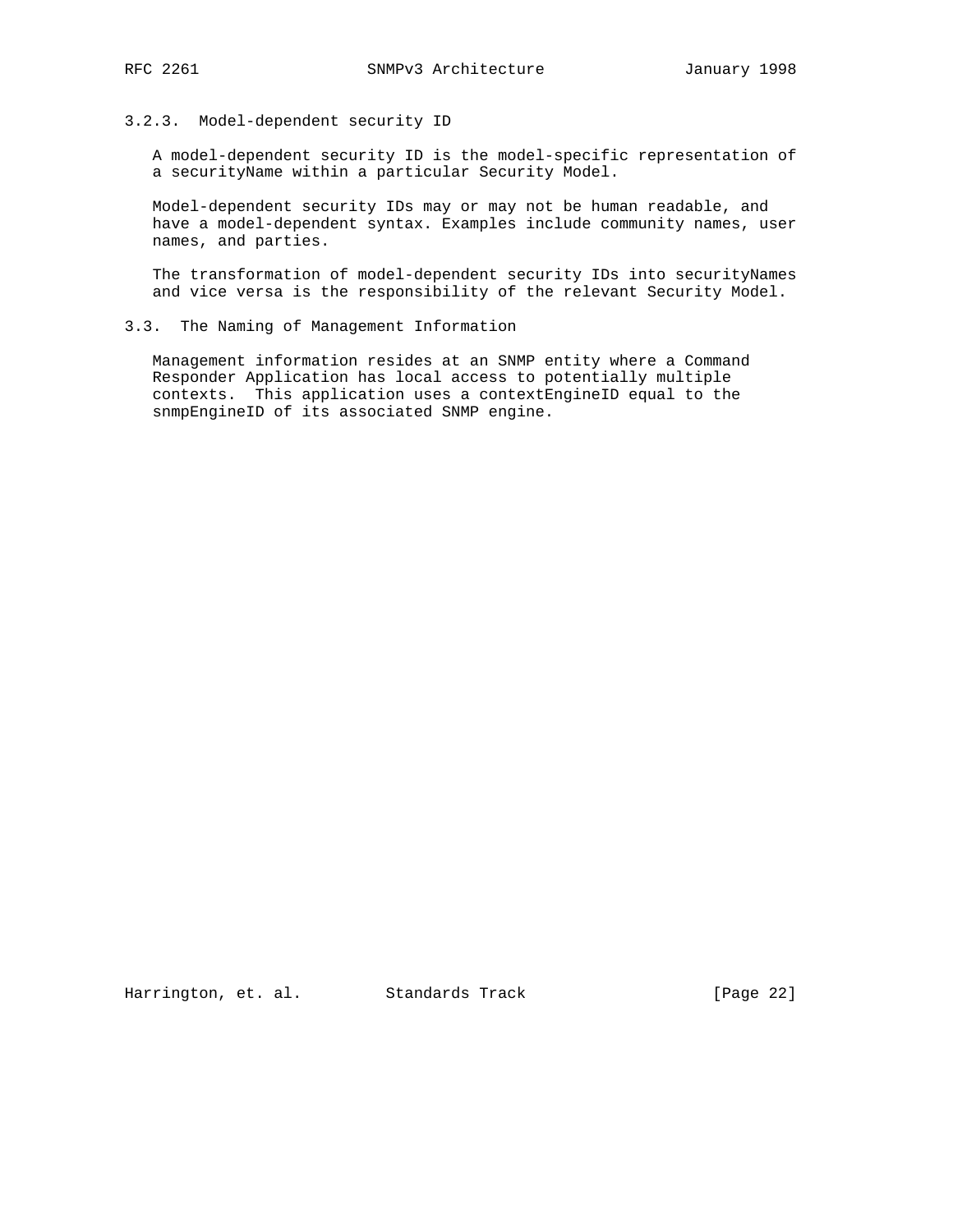+-----------------------------------------------------------------+ SNMP entity (identified by snmpEngineID, example: abcd) | | | +------------------------------------------------------------+ | SNMP engine (identified by snmpEngineID) | | | | | | +-------------+ +------------+ +-----------+ +-----------+ | | | | | | | | | | | | | | | | | Dispatcher | | Message | | Security | | Access | | | | | | | | Processing | | Subsystem | | Control | | | | | | | | Subsystem | | | | Subsystem | | | | | | | | | | | | | | | | | +-------------+ +------------+ +-----------+ +-----------+ | | | | | | | +------------------------------------------------------------+ | | | | +------------------------------------------------------------+ | Command Responder Application | | (contextEngineID, example: abcd) | | | | | | example contextNames: | | | | | | "bridge1" "bridge2" "" (default) | | | | --------- --------- ------------ | | | | | | | | | | +------|------------------|-------------------|--------------+ | | | | | | | +------|------------------|-------------------|--------------+ | <code>MIB</code> | instrumentation |  $+--v-----------++$   $+--v----------++$   $+--v-----v---+---+--+$  $|$  context  $|$   $|$  context  $|$   $|$  context | | | | | | | | | | | | | +------------+ | | +------------+ | | +------------+ | | | | | | | bridge MIB | | | | bridge MIB | | | | other MIB | | | | | | | +------------+ | | +------------+ | | +------------+ | | | | | | | | | | | | | | | | | | | | +------------+ | | |  $|$  some MIB  $|$  | | | | | | | +------------+ | | | | | | | | | | | | | +-----------------------------------------------------------------+

3.3.1. An SNMP Context

 An SNMP context, or just "context" for short, is a collection of management information accessible by an SNMP entity. An item of management information may exist in more than one context. An SNMP entity potentially has access to many contexts.

Harrington, et. al. Standards Track [Page 23]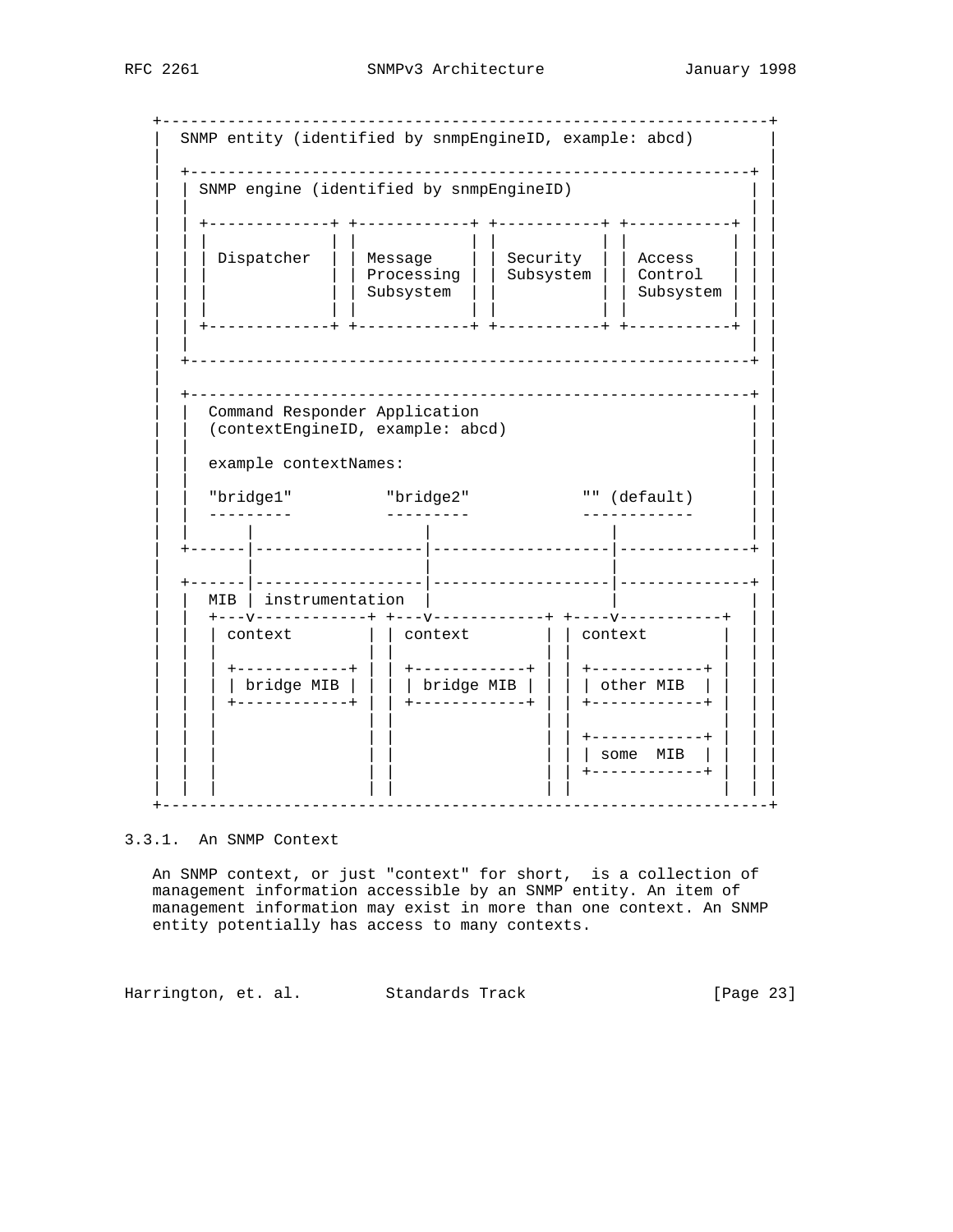Typically, there are many instances of each managed object type within a management domain. For simplicity, the method for identifying instances specified by the MIB module does not allow each instance to be distinguished amongst the set of all instances within a management domain; rather, it allows each instance to be identified only within some scope or "context", where there are multiple such contexts within the management domain. Often, a context is a physical device, or perhaps, a logical device, although a context can also encompass multiple devices, or a subset of a single device, or even a subset of multiple devices, but a context is always defined as a subset of a single SNMP entity. Thus, in order to identify an individual item of management information within the management domain, its contextName and contextEngineID must be identified in addition to its object type and its instance.

 For example, the managed object type ifDescr [RFC1573], is defined as the description of a network interface. To identify the description of device-X's first network interface, four pieces of information are needed: the snmpEngineID of the SNMP entity which provides access to the management information at device-X, the contextName (device-X), the managed object type (ifDescr), and the instance ("1").

 Each context has (at least) one unique identification within the management domain. The same item of management information can exist in multiple contexts. An item of management information may have multiple unique identifications. This occurs when an item of management information exists in multiple contexts, and this also occurs when a context has multiple unique identifications.

 The combination of a contextEngineID and a contextName unambiguously identifies a context within an administrative domain; note that there may be multiple unique combinations of contextEngineID and contextName that unambiguously identify the same context.

## 3.3.2. contextEngineID

 Within an administrative domain, a contextEngineID uniquely identifies an SNMP entity that may realize an instance of a context with a particular contextName.

#### 3.3.3. contextName

 A contextName is used to name a context. Each contextName MUST be unique within an SNMP entity.

Harrington, et. al. Standards Track [Page 24]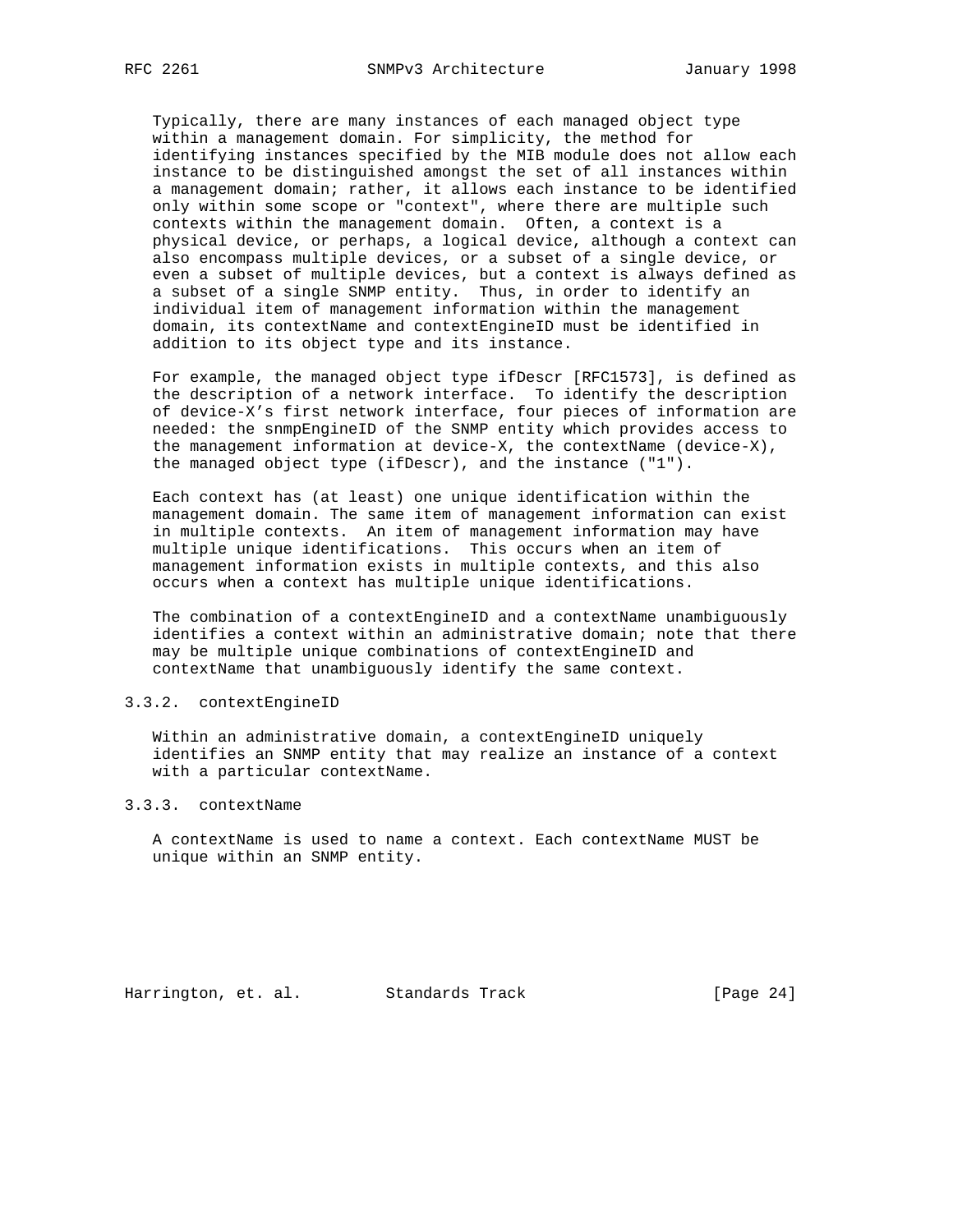## 3.3.4. scopedPDU

 A scopedPDU is a block of data containing a contextEngineID, a contextName, and a PDU.

 The PDU is an SNMP Protocol Data Unit containing information named in the context which is unambiguously identified within an administrative domain by the combination of the contextEngineID and the contextName. See, for example, RFC1905 for more information about SNMP PDUs.

## 3.4. Other Constructs

3.4.1. maxSizeResponseScopedPDU

 The maxSizeResponseScopedPDU is the maximum size of a scopedPDU to be included in a response message. Note that the size of a scopedPDU does not include the size of the SNMP message header.

3.4.2. Local Configuration Datastore

 The subsystems, models, and applications within an SNMP entity may need to retain their own sets of configuration information.

 Portions of the configuration information may be accessible as managed objects.

 The collection of these sets of information is referred to as an entity's Local Configuration Datastore (LCD).

#### 3.4.3. securityLevel

This architecture recognizes three levels of security:

- without authentication and without privacy (noAuthNoPriv)
- with authentication but without privacy (authNoPriv)
- with authentication and with privacy (authPriv)

 These three values are ordered such that noAuthNoPriv is less than authNoPriv and authNoPriv is less than authPriv.

 Every message has an associated securityLevel. All Subsystems (Message Processing, Security, Access Control) and applications are required to either supply a value of securityLevel or to abide by the supplied value of securityLevel while processing the message and its contents.

Harrington, et. al. Standards Track [Page 25]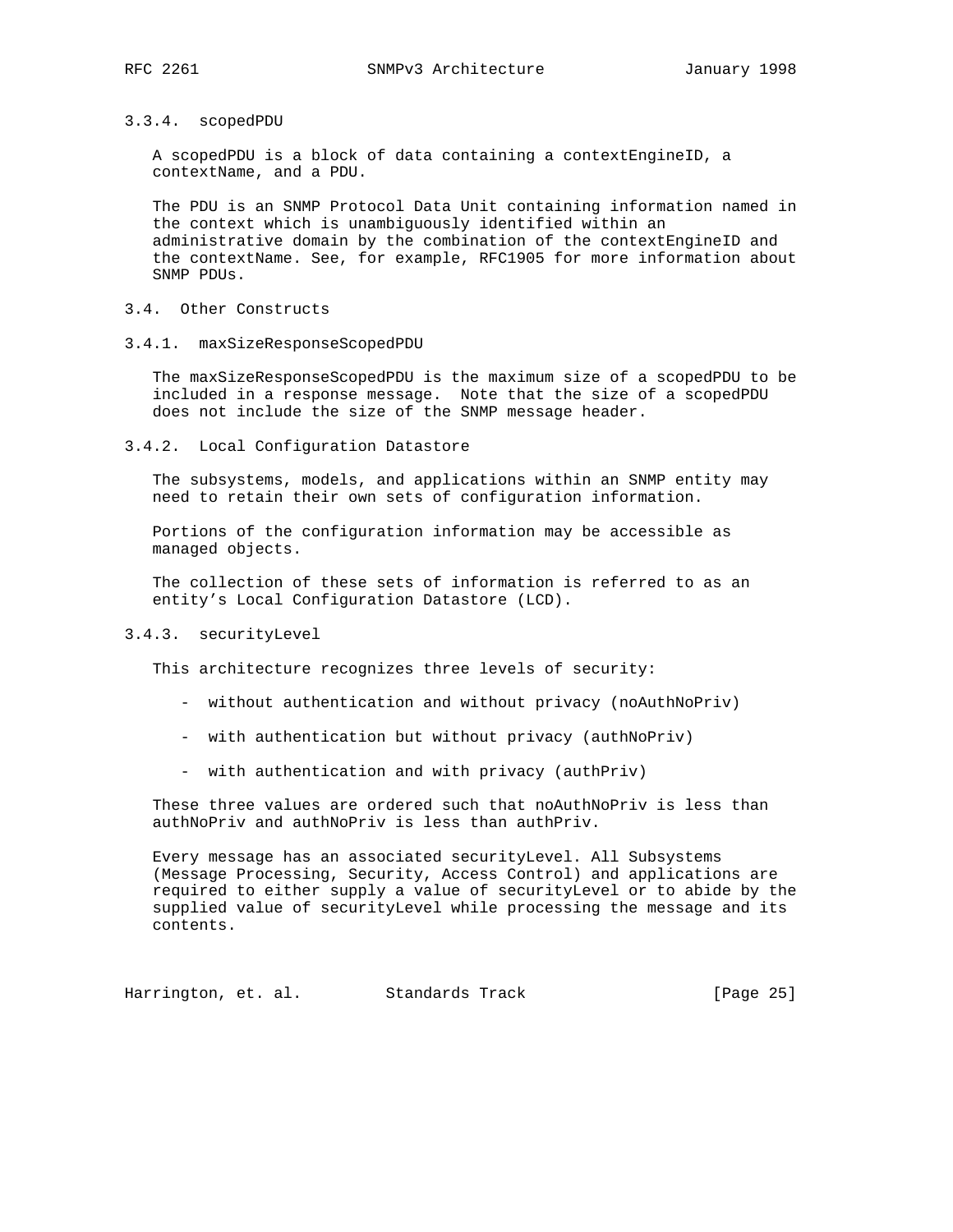4. Abstract Service Interfaces

 Abstract service interfaces have been defined to describe the conceptual interfaces between the various subsystems within an SNMP entity.

 These abstract service interfaces are defined by a set of primitives that define the services provided and the abstract data elements that are to be passed when the services are invoked. This section lists the primitives that have been defined for the various subsystems.

4.1. Dispatcher Primitives

 The Dispatcher typically provides services to the SNMP applications via its PDU Dispatcher. This section describes the primitives provided by the PDU Dispatcher.

4.1.1. Generate Outgoing Request or Notification

 The PDU Dispatcher provides the following primitive for an application to send an SNMP Request or Notification to another SNMP entity:

| statusInformation = |                        | -- sendPduHandle if success<br>-- errorIndication if failure |
|---------------------|------------------------|--------------------------------------------------------------|
|                     | sendPdu(               |                                                              |
| ΙN                  | transportDomain        | -- transport domain to be used                               |
| ΙN                  | transportAddress       | -- transport address to be used                              |
| ΙN                  | messageProcessingModel | -- typically, SNMP version                                   |
| ΙN                  | securityModel          | -- Security Model to use                                     |
| ΙN                  | securityName           | -- on behalf of this principal                               |
| ΙN                  | securityLevel          | -- Level of Security requested                               |
| ΙN                  | contextEngineID        | -- data from/at this entity                                  |
| ΙN                  | contextName            | -- data from/in this context                                 |
| ΙN                  | pduVersion             | -- the version of the PDU                                    |
| IN                  | PDU                    | -- SNMP Protocol Data Unit                                   |
| ΙN                  | expectResponse         | -- TRUE or FALSE                                             |
|                     |                        |                                                              |
|                     |                        |                                                              |

4.1.2. Process Incoming Request or Notification PDU

 The PDU Dispatcher provides the following primitive to pass an incoming SNMP PDU to an application:

| processPdu( |                        | -- process Request/Notification PDU |
|-------------|------------------------|-------------------------------------|
| IN          | messageProcessingModel | -- typically, SNMP version          |
|             | IN securityModel       | -- Security Model in use            |
|             | IN securityName        | -- on behalf of this principal      |

| [Page 26]<br>Harrington, et. al.<br>Standards Track |  |  |  |
|-----------------------------------------------------|--|--|--|
|-----------------------------------------------------|--|--|--|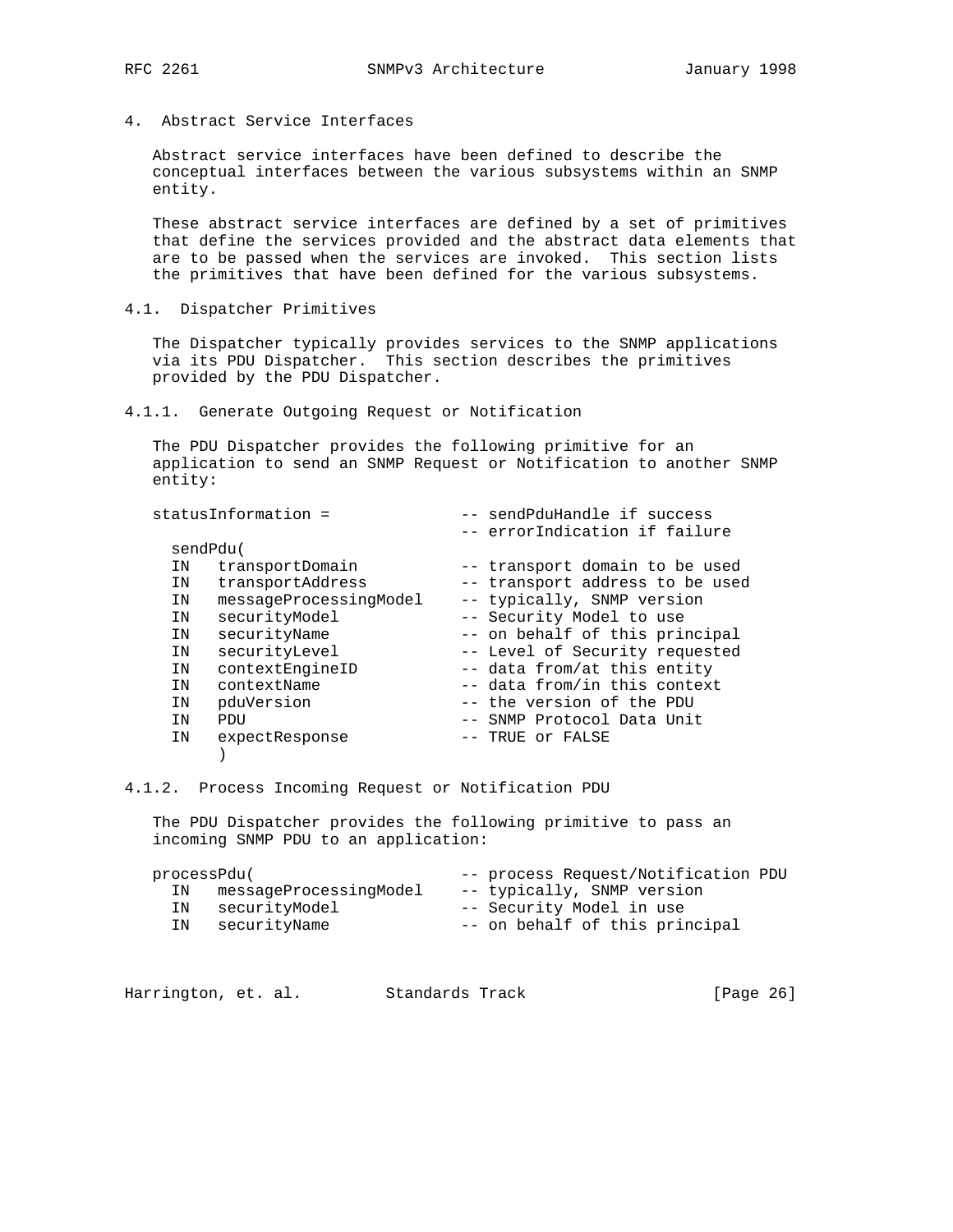| IN | securityLevel            | -- Level of Security                |
|----|--------------------------|-------------------------------------|
| IN | contextEngineID          | -- data from/at this SNMP entity    |
| ΙN | contextName              | -- data from/in this context        |
| IN | pduVersion               | -- the version of the PDU           |
| ΤN | PDIJ                     | -- SNMP Protocol Data Unit          |
| ΙN | maxSizeResponseScopedPDU | -- maximum size of the Response PDU |
| IN | stateReference           | -- reference to state information   |
|    |                          | -- needed when sending a response   |
|    |                          |                                     |

# 4.1.3. Generate Outgoing Response

 The PDU Dispatcher provides the following primitive for an application to return an SNMP Response PDU to the PDU Dispatcher:

|    | returnResponsePdu(       |                                     |
|----|--------------------------|-------------------------------------|
| ΙN | messageProcessingModel   | -- typically, SNMP version          |
| ΙN | securityModel            | -- Security Model in use            |
| ΙN | securityName             | -- on behalf of this principal      |
| IN | securityLevel            | -- same as on incoming request      |
| ΙN | contextEngineID          | -- data from/at this SNMP entity    |
| ΙN | contextName              | -- data from/in this context        |
| ΙN | pduVersion               | -- the version of the PDU           |
| ΙN | PDU                      | -- SNMP Protocol Data Unit          |
| IN | maxSizeResponseScopedPDU | -- maximum size of the Response PDU |
| ΙN | stateReference           | -- reference to state information   |
|    |                          | -- as presented with the request    |
| ΙN | statusInformation        | -- success or errorIndication       |
|    |                          | -- error counter OID/value if error |

4.1.4. Process Incoming Response PDU

 The PDU Dispatcher provides the following primitive to pass an incoming SNMP Response PDU to an application:

| processResponsePdu( |                        | -- process Response PDU          |
|---------------------|------------------------|----------------------------------|
| ΙN                  | messageProcessingModel | -- typically, SNMP version       |
| ΙN                  | securityModel          | -- Security Model in use         |
| ΙN                  | securityName           | -- on behalf of this principal   |
| IN                  | securityLevel          | -- Level of Security             |
| ΙN                  | contextEngineID        | -- data from/at this SNMP entity |
| ΙN                  | contextName            | -- data from/in this context     |
| IN                  | pduVersion             | -- the version of the PDU        |
| ΙN                  | PDU                    | -- SNMP Protocol Data Unit       |
| ΙN                  | statusInformation      | -- success or errorIndication    |
| IN                  | sendPduHandle          | -- handle from sendPdu           |
|                     |                        |                                  |

| [Page 27]<br>Harrington, et. al.<br>Standards Track |  |  |  |  |  |
|-----------------------------------------------------|--|--|--|--|--|
|-----------------------------------------------------|--|--|--|--|--|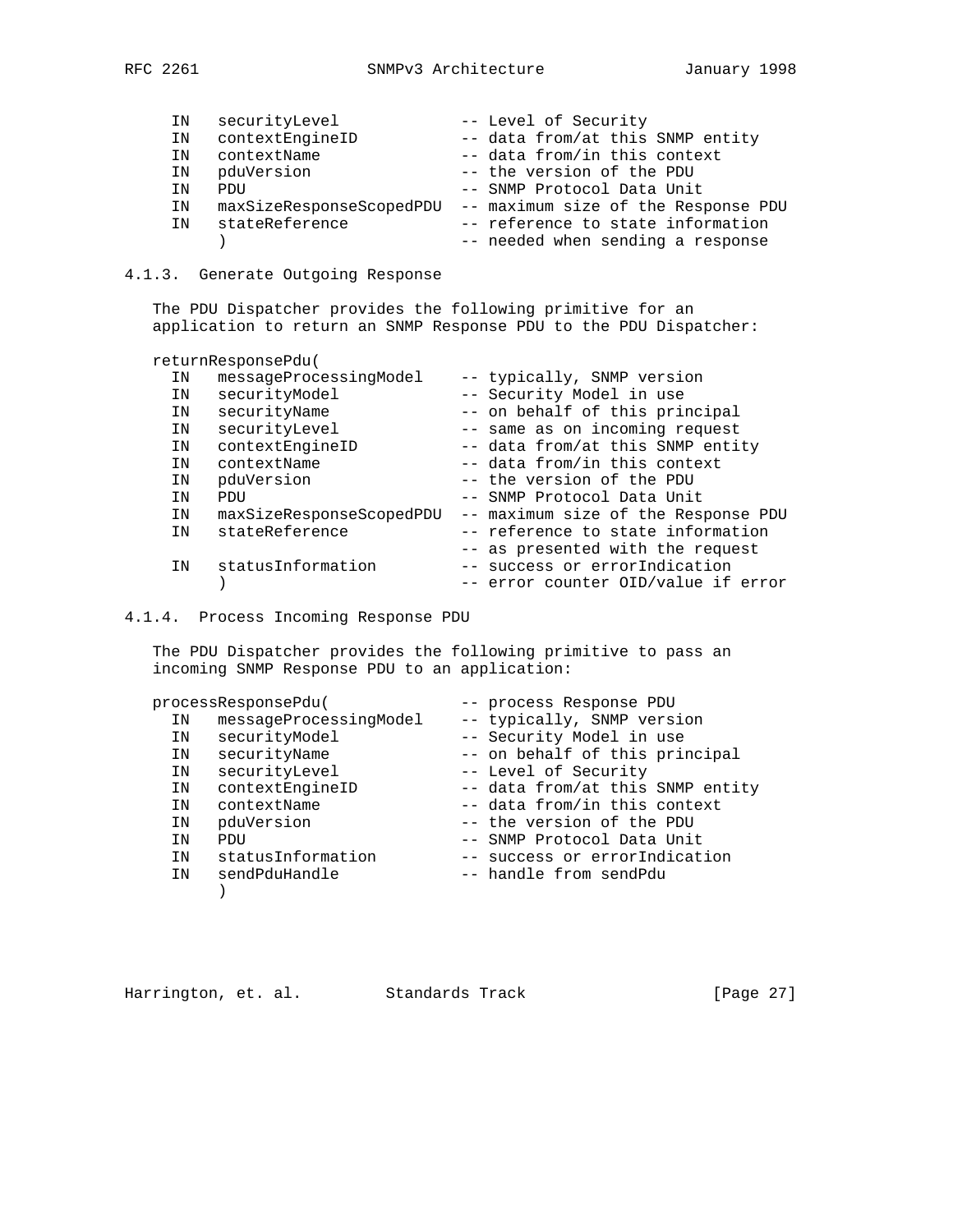# 4.1.5. Registering Responsibility for Handling SNMP PDUs

 Applications can register/unregister responsibility for a specific contextEngineID, for specific pduTypes, with the PDU Dispatcher according to the following primitives. The list of particular pduTypes that an application can register for is determined by the Message Processing Model(s) supported by the SNMP entity that contains the PDU Dispatcher.

| statusInformation =<br>reqisterContextEngineID( | -- success or errorIndication                                             |
|-------------------------------------------------|---------------------------------------------------------------------------|
| contextEngineID<br>ΙN<br>pduType<br>IN          | -- take responsibility for this one<br>-- the pduType(s) to be registered |
| unregisterContextEngineID(                      |                                                                           |
| contextEngineID<br>IN                           | -- give up responsibility for this one                                    |
| pduType<br>IN                                   | -- the pduType(s) to be unregistered                                      |
|                                                 |                                                                           |

 Note that realizations of the registerContextEngineID and unregisterContextEngineID abstract service interfaces may provide implementation-specific ways for applications to register/deregister responsiblity for all possible values of the contextEngineID or pduType parameters.

## 4.2. Message Processing Subsystem Primitives

 The Dispatcher interacts with a Message Processing Model to process a specific version of an SNMP Message. This section describes the primitives provided by the Message Processing Subsystem.

# 4.2.1. Prepare Outgoing SNMP Request or Notification Message

 The Message Processing Subsystem provides this service primitive for preparing an outgoing SNMP Request or Notification Message:

|    | statusInformation =     | -- success or errorIndication   |
|----|-------------------------|---------------------------------|
|    | prepareOutgoingMessage( |                                 |
| ΙN | transportDomain         | -- transport domain to be used  |
| ΙN | transportAddress        | -- transport address to be used |
| ΙN | messageProcessingModel  | -- typically, SNMP version      |
| ΙN | securityModel           | -- Security Model to use        |
| ΙN | securityName            | -- on behalf of this principal  |
| IN | securityLevel           | -- Level of Security requested  |
| IN | contextEngineID         | -- data from/at this entity     |
| ΙN | contextName             | -- data from/in this context    |
| ΙN | pduVersion              | -- the version of the PDU       |
|    |                         |                                 |

| [Page 28]<br>Harrington, et. al.<br>Standards Track |  |  |  |  |  |  |  |  |
|-----------------------------------------------------|--|--|--|--|--|--|--|--|
|-----------------------------------------------------|--|--|--|--|--|--|--|--|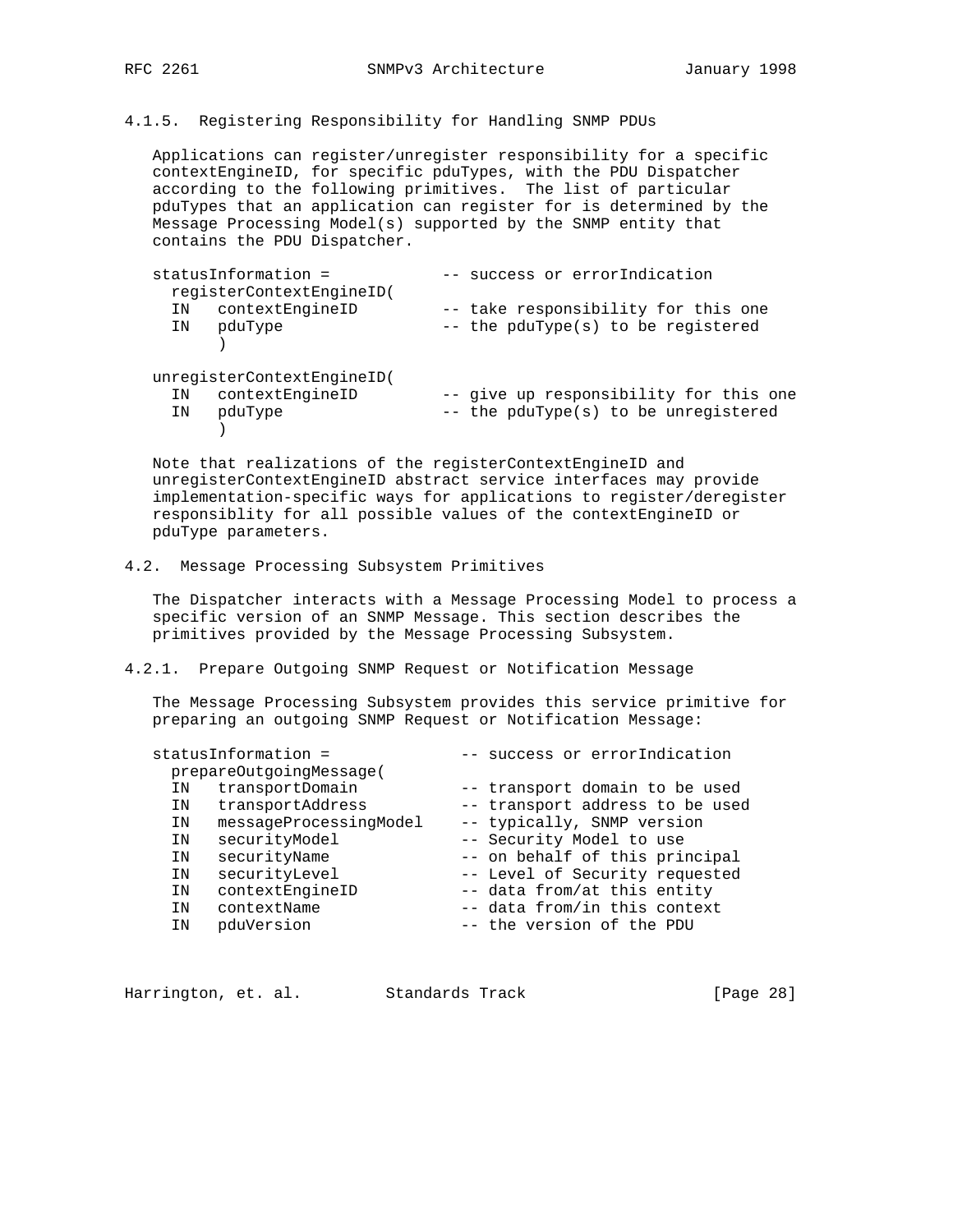| ΙN  | PDU                   | -- SNMP Protocol Data Unit       |
|-----|-----------------------|----------------------------------|
| ΙN  | expectResponse        | -- TRUE or FALSE                 |
| ΙN  | sendPduHandle         | -- the handle for matching       |
|     |                       | -- incoming responses            |
| OUT | destTransportDomain   | -- destination transport domain  |
| OUT | destTransportAddress  | -- destination transport address |
| OUT | outgoingMessage       | -- the message to send           |
| OUT | outgoingMessageLength | -- its length                    |
|     |                       |                                  |

4.2.2. Prepare an Outgoing SNMP Response Message

 The Message Processing Subsystem provides this service primitive for preparing an outgoing SNMP Response Message:

| result = |                          | -- SUCCESS or FAILURE               |
|----------|--------------------------|-------------------------------------|
|          | prepareResponseMessage(  |                                     |
| IN       | messageProcessingModel   | -- typically, SNMP version          |
| IN       | securityModel            | -- same as on incoming request      |
| IN       | securityName             | -- same as on incoming request      |
| IN       | securityLevel            | -- same as on incoming request      |
| IN       | contextEngineID          | -- data from/at this SNMP entity    |
| IN       | contextName              | -- data from/in this context        |
| ΙN       | pduVersion               | -- the version of the PDU           |
| IN       | <b>PDU</b>               | -- SNMP Protocol Data Unit          |
| IN       | maxSizeResponseScopedPDU | -- maximum size of the Response PDU |
| ΙN       | stateReference           | -- reference to state information   |
|          |                          | -- as presented with the request    |
| IN       | statusInformation        | -- success or errorIndication       |
|          |                          | -- error counter OID/value if error |
| OUT      | destTransportDomain      | -- destination transport domain     |
| OUT      | destTransportAddress     | -- destination transport address    |
| OUT      | outgoingMessage          | -- the message to send              |
| OUT      | outgoingMessageLength    | -- its length                       |
|          |                          |                                     |
|          |                          |                                     |

4.2.3. Prepare Data Elements from an Incoming SNMP Message

 The Message Processing Subsystem provides this service primitive for preparing the abstract data elements from an incoming SNMP message:

| result = |                        | -- SUCCESS or errorIndication   |
|----------|------------------------|---------------------------------|
|          | prepareDataElements(   |                                 |
| ΙN       | transportDomain        | -- origin transport domain      |
| ΙN       | transportAddress       | -- origin transport address     |
| ΙN       | wholeMsq               | -- as received from the network |
| ΙN       | wholeMsqLength         | -- as received from the network |
| OUT      | messageProcessingModel | -- typically, SNMP version      |
|          |                        |                                 |

| Harrington, et. al. |  |  | Standards Track | [Page 29] |  |
|---------------------|--|--|-----------------|-----------|--|
|---------------------|--|--|-----------------|-----------|--|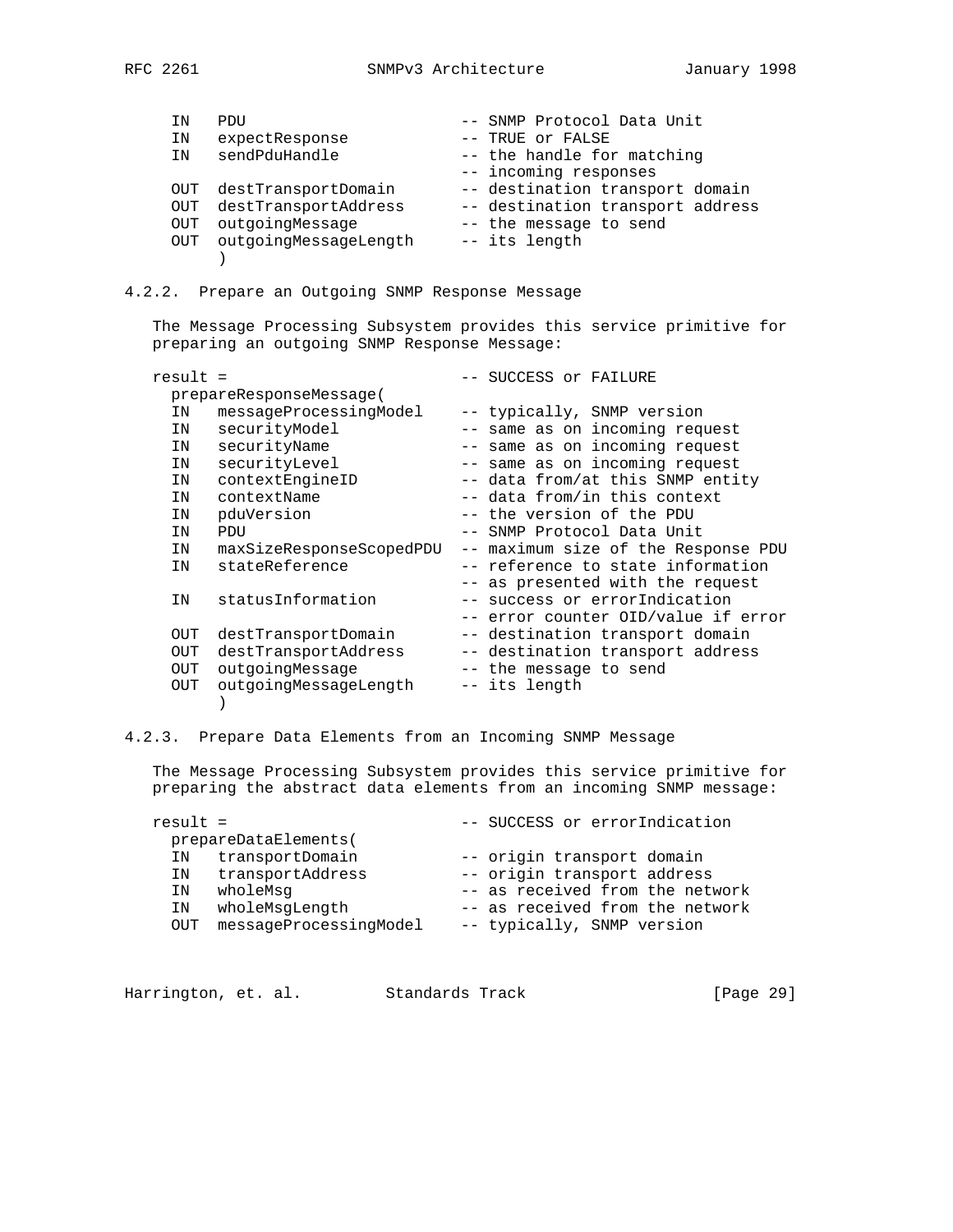| OUT        | securityModel            | -- Security Model to use            |
|------------|--------------------------|-------------------------------------|
| OUT        | securityName             | -- on behalf of this principal      |
| OUT        | securityLevel            | -- Level of Security requested      |
| OUT        | contextEngineID          | -- data from/at this entity         |
| OUT.       | contextName              | -- data from/in this context        |
| OUT        | pduVersion               | -- the version of the PDU           |
| <b>OUT</b> | PDU                      | -- SNMP Protocol Data Unit          |
| OUT        | pduType                  | -- SNMP PDU type                    |
| <b>OUT</b> | sendPduHandle            | -- handle for matched request       |
| OUT        | maxSizeResponseScopedPDU | -- maximum size of the Response PDU |
| OUT        | statusInformation        | -- success or errorIndication       |
|            |                          | -- error counter OID/value if error |
| OUT        | stateReference           | -- reference to state information   |
|            |                          | -- to be used for possible Response |
|            |                          |                                     |

4.3. Access Control Subsystem Primitives

 Applications are the typical clients of the service(s) of the Access Control Subsystem.

 The following primitive is provided by the Access Control Subsystem to check if access is allowed:

| statusInformation = |    |                  | -- success or errorIndication      |
|---------------------|----|------------------|------------------------------------|
|                     |    | isAccessAllowed( |                                    |
|                     | ΙN | securityModel    | -- Security Model in use           |
|                     | ΙN | securityName     | -- principal who wants to access   |
|                     | ΙN | securityLevel    | -- Level of Security               |
|                     | ΙN | viewType         | -- read, write, or notify view     |
|                     | ΙN | contextName      | -- context containing variableName |
|                     | ΙN | variableName     | -- OID for the managed object      |
|                     |    |                  |                                    |

## 4.4. Security Subsystem Primitives

 The Message Processing Subsystem is the typical client of the services of the Security Subsystem.

4.4.1. Generate a Request or Notification Message

 The Security Subsystem provides the following primitive to generate a Request or Notification message:

|    | statusInformation =    |                               |  |  |
|----|------------------------|-------------------------------|--|--|
|    | generateRequestMsq(    |                               |  |  |
| IN | messageProcessingModel | -- typically, SNMP version    |  |  |
| ΙN | qlobalData             | -- message header, admin data |  |  |

Harrington, et. al. Standards Track [Page 30]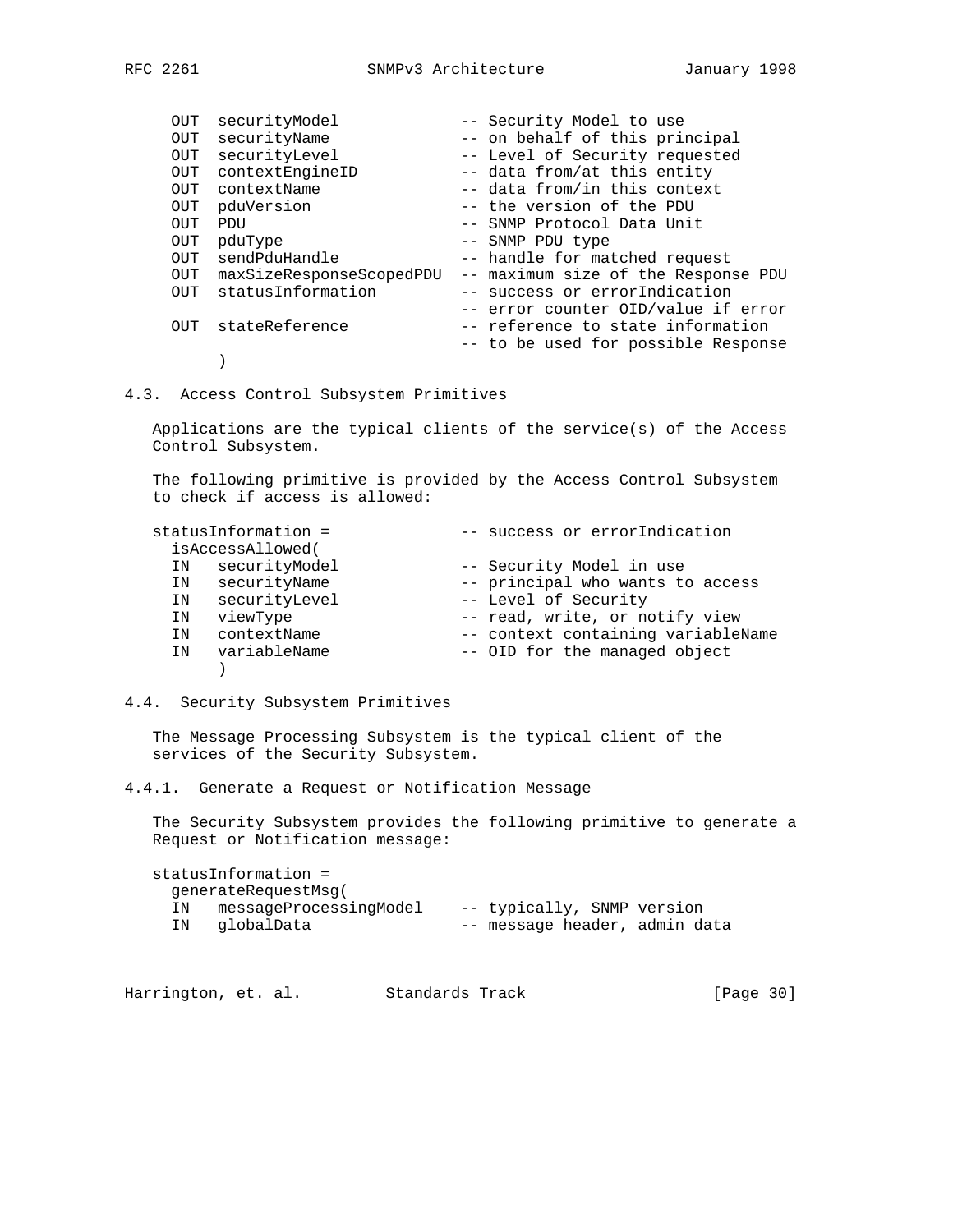| ΙN         | maxMessageSize     | -- of the sending SNMP entity      |
|------------|--------------------|------------------------------------|
| IN         | securityModel      | -- for the outgoing message        |
| ΙN         | securityEngineID   | -- authoritative SNMP entity       |
| ΙN         | securityName       | -- on behalf of this principal     |
| ΙN         | securityLevel      | -- Level of Security requested     |
| ΙN         | scopedPDU          | -- message (plaintext) payload     |
| <b>OUT</b> | securityParameters | -- filled in by Security Module    |
| OUT        | wholeMsq           | -- complete generated message      |
| OUT        | wholeMsgLength     | -- length of the generated message |
|            |                    |                                    |

# 4.4.2. Process Incoming Message

 The Security Subsystem provides the following primitive to process an incoming message:

| statusInformation = |     |                          |      | -- errorIndication or success       |
|---------------------|-----|--------------------------|------|-------------------------------------|
|                     |     |                          |      | -- error counter OID/value if error |
|                     |     | processIncomingMsq(      |      |                                     |
|                     | ΙN  | messageProcessingModel   |      | -- typically, SNMP version          |
|                     | IN  | maxMessageSize           |      | -- of the sending SNMP entity       |
|                     | IN  | securityParameters       |      | -- for the received message         |
|                     | IN  | securityModel            |      | -- for the received message         |
|                     | IN  | securityLevel            |      | -- Level of Security                |
|                     | IN  | wholeMsq                 |      | -- as received on the wire          |
|                     | IN  | wholeMsqLength           |      | -- length as received on the wire   |
|                     | OUT | securityEngineID         |      | -- identification of the principal  |
|                     | OUT | securityName             |      | -- identification of the principal  |
|                     | OUT | scopedPDU,               |      | -- message (plaintext) payload      |
|                     | OUT | maxSizeResponseScopedPDU | $--$ | maximum size of the Response PDU    |
|                     | OUT | securityStateReference   |      | -- reference to security state      |
|                     |     |                          |      | -- information, needed for response |
|                     |     |                          |      |                                     |

# 4.4.3. Generate a Response Message

 The Security Subsystem provides the following primitive to generate a Response message:

|    | statusInformation =    |                                |
|----|------------------------|--------------------------------|
|    | qenerateResponseMsq(   |                                |
| ΙN | messageProcessingModel | -- typically, SNMP version     |
| ΙN | qlobalData             | -- message header, admin data  |
| ΙN | maxMessageSize         | -- of the sending SNMP entity  |
| ΙN | securityModel          | -- for the outgoing message    |
| ΙN | securityEngineID       | -- authoritative SNMP entity   |
| ΙN | securityName           | -- on behalf of this principal |
| ΙN | securityLevel          | -- for the outgoing message    |
| ΙN | scopedPDU              | -- message (plaintext) payload |
|    |                        |                                |

| Harrington, et. al.<br>Standards Track | [Page 31] |  |  |  |
|----------------------------------------|-----------|--|--|--|
|----------------------------------------|-----------|--|--|--|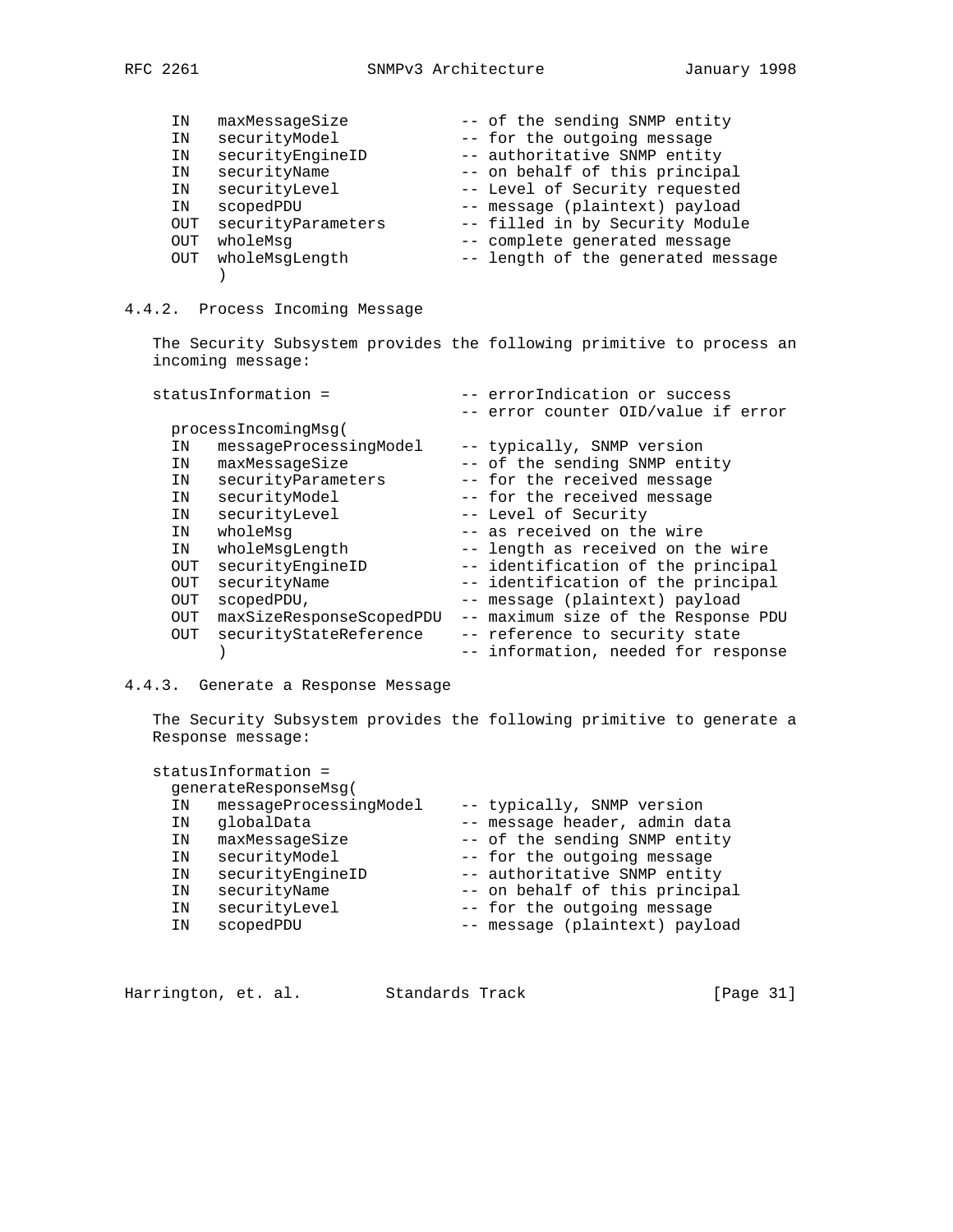| IN | securityStateReference | -- reference to security state       |
|----|------------------------|--------------------------------------|
|    |                        | -- information from original request |
|    | OUT securityParameters | -- filled in by Security Module      |
|    | OUT wholeMsg           | -- complete generated message        |
|    | OUT wholeMsqLength     | -- length of the generated message   |
|    |                        |                                      |

4.5. Common Primitives

These primitive(s) are provided by multiple Subsystems.

4.5.1. Release State Reference Information

 All Subsystems which pass stateReference information also provide a primitive to release the memory that holds the referenced state information:

 stateRelease( IN stateReference -- handle of reference to be released )

4.6. Scenario Diagrams

4.6.1. Command Generator or Notification Originator

 This diagram shows how a Command Generator or Notification Originator application requests that a PDU be sent, and how the response is returned (asynchronously) to that application.

Harrington, et. al. Standards Track [Page 32]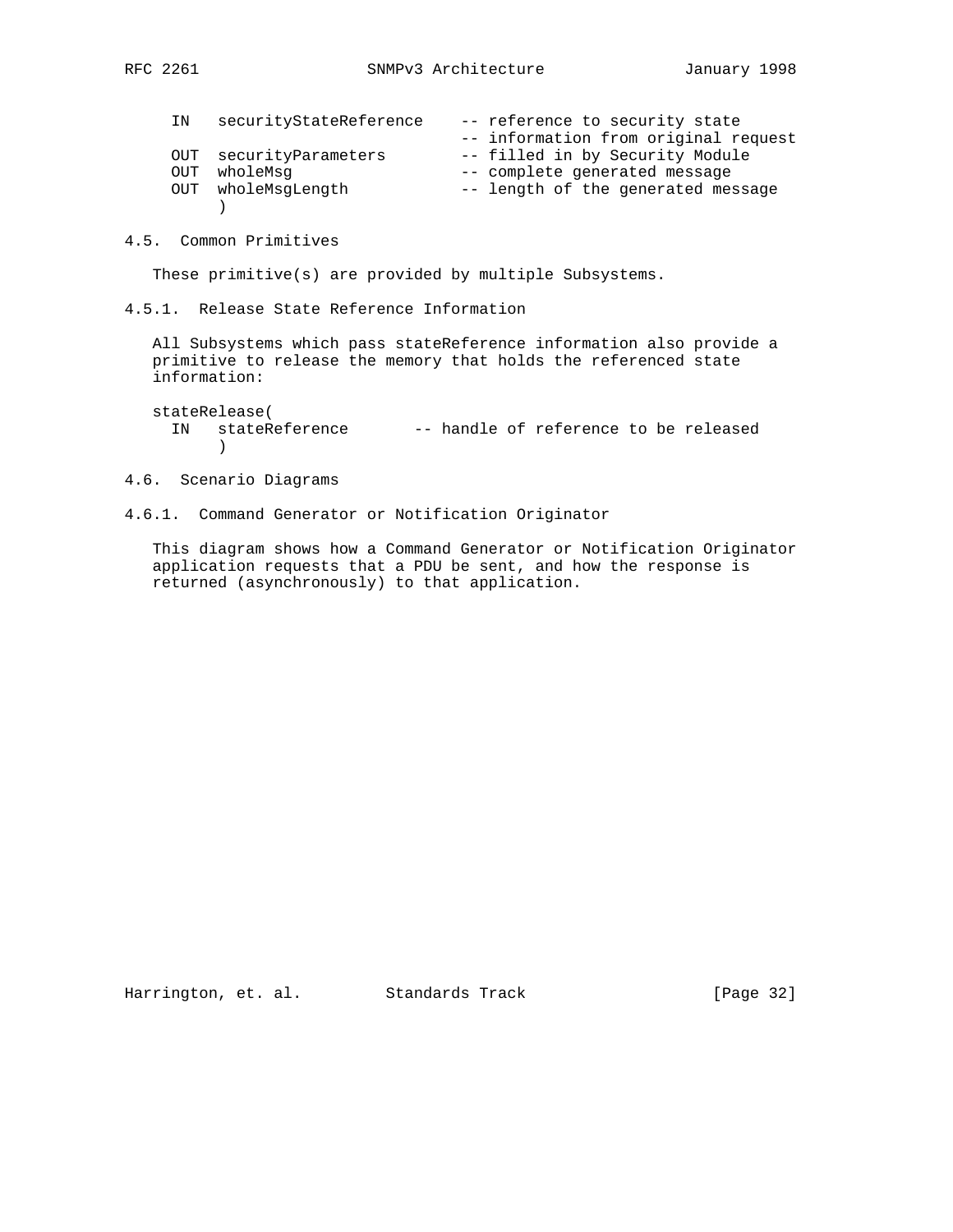| Command            | Dispatcher                            |       | Message              | Security              |
|--------------------|---------------------------------------|-------|----------------------|-----------------------|
| Generator          |                                       |       | Processing           | Model                 |
|                    |                                       | Model |                      |                       |
| sendPdu            |                                       |       |                      |                       |
| -----------------> |                                       |       |                      |                       |
|                    | prepareOutgoingMessage                |       |                      |                       |
|                    | ----------------------->              |       |                      |                       |
|                    |                                       |       | generateRequestMsg   |                       |
|                    |                                       |       | -------------------  |                       |
|                    |                                       |       |                      |                       |
|                    |                                       |       | <------------------- |                       |
|                    | <-----------------------              |       |                      |                       |
|                    |                                       |       |                      |                       |
|                    | . _ _ _ _ _ _ _ _ _ _ _ _ _ _ _ _ _ _ |       |                      |                       |
|                    | Send SNMP                             |       |                      |                       |
|                    | Request Message                       |       |                      |                       |
|                    | to Network                            |       |                      |                       |
|                    |                                       |       |                      |                       |
|                    |                                       |       |                      |                       |
|                    |                                       |       |                      |                       |
|                    |                                       |       |                      |                       |
|                    |                                       |       |                      |                       |
|                    | Receive SNMP                          |       |                      |                       |
|                    | Response Message                      |       |                      |                       |
|                    | from Network                          |       |                      |                       |
|                    | -----------------+                    |       |                      |                       |
|                    |                                       |       |                      |                       |
|                    | prepareDataElements                   |       |                      |                       |
|                    | ------------------->                  |       |                      |                       |
|                    |                                       |       | processIncomingMsg   |                       |
|                    |                                       |       |                      |                       |
|                    |                                       |       |                      | <-------------------- |
|                    |                                       |       |                      |                       |
|                    | <-----------------------              |       |                      |                       |
| processResponsePdu |                                       |       |                      |                       |
| ----------------   |                                       |       |                      |                       |
|                    |                                       |       |                      |                       |
|                    |                                       |       |                      |                       |

4.6.2. Scenario Diagram for a Command Responder Application

 This diagram shows how a Command Responder or Notification Receiver application registers for handling a pduType, how a PDU is dispatched to the application after a SNMP message is received, and how the Response is (asynchronously) send back to the network.

Harrington, et. al. Standards Track [Page 33]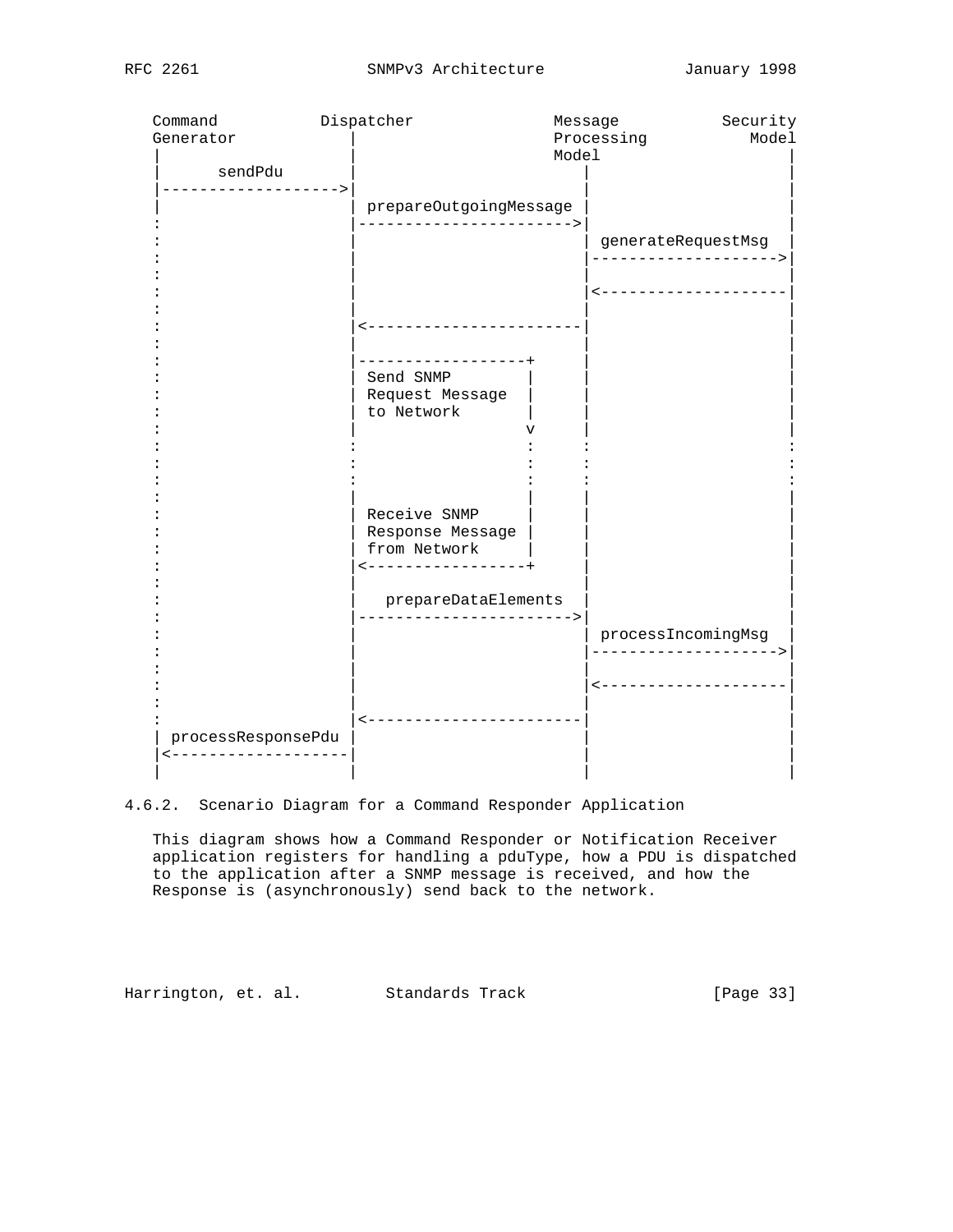| Command                                             | Dispatcher                     | Message        | Security             |
|-----------------------------------------------------|--------------------------------|----------------|----------------------|
| Responder                                           |                                | Processing     | Model                |
|                                                     |                                | Model          |                      |
| registerContextEngineID<br>-----------------------> |                                |                |                      |
| ---------------------                               |                                |                |                      |
|                                                     | Receive SNMP                   |                |                      |
|                                                     | Message                        |                |                      |
|                                                     | from Network<br>-------------+ |                |                      |
|                                                     |                                |                |                      |
|                                                     | prepareDataElements            |                |                      |
|                                                     | ------------------->           |                | processIncomingMsg   |
|                                                     |                                |                | -------------------> |
|                                                     |                                |                |                      |
|                                                     |                                |                | -------------------  |
|                                                     | -------------------            |                |                      |
| processPdu                                          |                                |                |                      |
| ---------                                           |                                |                |                      |
|                                                     |                                |                |                      |
|                                                     |                                |                |                      |
| returnResponsePdu<br>---------------------->        |                                |                |                      |
|                                                     | prepareResponseMsg             |                |                      |
|                                                     | ------------------>            |                |                      |
|                                                     |                                |                | generateResponseMsg  |
|                                                     |                                |                | -------------------> |
|                                                     |                                |                | -----------------    |
|                                                     |                                |                |                      |
|                                                     | -------------------            |                |                      |
|                                                     | -------------+                 |                |                      |
|                                                     | Send SNMP                      |                |                      |
|                                                     | Message                        |                |                      |
|                                                     | to Network                     |                |                      |
|                                                     |                                | $\overline{V}$ |                      |

Harrington, et. al. Standards Track [Page 34]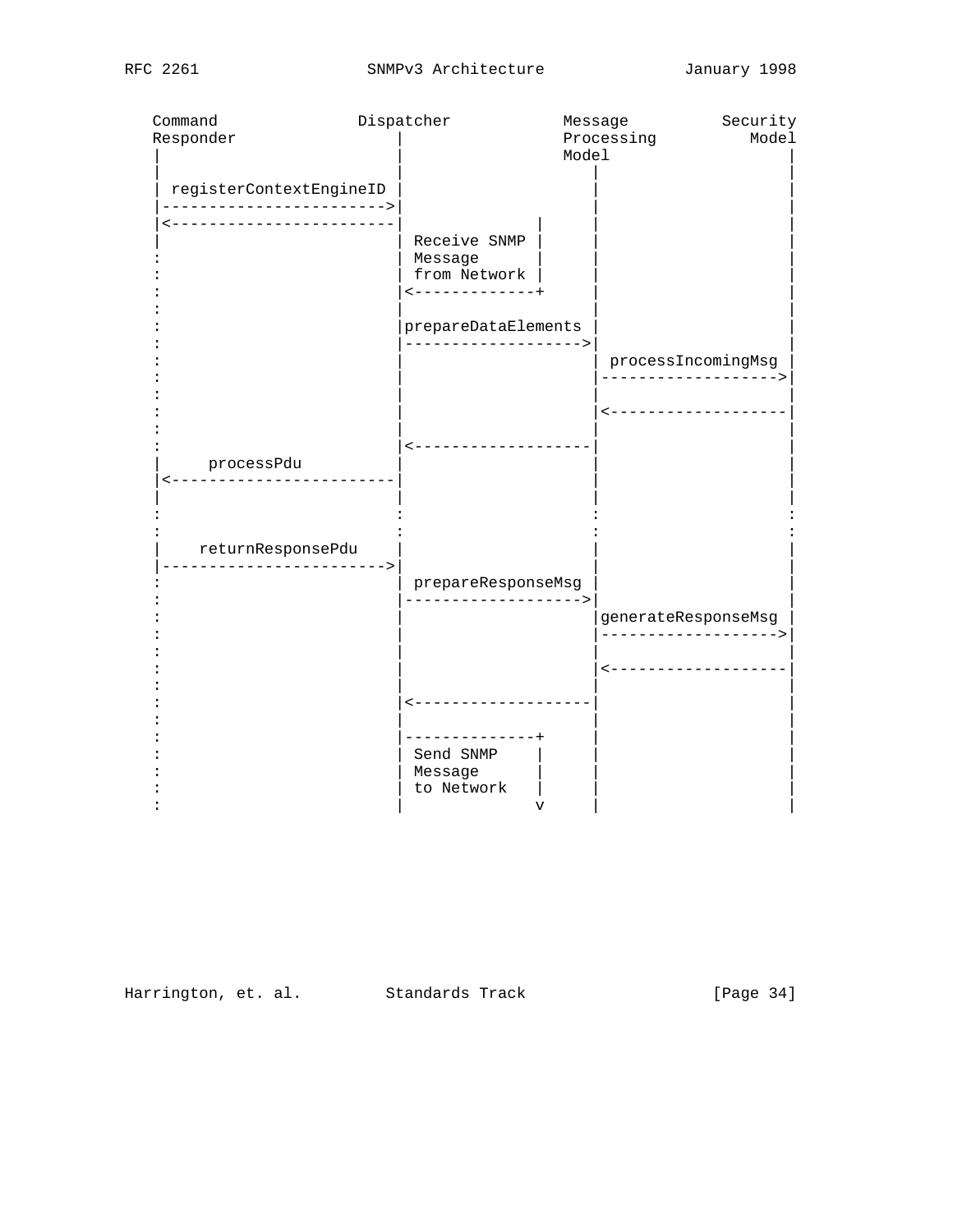5. Managed Object Definitions for SNMP Management Frameworks SNMP-FRAMEWORK-MIB DEFINITIONS ::= BEGIN IMPORTS MODULE-IDENTITY, OBJECT-TYPE, OBJECT-IDENTITY, snmpModules FROM SNMPv2-SMI TEXTUAL-CONVENTION FROM SNMPv2-TC MODULE-COMPLIANCE, OBJECT-GROUP FROM SNMPv2-CONF; snmpFrameworkMIB MODULE-IDENTITY LAST-UPDATED "9711200000Z" -- 20 November 1997 ORGANIZATION "SNMPv3 Working Group" CONTACT-INFO "WG-email: snmpv3@tis.com Subscribe: majordomo@tis.com In message body: subscribe snmpv3 Chair: Russ Mundy Trusted Information Systems postal: 3060 Washington Rd Glenwood MD 21738 USA email: mundy@tis.com phone: +1 301-854-6889 Co-editor Dave Harrington Cabletron Systems, Inc.<br>postal: Post Office Box 5005 Post Office Box 5005 Mail Stop: Durham 35 Industrial Way Rochester, NH 03867-5005 usa di kacamatan ing Kabupatèn Kabupatèn Kabupatèn Kabupatèn Kabupatèn Kabupatèn Kabupatèn Kabupatèn Kabupatèn email: dbh@ctron.com phone: +1 603-337-7357 Co-editor Randy Presuhn BMC Software, Inc. postal: 1190 Saratoga Avenue Suite 130 San Jose, CA 95129 usa di kacamatan ing Kabupatèn Kabupatèn Kabupatèn Kabupatèn Kabupatèn Kabupatèn Kabupatèn Kabupatèn Kabupatèn email: rpresuhn@bmc.com phone: +1 408-556-0720 Co-editor: Bert Wijnen IBM T.J. Watson Research postal: Schagen 33

Harrington, et. al. Standards Track [Page 35]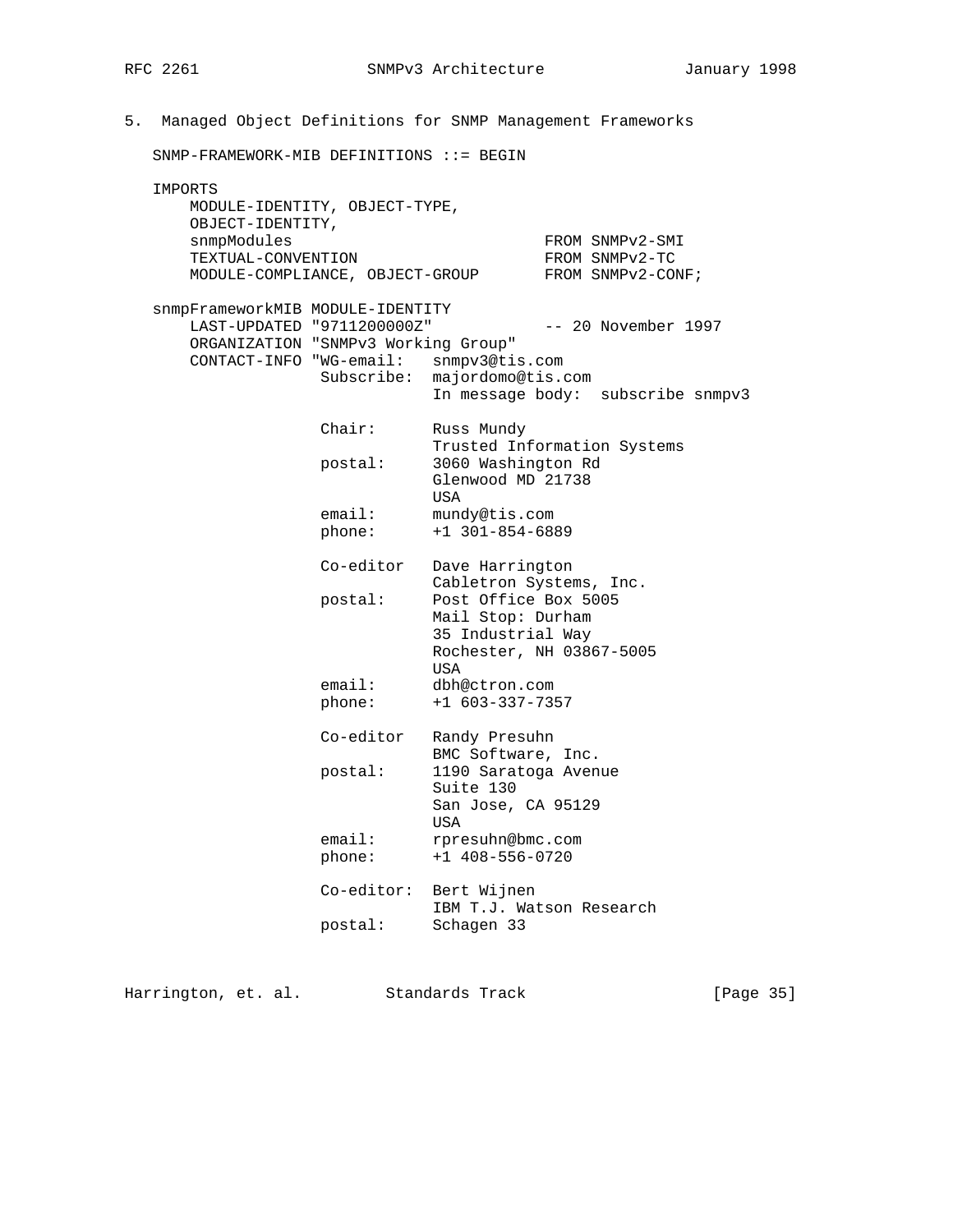3461 GL Linschoten Netherlands email: wijnen@vnet.ibm.com phone: +31 348-432-794 " DESCRIPTION "The SNMP Management Architecture MIB"  $::=$  { snmpModules 2 } -- Textual Conventions used in the SNMP Management Architecture \*\*\* SnmpEngineID ::= TEXTUAL-CONVENTION STATUS current DESCRIPTION "An SNMP engine's administratively-unique identifier. The value for this object may not be all zeros or all 'ff'H or the empty (zero length) string. The initial value for this object may be configured via an operator console entry or via an algorithmic function. In the latter case, the following example algorithm is recommended. In cases where there are multiple engines on the same system, the use of this algorithm is NOT appropriate, as it would result in all of those engines ending up with the same ID value. 1) The very first bit is used to indicate how the rest of the data is composed. 0 - as defined by enterprise using former methods that existed before SNMPv3. See item 2 below. 1 - as defined by this architecture, see item 3 below. Note that this allows existing uses of the engineID (also known as AgentID [RFC1910]) to co-exist with any new uses. 2) The snmpEngineID has a length of 12 octets. The first four octets are set to the binary equivalent of the agent's SNMP management private enterprise number as assigned by the Internet Assigned Numbers Authority (IANA). For example, if Acme Networks has been assigned

Harrington, et. al. Standards Track [Page 36]

{ enterprises 696 }, the first four octets would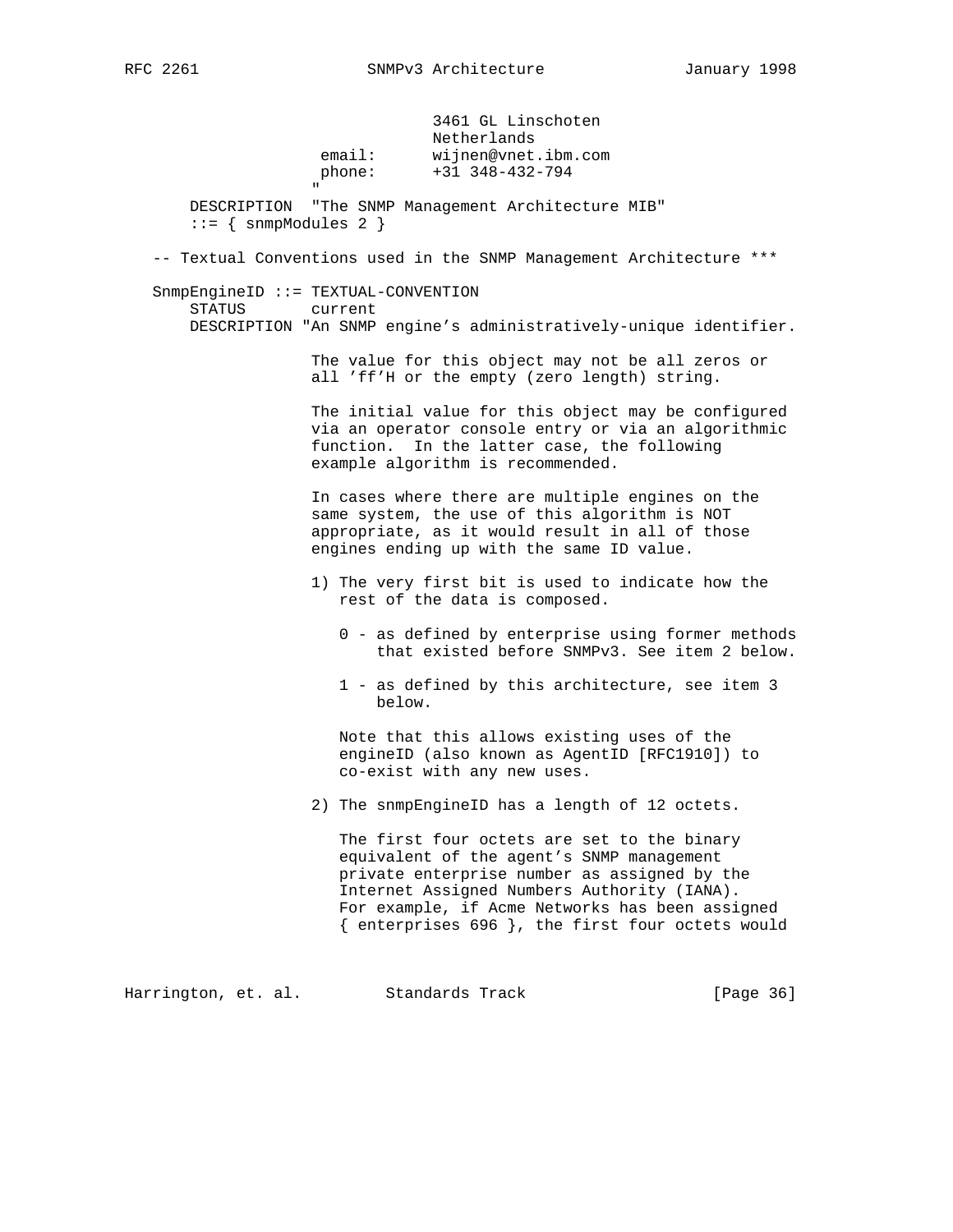be assigned '000002b8'H.

 The remaining eight octets are determined via one or more enterprise-specific methods. Such methods must be designed so as to maximize the possibility that the value of this object will be unique in the agent's administrative domain. For example, it may be the IP address of the SNMP entity, or the MAC address of one of the interfaces, with each address suitably padded with random octets. If multiple methods are defined, then it is recommended that the first octet indicate the method being used and the remaining octets be a function of the method.

3) The length of the octet strings varies.

 The first four octets are set to the binary equivalent of the agent's SNMP management private enterprise number as assigned by the Internet Assigned Numbers Authority (IANA). For example, if Acme Networks has been assigned { enterprises 696 }, the first four octets would be assigned '000002b8'H.

 The very first bit is set to 1. For example, the above value for Acme Networks now changes to be '800002b8'H.

 The fifth octet indicates how the rest (6th and following octets) are formatted. The values for the fifth octet are:

- 0 reserved, unused.
- 1 IPv4 address (4 octets) lowest non-special IP address
- 2 IPv6 address (16 octets) lowest non-special IP address
- 3 MAC address (6 octets) lowest IEEE MAC address, canonical order
- 4 Text, administratively assigned Maximum remaining length 27

Harrington, et. al. Standards Track [Page 37]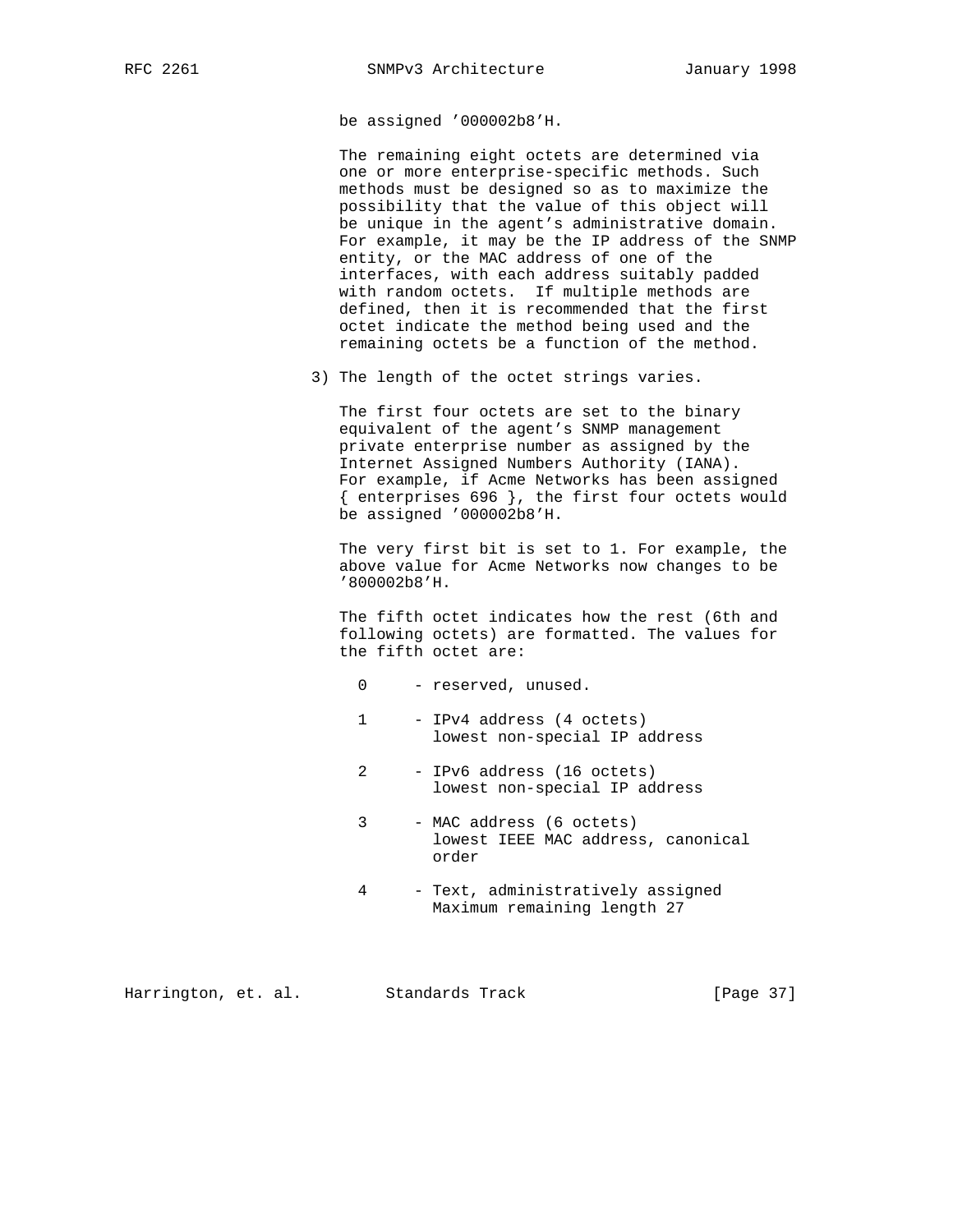5 - Octets, administratively assigned Maximum remaining length 27 6-127 - reserved, unused 127-255 - as defined by the enterprise Maximum remaining length 27 " "The contract of the contract of the contract of the contract of the contract of the contract of the contract of the contract of the contract of the contract of the contract of the contract of the contract of the contrac SYNTAX OCTET STRING (SIZE(1..32)) SnmpSecurityModel ::= TEXTUAL-CONVENTION STATUS current DESCRIPTION "An identifier that uniquely identifies a securityModel of the Security Subsystem within the SNMP Management Architecture. The values for securityModel are allocated as follows: - The zero value is reserved. - Values between 1 and 255, inclusive, are reserved for standards-track Security Models and are managed by the Internet Assigned Numbers Authority (IANA). - Values greater than 255 are allocated to enterprise-specific Security Models. An enterprise-specific securityModel value is defined to be: enterpriseID \* 256 + security model within enterprise For example, the fourth Security Model defined by the enterprise whose enterpriseID is 1 would be 260. This scheme for allocation of securityModel values allows for a maximum of 255 standards based Security Models, and for a maximum of 255 Security Models per enterprise. It is believed that the assignment of new securityModel values will be rare in practice because the larger the number of simultaneously utilized Security Models, the larger the chance that interoperability will suffer. Consequently, it is believed that such a range will be sufficient. In the unlikely event that

Harrington, et. al. Standards Track [Page 38]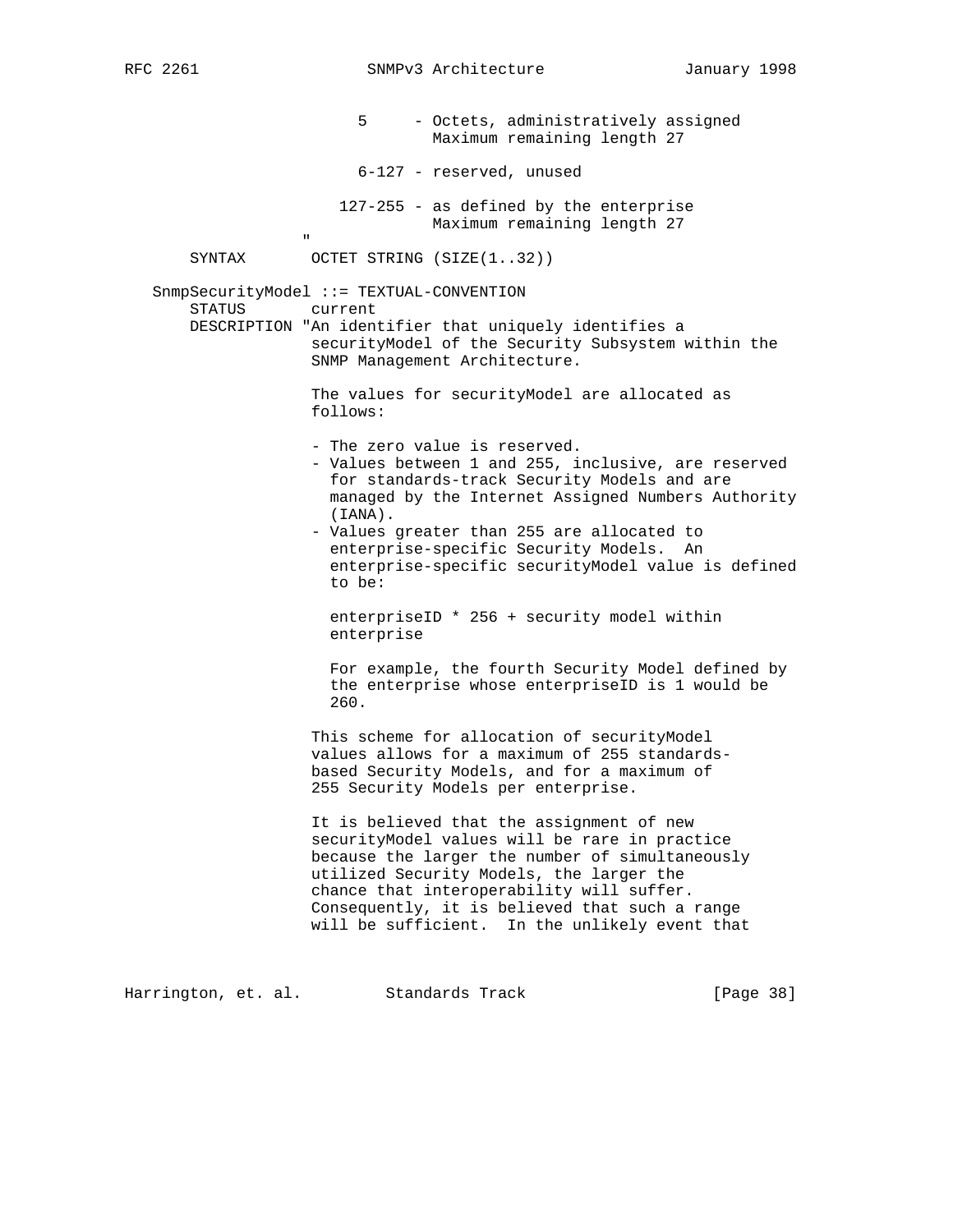RFC 2261 SNMPv3 Architecture January 1998

 the standards committee finds this number to be insufficient over time, an enterprise number can be allocated to obtain an additional 255 possible values.

 Note that the most significant bit must be zero; hence, there are 23 bits allocated for various organizations to design and define non-standard securityModels. This limits the ability to define new proprietary implementations of Security Models to the first 8,388,608 enterprises.

 It is worthwhile to note that, in its encoded form, the securityModel value will normally require only a single byte since, in practice, the leftmost bits will be zero for most messages and sign extension is suppressed by the encoding rules.

 As of this writing, there are several values of securityModel defined for use with SNMP or reserved for use with supporting MIB objects. They are as follows:

| 0 reserved for 'any'              |
|-----------------------------------|
| 1 reserved for SNMPv1             |
| 2 reserved for SNMPv2c            |
| 3 User-Based Security Model (USM) |

" "The contract of the contract of the contract of the contract of the contract of the contract of the contract of the contract of the contract of the contract of the contract of the contract of the contract of the contrac

SYNTAX INTEGER(0..2147483647)

 SnmpMessageProcessingModel ::= TEXTUAL-CONVENTION STATUS current DESCRIPTION "An identifier that uniquely identifies a Message Processing Model of the Message Processing Subsystem within a SNMP Management Architecture.

> The values for messageProcessingModel are allocated as follows:

- Values between 0 and 255, inclusive, are reserved for standards-track Message Processing Models and are managed by the Internet Assigned Numbers Authority (IANA).
- Values greater than 255 are allocated to enterprise-specific Message Processing Models. An enterprise messageProcessingModel value is defined to be:

Harrington, et. al. Standards Track [Page 39]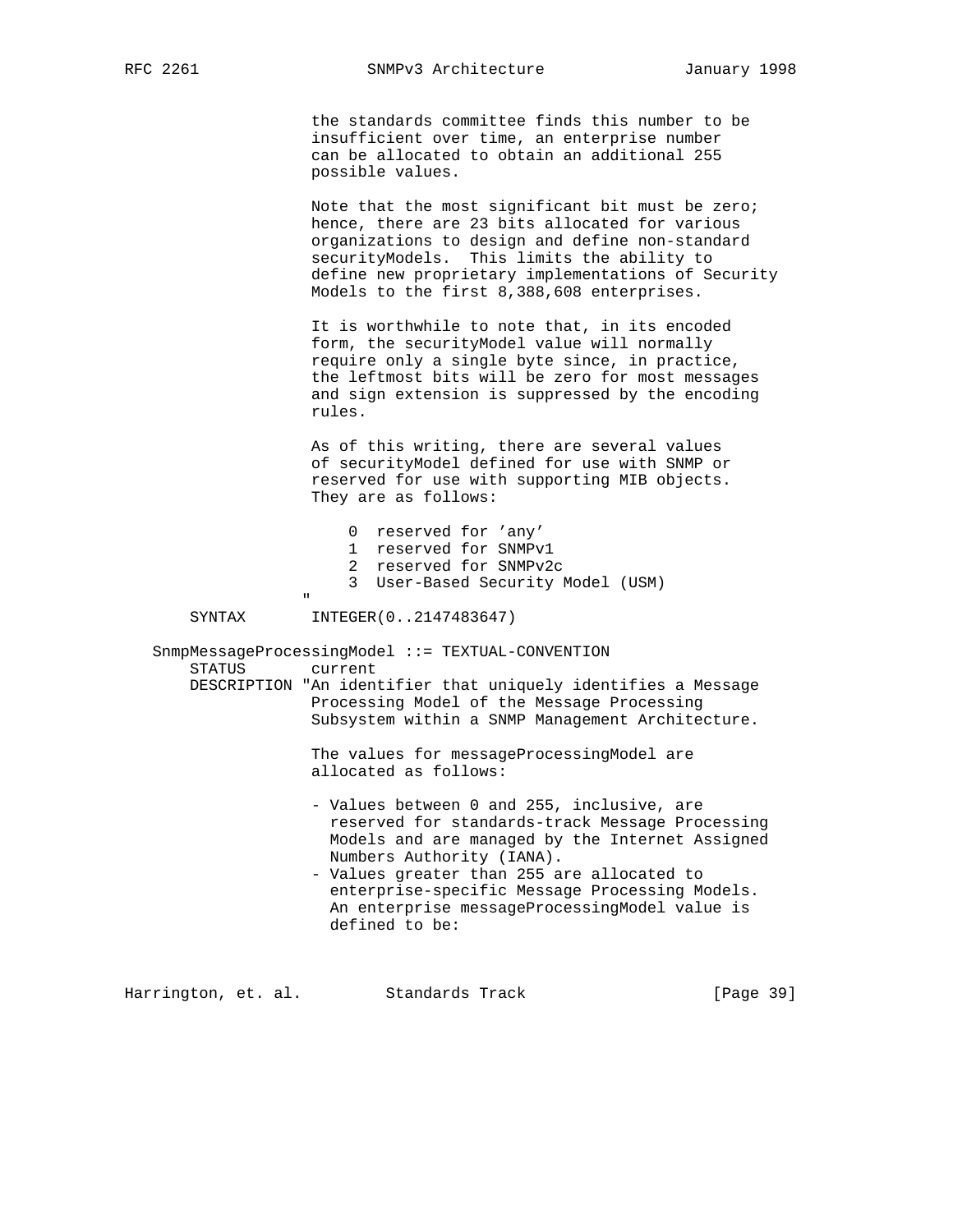enterpriseID \* 256 + messageProcessingModel within enterprise

 For example, the fourth Message Processing Model defined by the enterprise whose enterpriseID is 1 would be 260.

 This scheme for allocation of securityModel values allows for a maximum of 255 standards based Message Processing Models, and for a maximum of 255 Message Processing Models per enterprise.

 It is believed that the assignment of new messageProcessingModel values will be rare in practice because the larger the number of simultaneously utilized Message Processing Models, the larger the chance that interoperability will suffer. It is believed that such a range will be sufficient. In the unlikely event that the standards committee finds this number to be insufficient over time, an enterprise number can be allocated to obtain an additional 256 possible values.

 Note that the most significant bit must be zero; hence, there are 23 bits allocated for various organizations to design and define non-standard messageProcessingModels. This limits the ability to define new proprietary implementations of Message Processing Models to the first 8,388,608 enterprises.

 It is worthwhile to note that, in its encoded form, the securityModel value will normally require only a single byte since, in practice, the leftmost bits will be zero for most messages and sign extension is suppressed by the encoding rules.

 As of this writing, there are several values of messageProcessingModel defined for use with SNMP. They are as follows:

- 0 reserved for SNMPv1
- 1 reserved for SNMPv2c
- 2 reserved for SNMPv2u and SNMPv2\*
- 3 reserved for SNMPv3

Harrington, et. al. Standards Track [Page 40]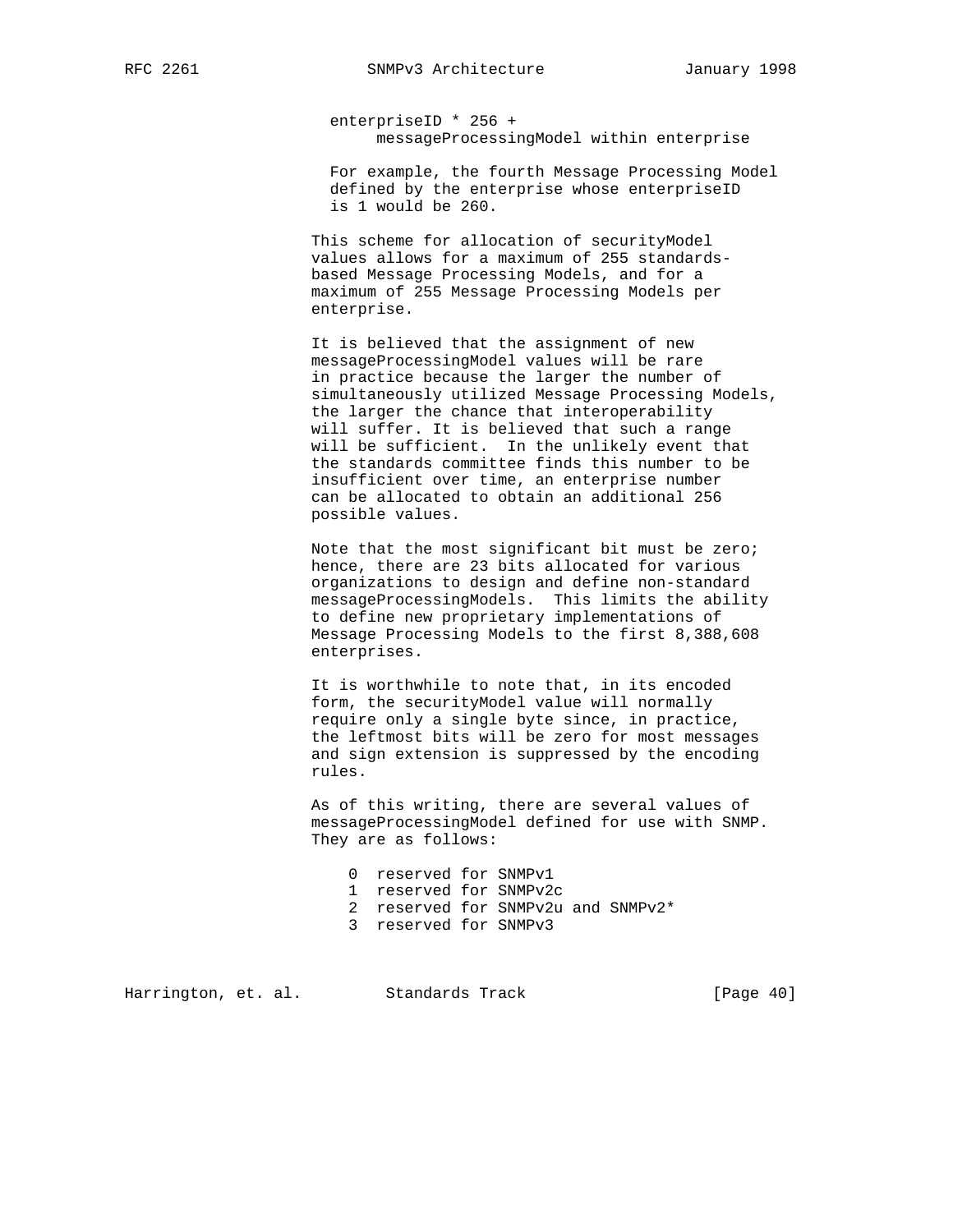" "The contract of the contract of the contract of the contract of the contract of the contract of the contract of the contract of the contract of the contract of the contract of the contract of the contract of the contrac SYNTAX INTEGER(0..2147483647) SnmpSecurityLevel ::= TEXTUAL-CONVENTION STATUS current DESCRIPTION "A Level of Security at which SNMP messages can be sent or with which operations are being processed; in particular, one of: noAuthNoPriv - without authentication and without privacy, authNoPriv - with authentication but without privacy, authPriv - with authentication and with privacy. These three values are ordered such that noAuthNoPriv is less than authNoPriv and authNoPriv is less than authPriv. " "The contract of the contract of the contract of the contract of the contract of the contract of the contract of the contract of the contract of the contract of the contract of the contract of the contract of the contrac SYNTAX INTEGER { noAuthNoPriv(1), authNoPriv(2), authPriv(3)<br>} } SnmpAdminString ::= TEXTUAL-CONVENTION DISPLAY-HINT "255a" STATUS current DESCRIPTION "An octet string containing administrative information, preferably in human-readable form. To facilitate internationalization, this information is represented using the ISO/IEC IS 10646-1 character set, encoded as an octet string using the UTF-8 transformation format described in [RFC2044]. Since additional code points are added by amendments to the 10646 standard from time to time, implementations must be prepared to encounter any code point from 0x00000000 to 0x7fffffff. The use of control codes should be avoided. When it is necessary to represent a newline, the control code sequence CR LF should be used. Harrington, et. al. Standards Track [Page 41]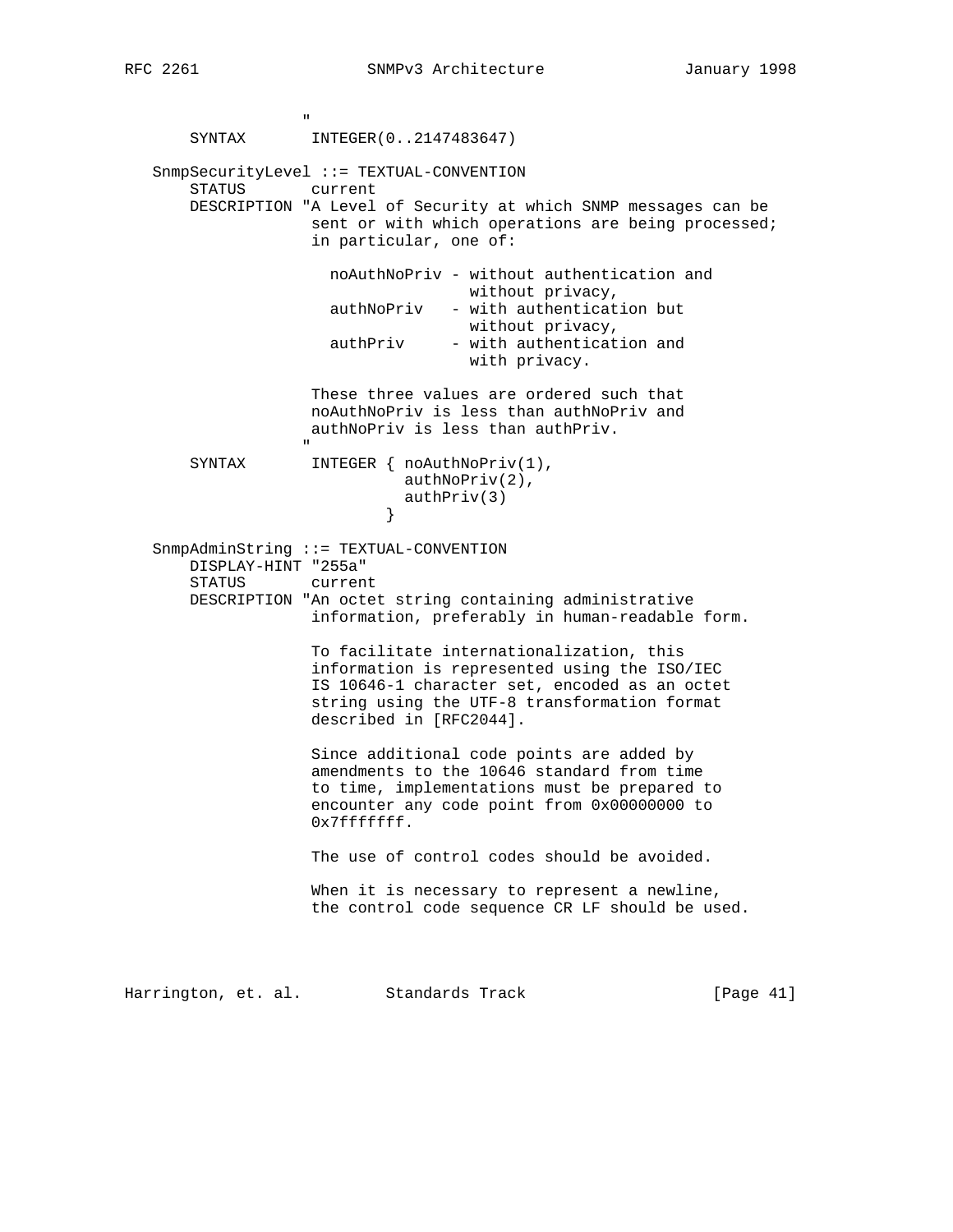" "The contract of the contract of the contract of the contract of the contract of the contract of the contract of the contract of the contract of the contract of the contract of the contract of the contract of the contrac

RFC 2261 SNMPv3 Architecture January 1998

 The use of leading or trailing white space should be avoided.

 For code points not directly supported by user interface hardware or software, an alternative means of entry and display, such as hexadecimal, may be provided.

 For information encoded in 7-bit US-ASCII, the UTF-8 encoding is identical to the US-ASCII encoding.

 Note that when this TC is used for an object that is used or envisioned to be used as an index, then a SIZE restriction must be specified so that the number of sub-identifiers for any object instance does not exceed the limit of 128, as defined by [RFC1905].

SYNTAX OCTET STRING (SIZE  $(0..255)$ )

```
 -- Administrative assignments ***************************************
    snmpFrameworkAdmin
         OBJECT IDENTIFIER ::= { snmpFrameworkMIB 1 }
    snmpFrameworkMIBObjects
         OBJECT IDENTIFIER ::= { snmpFrameworkMIB 2 }
    snmpFrameworkMIBConformance
         OBJECT IDENTIFIER ::= { snmpFrameworkMIB 3 }
    -- the snmpEngine Group ********************************************
    snmpEngine OBJECT IDENTIFIER ::= { snmpFrameworkMIBObjects 1 }
    snmpEngineID OBJECT-TYPE
         SYNTAX SnmpEngineID
         MAX-ACCESS read-only
         STATUS current
         DESCRIPTION "An SNMP engine's administratively-unique identifier.
" "The contract of the contract of the contract of the contract of the contract of the contract of the contract of the contract of the contract of the contract of the contract of the contract of the contract of the contrac
        ::= { snmpEngine 1 }
    snmpEngineBoots OBJECT-TYPE
         SYNTAX INTEGER (1..2147483647)
         MAX-ACCESS read-only
         STATUS current
         DESCRIPTION "The number of times that the SNMP engine has
Harrington, et. al. Standards Track [Page 42]
```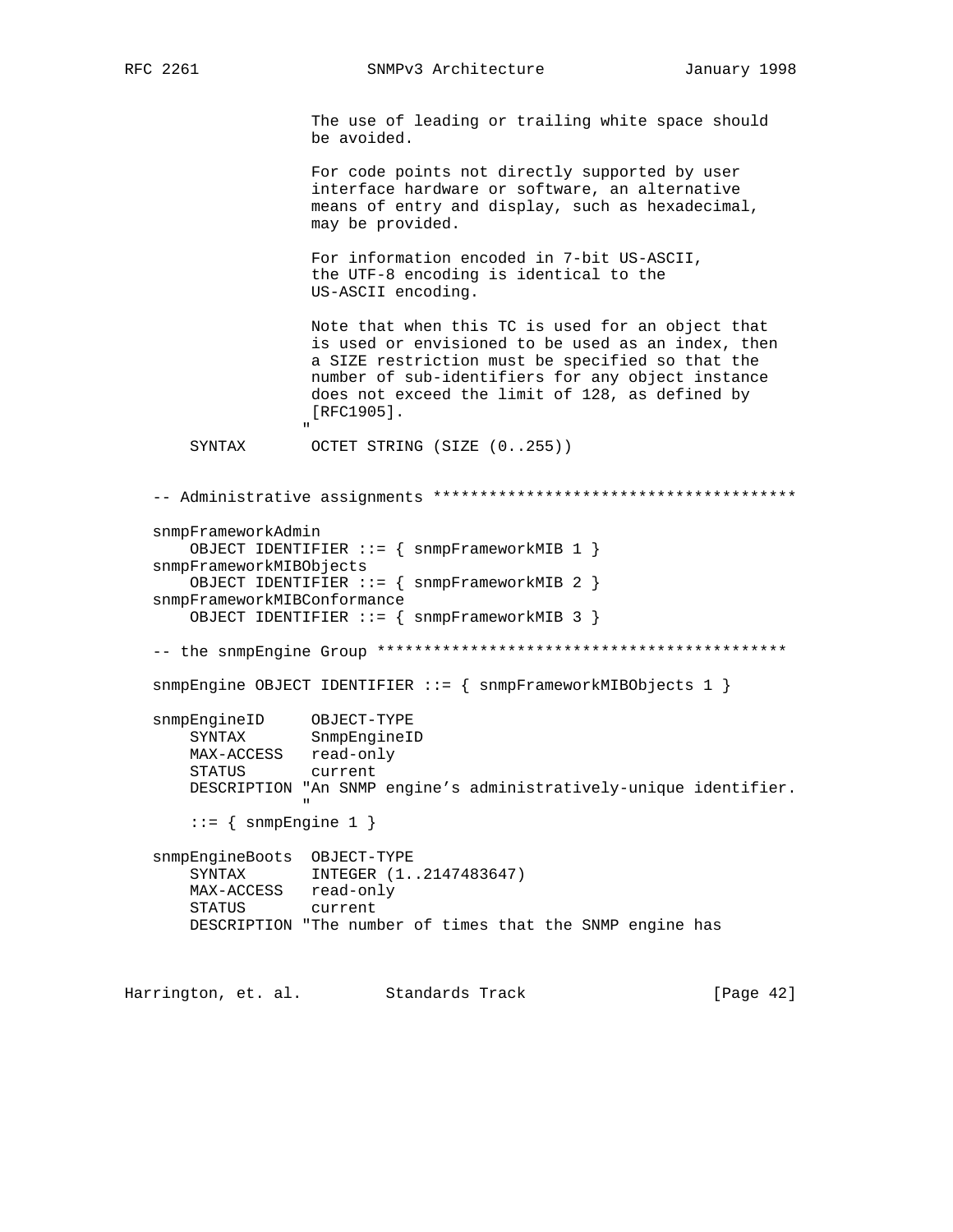RFC 2261 SNMPv3 Architecture January 1998

```
 (re-)initialized itself since its initial
                   configuration.
 "
      ::= { snmpEngine 2 }
   snmpEngineTime OBJECT-TYPE
       SYNTAX INTEGER (0..2147483647)
       MAX-ACCESS read-only
       STATUS current
       DESCRIPTION "The number of seconds since the SNMP engine last
                  incremented the snmpEngineBoots object.
 "
      ::= { snmpEngine 3 }
   snmpEngineMaxMessageSize OBJECT-TYPE
       SYNTAX INTEGER (484..2147483647)
       MAX-ACCESS read-only
       STATUS current
       DESCRIPTION "The maximum length in octets of an SNMP message
                   which this SNMP engine can send or receive and
                   process, determined as the minimum of the maximum
                   message size values supported among all of the
                   transports available to and supported by the engine.
 "
      ::= { snmpEngine 4 }
   -- Registration Points for Authentication and Privacy Protocols **
   snmpAuthProtocols OBJECT-IDENTITY
       STATUS current
       DESCRIPTION "Registration point for standards-track
                   authentication protocols used in SNMP Management
                   Frameworks.
 "
       ::= { snmpFrameworkAdmin 1 }
   snmpPrivProtocols OBJECT-IDENTITY
       STATUS current
       DESCRIPTION "Registration point for standards-track privacy
                   protocols used in SNMP Management Frameworks.
 "
       ::= { snmpFrameworkAdmin 2 }
   -- Conformance information ******************************************
   snmpFrameworkMIBCompliances
                 OBJECT IDENTIFIER ::= {snmpFrameworkMIBConformance 1}
```
Harrington, et. al. Standards Track [Page 43]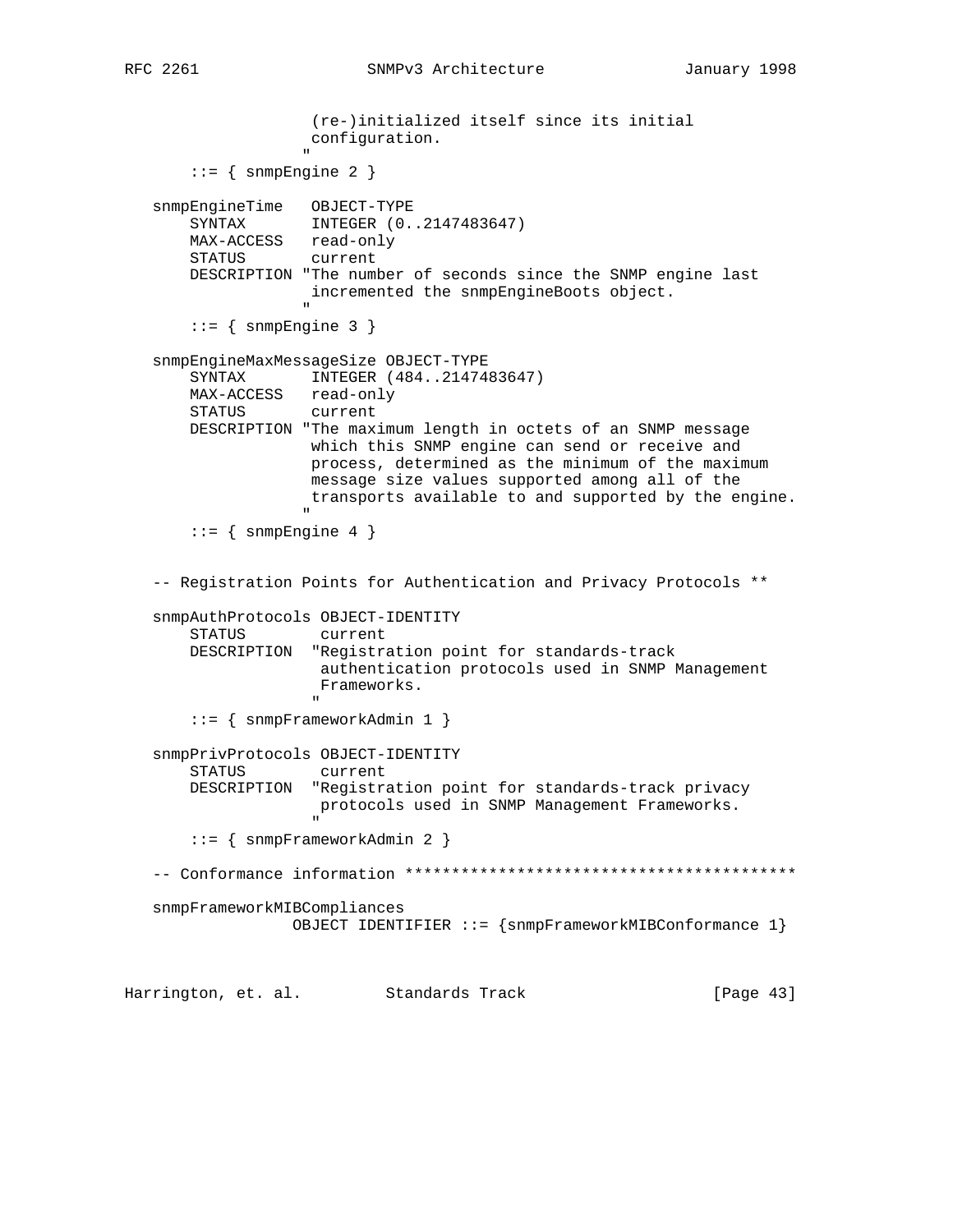```
 snmpFrameworkMIBGroups
                            OBJECT IDENTIFIER ::= {snmpFrameworkMIBConformance 2}
     -- compliance statements
     snmpFrameworkMIBCompliance MODULE-COMPLIANCE
           STATUS current
           DESCRIPTION "The compliance statement for SNMP engines which
                              implement the SNMP Management Framework MIB.
" "The contract of the contract of the contract of the contract of the contract of the contract of the contract of the contract of the contract of the contract of the contract of the contract of the contract of the contrac
           MODULE -- this module
                 MANDATORY-GROUPS { snmpEngineGroup }
           ::= { snmpFrameworkMIBCompliances 1 }
     -- units of conformance
     snmpEngineGroup OBJECT-GROUP
           OBJECTS {
                          snmpEngineID,
                          snmpEngineBoots,
                          snmpEngineTime,
                          snmpEngineMaxMessageSize
 }
           STATUS current
           DESCRIPTION "A collection of objects for identifying and
                               determining the configuration and current timeliness
                              values of an SNMP engine.
" "The contract of the contract of the contract of the contract of the contract of the contract of the contract of the contract of the contract of the contract of the contract of the contract of the contract of the contrac
           ::= { snmpFrameworkMIBGroups 1 }
```
END

6. Intellectual Property

 The IETF takes no position regarding the validity or scope of any intellectual property or other rights that might be claimed to pertain to the implementation or use of the technology described in this document or the extent to which any license under such rights might or might not be available; neither does it represent that it has made any effort to identify any such rights. Information on the IETF's procedures with respect to rights in standards-track and standards-related documentation can be found in BCP-11. Copies of claims of rights made available for publication and any assurances of licenses to be made available, or the result of an attempt made to obtain a general license or permission for the use of such proprietary rights by implementors or users of this specification can be obtained from the IETF Secretariat.

Harrington, et. al. Standards Track [Page 44]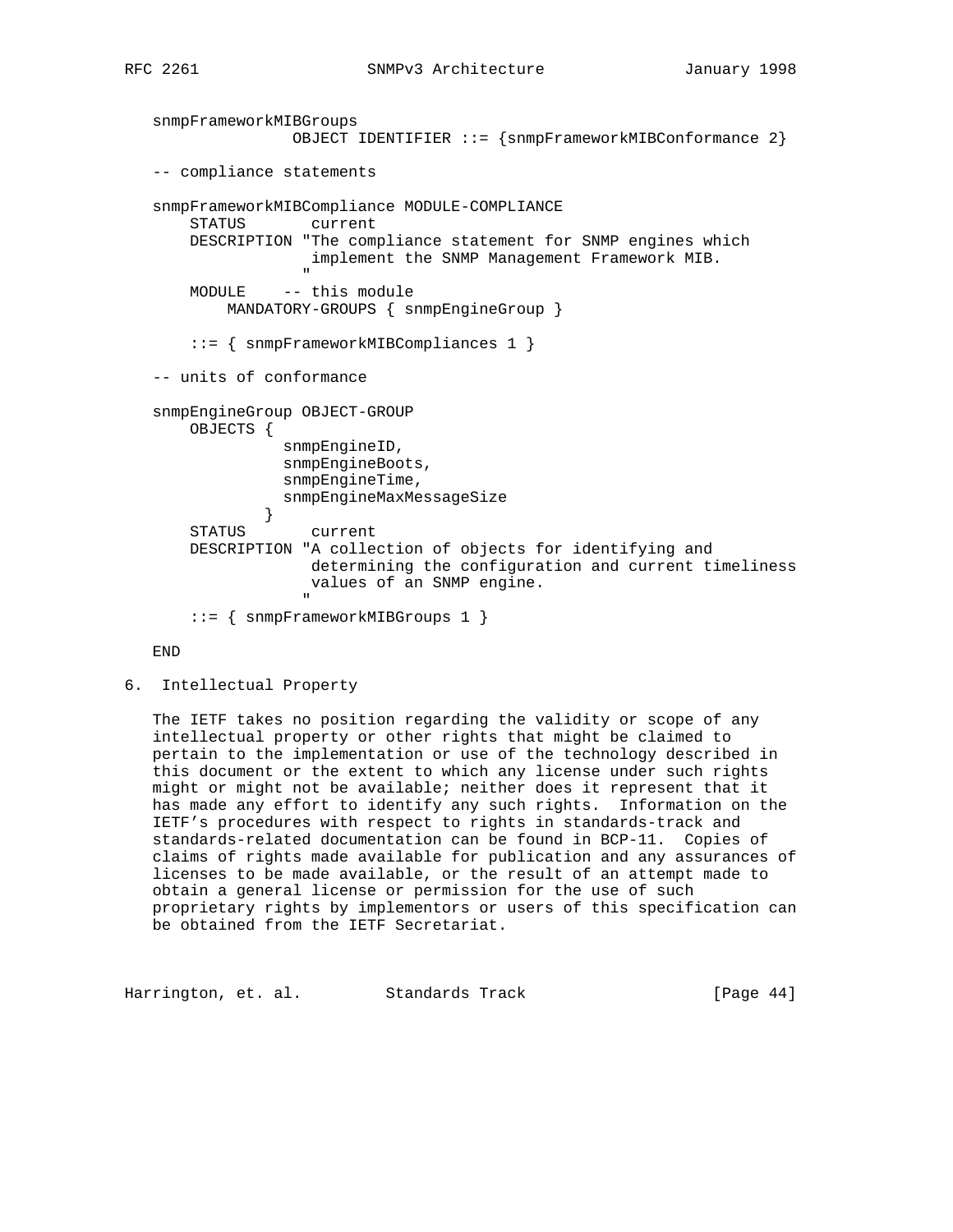The IETF invites any interested party to bring to its attention any copyrights, patents or patent applications, or other proprietary rights which may cover technology that may be required to practice this standard. Please address the information to the IETF Executive Director.

#### 7. Acknowledgements

 This document is the result of the efforts of the SNMPv3 Working Group. Some special thanks are in order to the following SNMPv3 WG members:

 Dave Battle (SNMP Research, Inc.) Uri Blumenthal (IBM T.J. Watson Research Center) Jeff Case (SNMP Research, Inc.) John Curran (BBN) T. Max Devlin (Hi-TECH Connections) John Flick (Hewlett Packard) David Harrington (Cabletron Systems Inc.) N.C. Hien (IBM T.J. Watson Research Center) Dave Levi (SNMP Research, Inc.) Louis A Mamakos (UUNET Technologies Inc.) Paul Meyer (Secure Computing Corporation) Keith McCloghrie (Cisco Systems) Russ Mundy (Trusted Information Systems, Inc.) Bob Natale (ACE\*COMM Corporation) Mike O'Dell (UUNET Technologies Inc.) Dave Perkins (DeskTalk) Peter Polkinghorne (Brunel University) Randy Presuhn (BMC Software, Inc.) David Reid (SNMP Research, Inc.) Shawn Routhier (Epilogue) Juergen Schoenwaelder (TU Braunschweig) Bob Stewart (Cisco Systems) Bert Wijnen (IBM T.J. Watson Research Center)

 The document is based on recommendations of the IETF Security and Administrative Framework Evolution for SNMP Advisory Team. Members of that Advisory Team were:

 David Harrington (Cabletron Systems Inc.) Jeff Johnson (Cisco Systems) David Levi (SNMP Research Inc.) John Linn (Openvision) Russ Mundy (Trusted Information Systems) chair Shawn Routhier (Epilogue) Glenn Waters (Nortel) Bert Wijnen (IBM T. J. Watson Research Center)

Harrington, et. al. Standards Track [Page 45]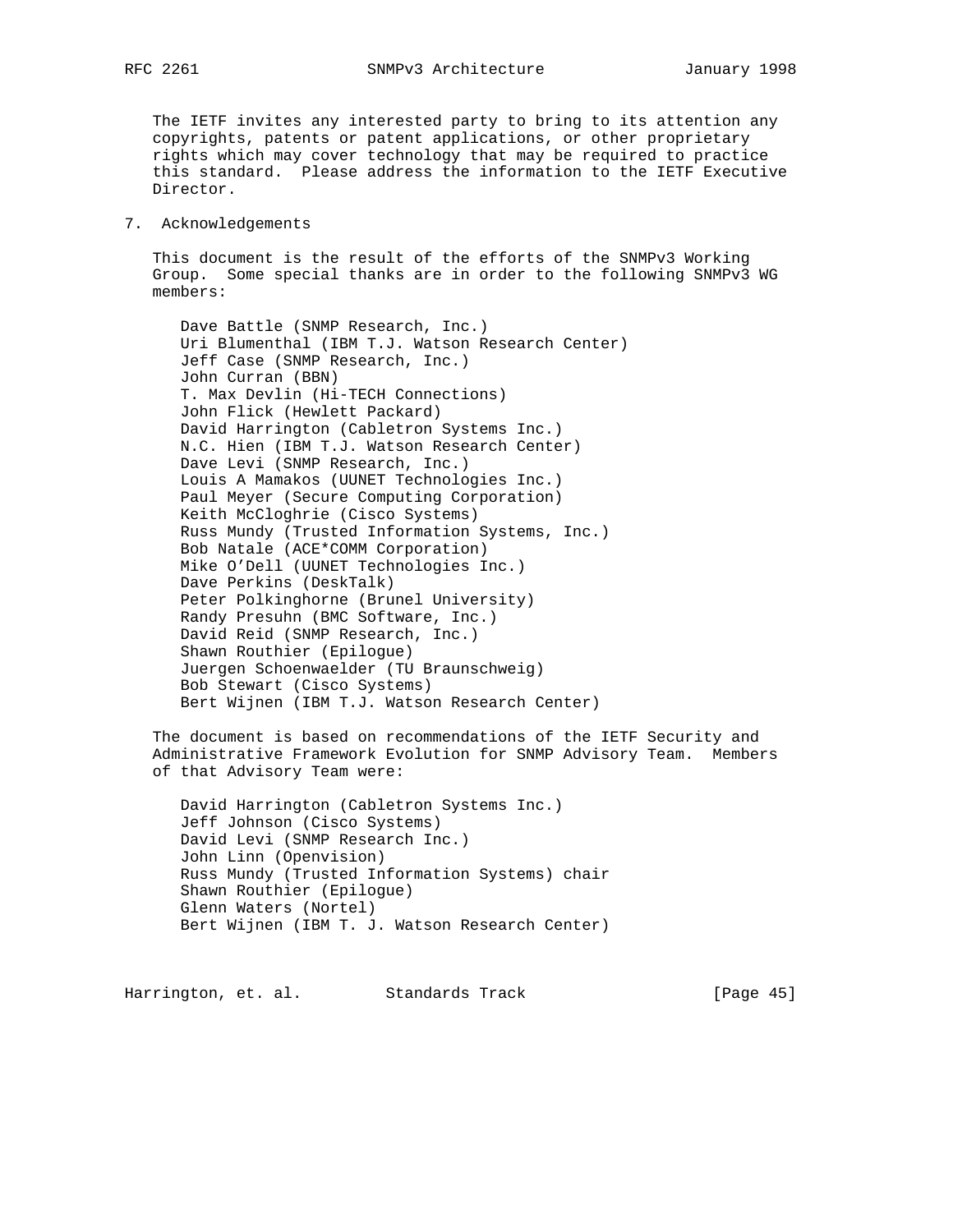As recommended by the Advisory Team and the SNMPv3 Working Group Charter, the design incorporates as much as practical from previous RFCs and drafts. As a result, special thanks are due to the authors of previous designs known as SNMPv2u and SNMPv2\*:

 Jeff Case (SNMP Research, Inc.) David Harrington (Cabletron Systems Inc.) David Levi (SNMP Research, Inc.) Keith McCloghrie (Cisco Systems) Brian O'Keefe (Hewlett Packard) Marshall T. Rose (Dover Beach Consulting) Jon Saperia (BGS Systems Inc.) Steve Waldbusser (International Network Services) Glenn W. Waters (Bell-Northern Research Ltd.)

8. Security Considerations

 This document describes how an implementation can include a Security Model to protect management messages and an Access Control Model to control access to management information.

 The level of security provided is determined by the specific Security Model implementation(s) and the specific Access Control Model implementation(s) used.

 Applications have access to data which is not secured. Applications should take reasonable steps to protect the data from disclosure.

 It is the responsibility of the purchaser of an implementation to ensure that:

- 1) an implementation complies with the rules defined by this architecture,
- 2) the Security and Access Control Models utilized satisfy the security and access control needs of the organization,
- 3) the implementations of the Models and Applications comply with the model and application specifications,
- 4) and the implementation protects configuration secrets from inadvertent disclosure.
- 9. References
	- [RFC1155] Rose, M. and K. McCloghrie, "Structure and Identification of Management Information for TCP/IP-based internets", STD 16, RFC 1155, May 1990.

Harrington, et. al. Standards Track [Page 46]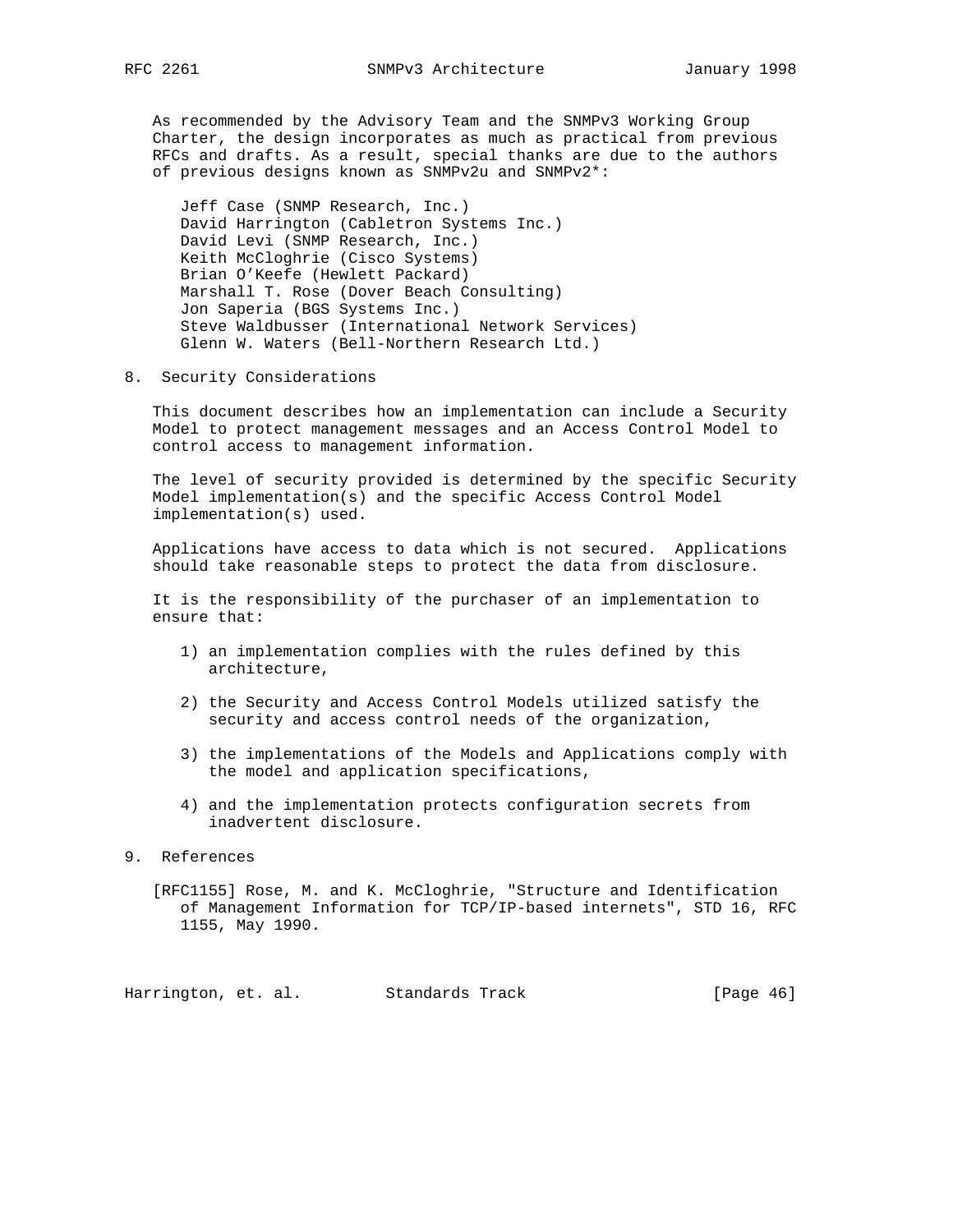- [RFC1157] Case, J., Fedor, M., Schoffstall, M. and J. Davin, "The Simple Network Management Protocol", STD 15, RFC 1157, May 1990.
- [RFC1212] Rose, M. and K. McCloghrie, "Concise MIB Definitions", STD 16, RFC 1212, March 1991.
- [RFC1901] Case, J., McCloghrie, K., Rose, M. and S. Waldbusser, "Introduction to Community-based SNMPv2", RFC 1901, January 1996.
- [RFC1902] Case, J., McCloghrie, K., Rose, M. and S. Waldbusser, "Structure of Management Information for Version 2 of the Simple Network Management Protocol (SNMPv2)", RFC 1902, January 1996.
- [RFC1905] Case, J., McCloghrie, K., Rose, M. and S. Waldbusser, "Protocol Operations for Version 2 of the Simple Network Management Protocol (SNMPv2)", RFC 1905, January 1996.
- [RFC1906] Case, J., McCloghrie, K., Rose, M. and S. Waldbusser, "Transport Mappings for Version 2 of the Simple Network Management Protocol (SNMPv2)", RFC 1906, January 1996.
- [RFC1907] Case, J., McCloghrie, K., Rose, M. and S. Waldbusser, "Management Information Base for Version 2 of the Simple Network Management Protocol (SNMPv2)", RFC 1907 January 1996.
- [RFC1908] Case, J., McCloghrie, K., Rose, M. and S. Waldbusser, "Coexistence between Version 1 and Version 2 of the Internet standard Network Management Framework", RFC 1908, January 1996.
- [RFC1909] McCloghrie, K., Editor, "An Administrative Infrastructure for SNMPv2", RFC 1909, February 1996.
- [RFC1910] Waters, G., Editor, "User-based Security Model for SNMPv2", RFC 1910, February 1996.
- [RFC2028] Hovey, R. and S. Bradner, "The Organizations Involved in the IETF Standards Process", BCP 11, RFC 2028, October 1996.
- [RFC2044] Yergeau, F., "UTF-8, a transformation format of Unicode and ISO 10646", RFC 2044, October 1996.
- [RFC2119] Bradner, S., "Key words for use in RFCs to Indicate Requirement Levels", BCP 14, RFC 2119, March 1997.
- [RFC2262] Case, J., Harrington, D., Presuhn, R., and B. Wijnen, "Message Processing and Dispatching for the Simple Network Management Protocol (SNMP)", RFC 2262, January 1998.

Harrington, et. al. Standards Track [Page 47]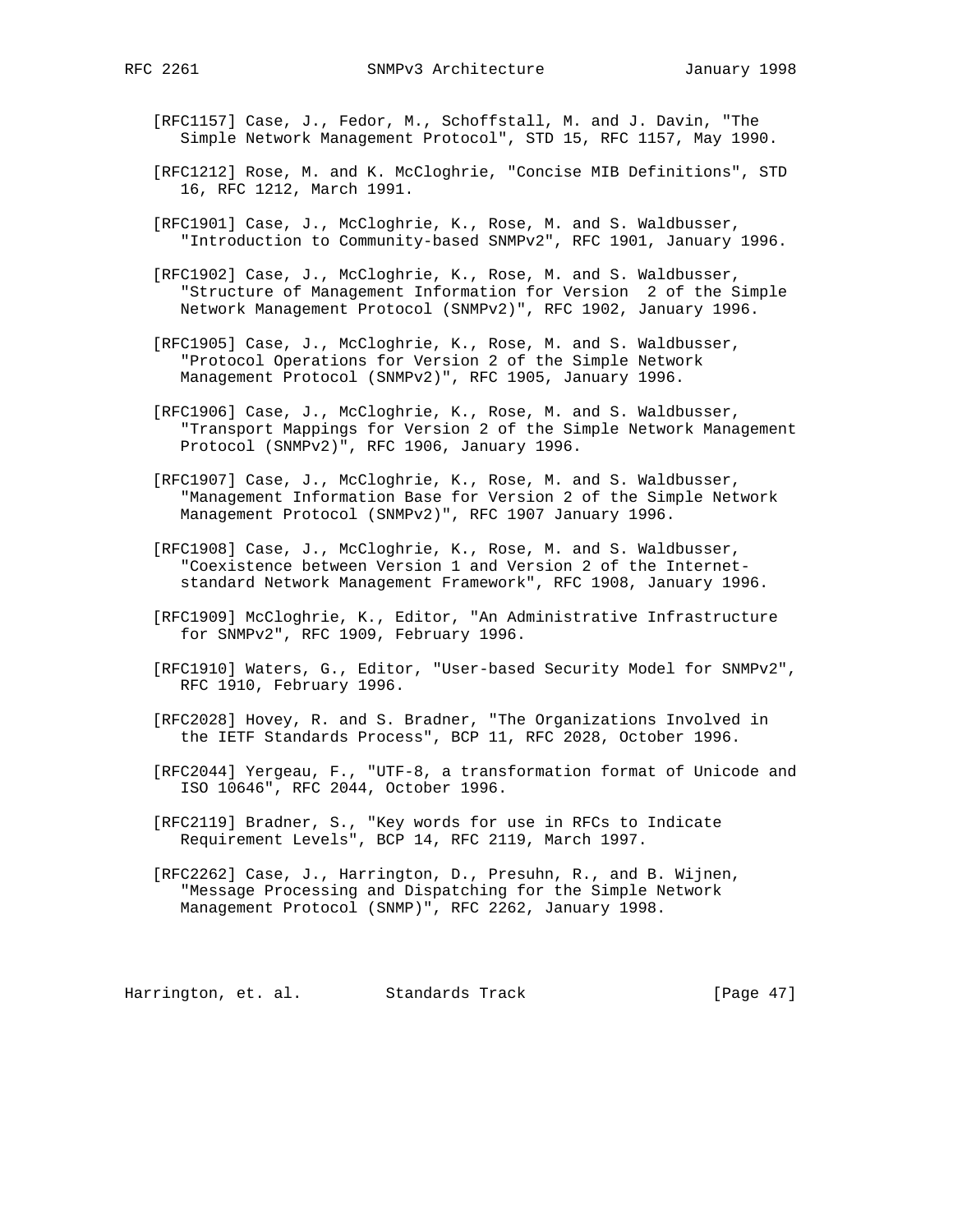[RFC2264] Blumenthal, U., and B. Wijnen, "The User-Based Security Model for Version 3 of the Simple Network Management Protocol (SNMPv3)", RFC 2264, January 1998. [RFC2265] Wijnen, B., Presuhn, R., and K. McCloghrie, "View-based Access Control Model for the Simple Network Management Protocol (SNMP)", RFC 2265, January 1998. [RFC2263] Levi, D., Meyer, P., and B. Stewart, "SNMPv3 Applications", RFC 2263, January 1998. 10. Editors' Addresses Bert Wijnen IBM T.J. Watson Research Schagen 33 3461 GL Linschoten Netherlands Phone: +31 348-432-794 EMail: wijnen@vnet.ibm.com Dave Harrington Cabletron Systems, Inc Post Office Box 5005 Mail Stop: Durham 35 Industrial Way Rochester, NH 03867-5005 USA Phone: +1 603-337-7357 EMail: dbh@ctron.com Randy Presuhn BMC Software, Inc. 1190 Saratoga Avenue Suite 130 San Jose, CA 95129 USA Phone: +1 408-556-0720 EMail: rpresuhn@bmc.com Harrington, et. al. Standards Track [Page 48]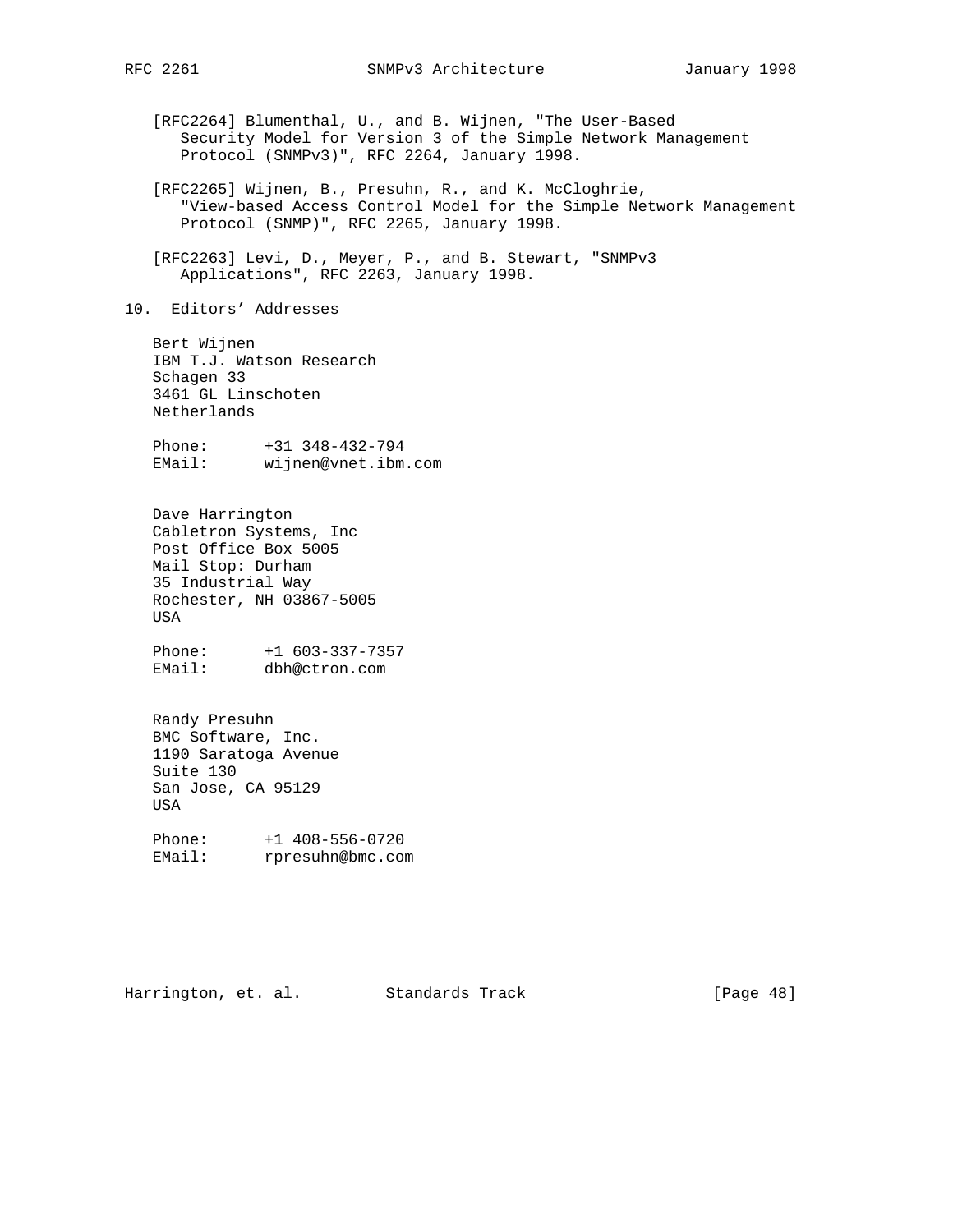#### APPENDIX A

A. Guidelines for Model Designers

 This appendix describes guidelines for designers of models which are expected to fit into the architecture defined in this document.

 SNMPv1 and SNMPv2c are two SNMP frameworks which use communities to provide trivial authentication and access control. SNMPv1 and SNMPv2c Frameworks can coexist with Frameworks designed according to this architecture, and modified versions of SNMPv1 and SNMPv2c Frameworks could be designed to meet the requirements of this architecture, but this document does not provide guidelines for that coexistence.

 Within any subsystem model, there should be no reference to any specific model of another subsystem, or to data defined by a specific model of another subsystem.

 Transfer of data between the subsystems is deliberately described as a fixed set of abstract data elements and primitive functions which can be overloaded to satisfy the needs of multiple model definitions.

 Documents which define models to be used within this architecture SHOULD use the standard primitives between subsystems, possibly defining specific mechanisms for converting the abstract data elements into model-usable formats. This constraint exists to allow subsystem and model documents to be written recognizing common borders of the subsystem and model. Vendors are not constrained to recognize these borders in their implementations.

 The architecture defines certain standard services to be provided between subsystems, and the architecture defines abstract service interfaces to request these services.

 Each model definition for a subsystem SHOULD support the standard service interfaces, but whether, or how, or how well, it performs the service is dependent on the model definition.

A.1. Security Model Design Requirements

# A.1.1. Threats

 A document describing a Security Model MUST describe how the model protects against the threats described under "Security Requirements of this Architecture", section 1.4.

Harrington, et. al. Standards Track [Page 49]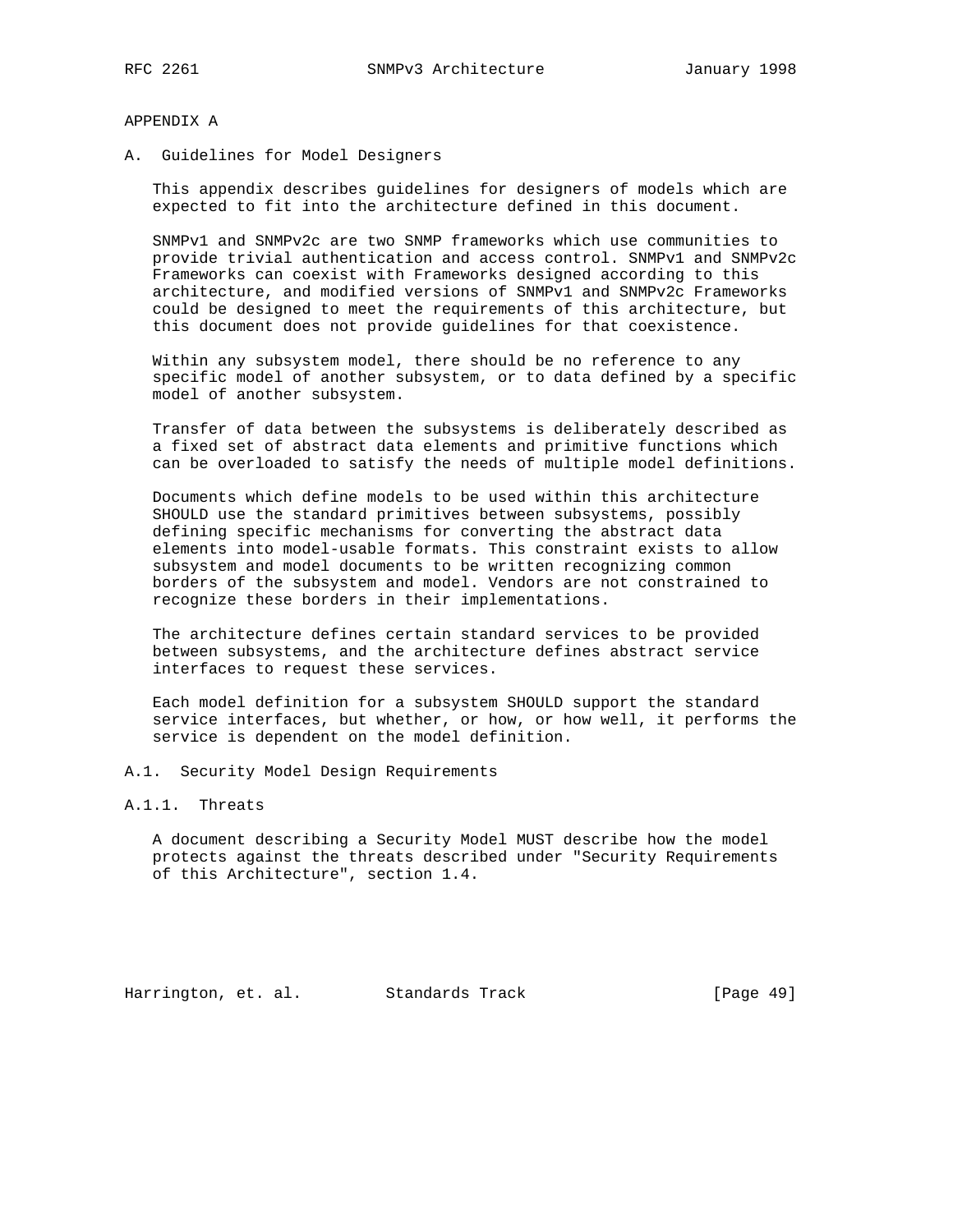### A.1.2. Security Processing

 Received messages MUST be validated by a Model of the Security Subsystem. Validation includes authentication and privacy processing if needed, but it is explicitly allowed to send messages which do not require authentication or privacy.

 A received message contains a specified securityLevel to be used during processing. All messages requiring privacy MUST also require authentication.

 A Security Model specifies rules by which authentication and privacy are to be done. A model may define mechanisms to provide additional security features, but the model definition is constrained to using (possibly a subset of) the abstract data elements defined in this document for transferring data between subsystems.

 Each Security Model may allow multiple security protocols to be used concurrently within an implementation of the model. Each Security Model defines how to determine which protocol to use, given the securityLevel and the security parameters relevant to the message. Each Security Model, with its associated protocol(s) defines how the sending/receiving entities are identified, and how secrets are configured.

 Authentication and Privacy protocols supported by Security Models are uniquely identified using Object Identifiers. IETF standard protocols for authentication or privacy should have an identifier defined within the snmpAuthProtocols or the snmpPrivProtocols subtrees. Enterprise specific protocol identifiers should be defined within the enterprise subtree.

 For privacy, the Security Model defines what portion of the message is encrypted.

 The persistent data used for security should be SNMP-manageable, but the Security Model defines whether an instantiation of the MIB is a conformance requirement.

 Security Models are replaceable within the Security Subsystem. Multiple Security Model implementations may exist concurrently within an SNMP engine. The number of Security Models defined by the SNMP community should remain small to promote interoperability.

Harrington, et. al. Standards Track [Page 50]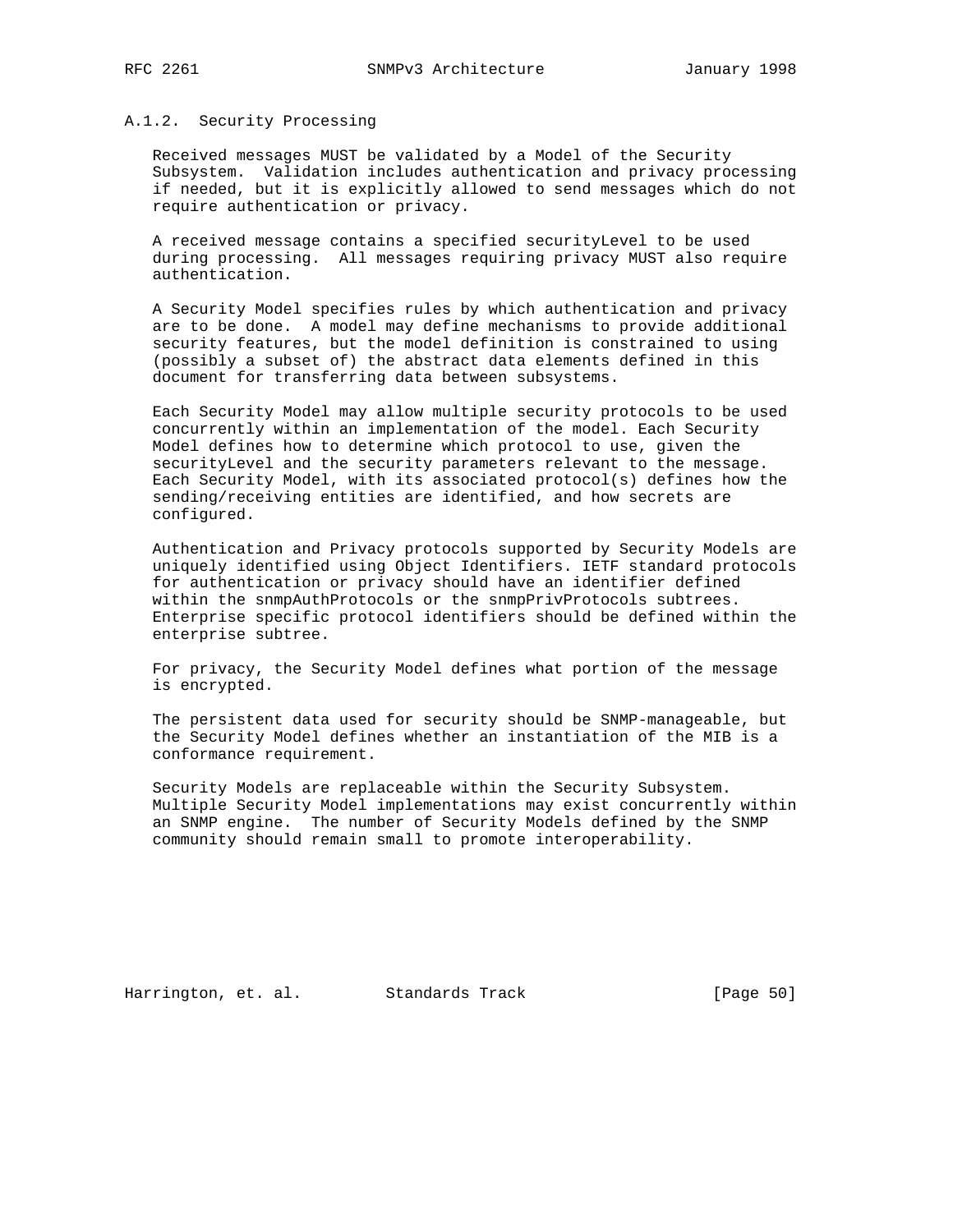## A.1.3. Validate the security-stamp in a received message

A Message Processing Model requests that a Security Model:

- verifies that the message has not been altered,
- authenticates the identification of the principal for whom the message was generated.
- decrypts the message if it was encrypted.

 Additional requirements may be defined by the model, and additional services may be provided by the model, but the model is constrained to use the following primitives for transferring data between subsystems. Implementations are not so constrained.

 A Message Processing Model uses the processMsg primitive as described in section 4.5.

#### A.1.4. Security MIBs

 Each Security Model defines the MIB module(s) required for security processing, including any MIB module(s) required for the security protocol(s) supported. The MIB module(s) SHOULD be defined concurrently with the procedures which use the MIB module(s). The MIB module(s) are subject to normal access control rules.

 The mapping between the model-dependent security ID and the securityName MUST be able to be determined using SNMP, if the model dependent MIB is instantiated and if access control policy allows access.

## A.1.5. Cached Security Data

 For each message received, the Security Model caches the state information such that a Response message can be generated using the same security information, even if the Local Configuration Datastore is altered between the time of the incoming request and the outgoing response.

 A Message Processing Model has the responsibility for explicitly releasing the cached data if such data is no longer needed. To enable this, an abstract securityStateReference data element is passed from the Security Model to the Message Processing Model.

 The cached security data may be implicitly released via the generation of a response, or explicitly released by using the stateRelease primitive, as described in section 4.1.

Harrington, et. al. Standards Track [Page 51]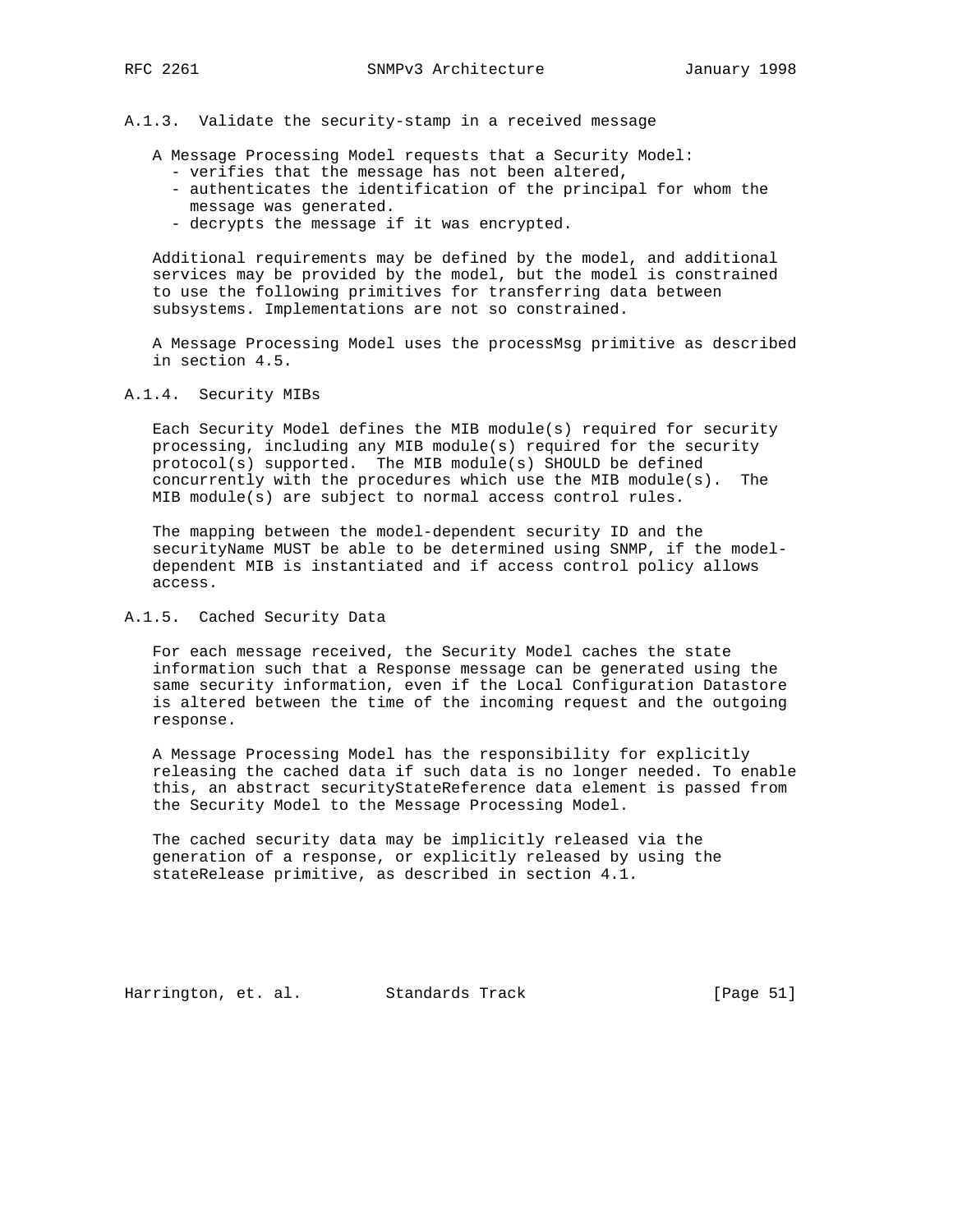A.2. Message Processing Model Design Requirements

 An SNMP engine contains a Message Processing Subsystem which may contain multiple Message Processing Models.

 The Message Processing Model MUST always (conceptually) pass the complete PDU, i.e., it never forwards less than the complete list of varBinds.

A.2.1. Receiving an SNMP Message from the Network

 Upon receipt of a message from the network, the Dispatcher in the SNMP engine determines the version of the SNMP message and interacts with the corresponding Message Processing Model to determine the abstract data elements.

 A Message Processing Model specifies the SNMP Message format it supports and describes how to determine the values of the abstract data elements (like msgID, msgMaxSize, msgFlags, msgSecurityParameters, securityModel, securityLevel etc). A Message Processing Model interacts with a Security Model to provide security processing for the message using the processMsg primitive, as described in section 4.5.

A.2.2. Sending an SNMP Message to the Network

 The Dispatcher in the SNMP engine interacts with a Message Processing Model to prepare an outgoing message. For that it uses the following primitives:

- for requests and notifications: prepareOutgoingMessage, as described in section 4.4
- for response messages: prepareResponseMessage, as described in section 4.4

 A Message Processing Model, when preparing an Outgoing SNMP Message, interacts with a Security Model to secure the message. For that it uses the following primitives:

- for requests and notifications: generateRequestMsg, as described in section 4.5.
- for response messages: generateResponseMsg as described in section 4.5.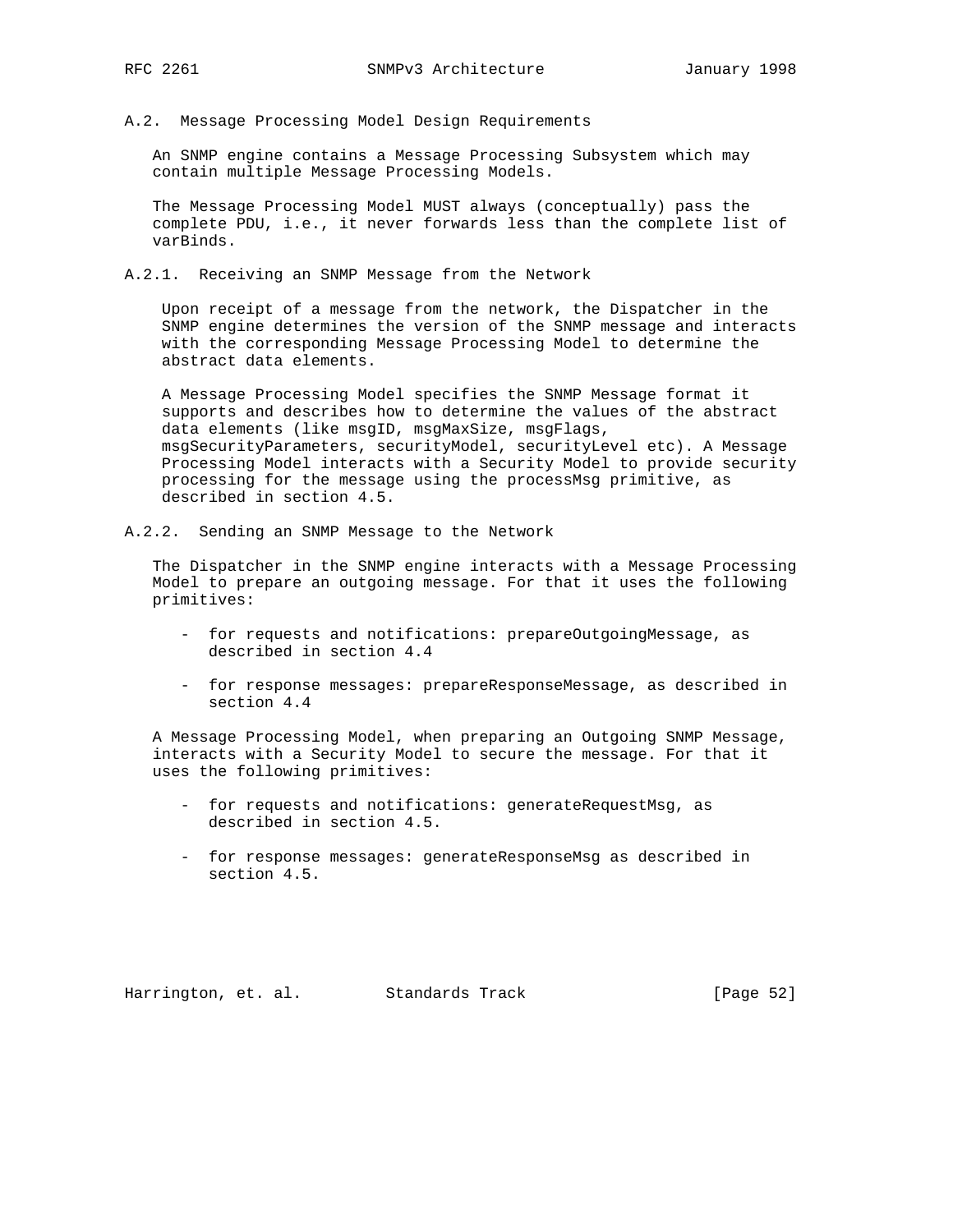Once the SNMP message is prepared by a Message Processing Model, the Dispatcher sends the message to the desired address using the appropriate transport.

A.3. Application Design Requirements

 Within an application, there may be an explicit binding to a specific SNMP message version, i.e., a specific Message Processing Model, and to a specific Access Control Model, but there should be no reference to any data defined by a specific Message Processing Model or Access Control Model.

 Within an application, there should be no reference to any specific Security Model, or any data defined by a specific Security Model.

 An application determines whether explicit or implicit access control should be applied to the operation, and, if access control is needed, which Access Control Model should be used.

 An application has the responsibility to define any MIB module(s) used to provide application-specific services.

 Applications interact with the SNMP engine to initiate messages, receive responses, receive asynchronous messages, and send responses.

#### A.3.1. Applications that Initiate Messages

 Applications may request that the SNMP engine send messages containing SNMP commands or notifications using the sendPdu primitive as described in section 4.2.

 If it is desired that a message be sent to multiple targets, it is the responsibility of the application to provide the iteration.

 The SNMP engine assumes necessary access control has been applied to the PDU, and provides no access control services.

 The SNMP engine looks at the "expectResponse" parameter, and if a response is expected, then the appropriate information is cached such that a later response can be associated to this message, and can then be returned to the application. A sendPduHandle is returned to the application so it can later correspond the response with this message as well.

Harrington, et. al. Standards Track [Page 53]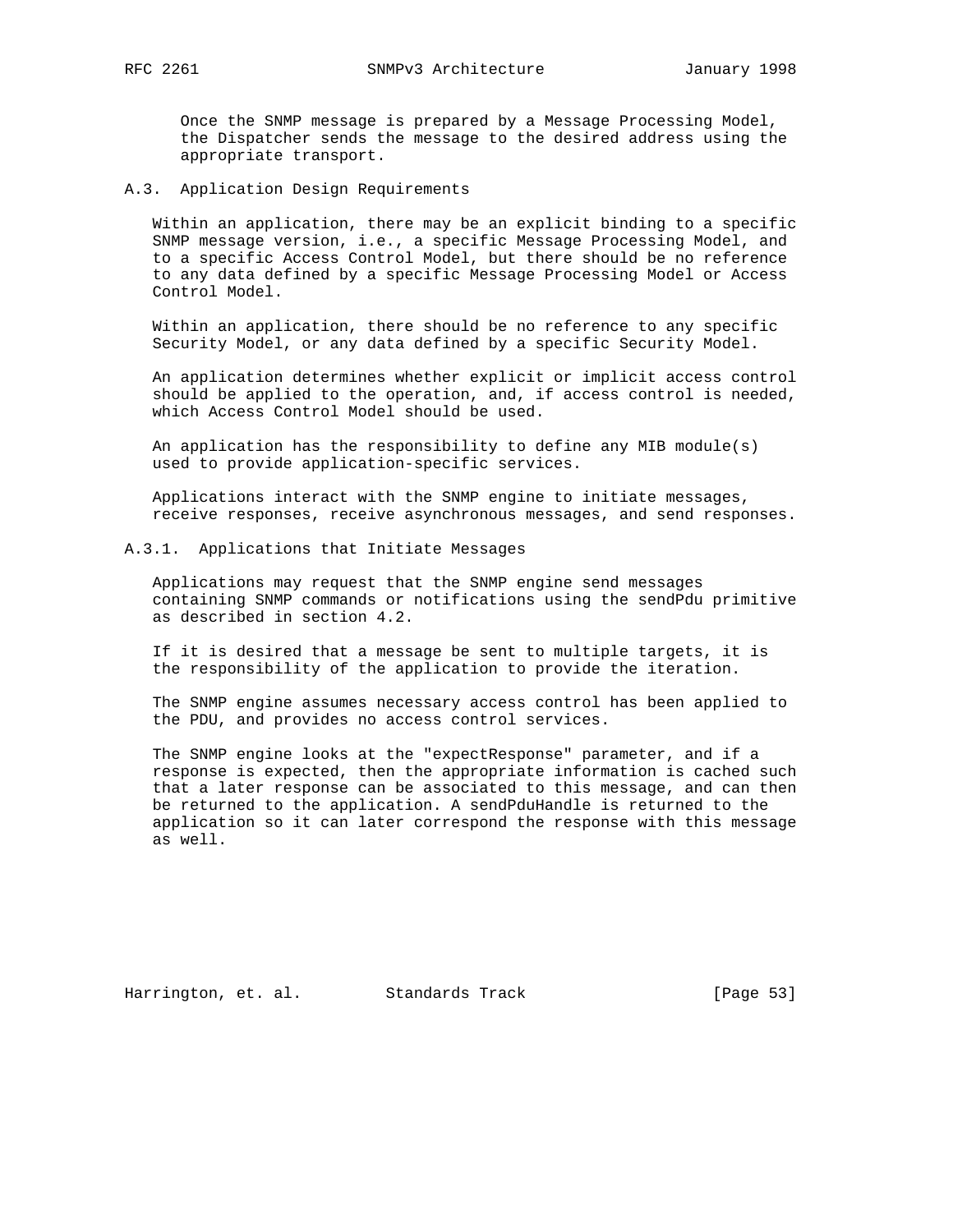## A.3.2. Applications that Receive Responses

 The SNMP engine matches the incoming response messages to outstanding messages sent by this SNMP engine, and forwards the response to the associated application using the processResponsePdu primitive, as described in section 4.2.

A.3.3. Applications that Receive Asynchronous Messages

 When an SNMP engine receives a message that is not the response to a request from this SNMP engine, it must determine to which application the message should be given.

 An Application that wishes to receive asynchronous messages registers itself with the engine using the primitive registerContextEngineID as described in section 4.2.

 An Application that wishes to stop receiving asynchronous messages should unregister itself with the SNMP engine using the primitive unregisterContextEngineID as described in section 4.2.

 Only one registration per combination of PDU type and contextEngineID is permitted at the same time. Duplicate registrations are ignored. An errorIndication will be returned to the application that attempts to duplicate a registration.

 All asynchronously received messages containing a registered combination of PDU type and contextEngineID are sent to the application which registered to support that combination.

 The engine forwards the PDU to the registered application, using the processPdu primitive, as described in section 4.2.

A.3.4. Applications that Send Responses

 Request operations require responses. An application sends a response via the returnResponsePdu primitive, as described in section 4.2.

 The contextEngineID, contextName, securityModel, securityName, securityLevel, and stateReference parameters are from the initial processPdu primitive. The PDU and statusInformation are the results of processing.

Harrington, et. al. Standards Track [Page 54]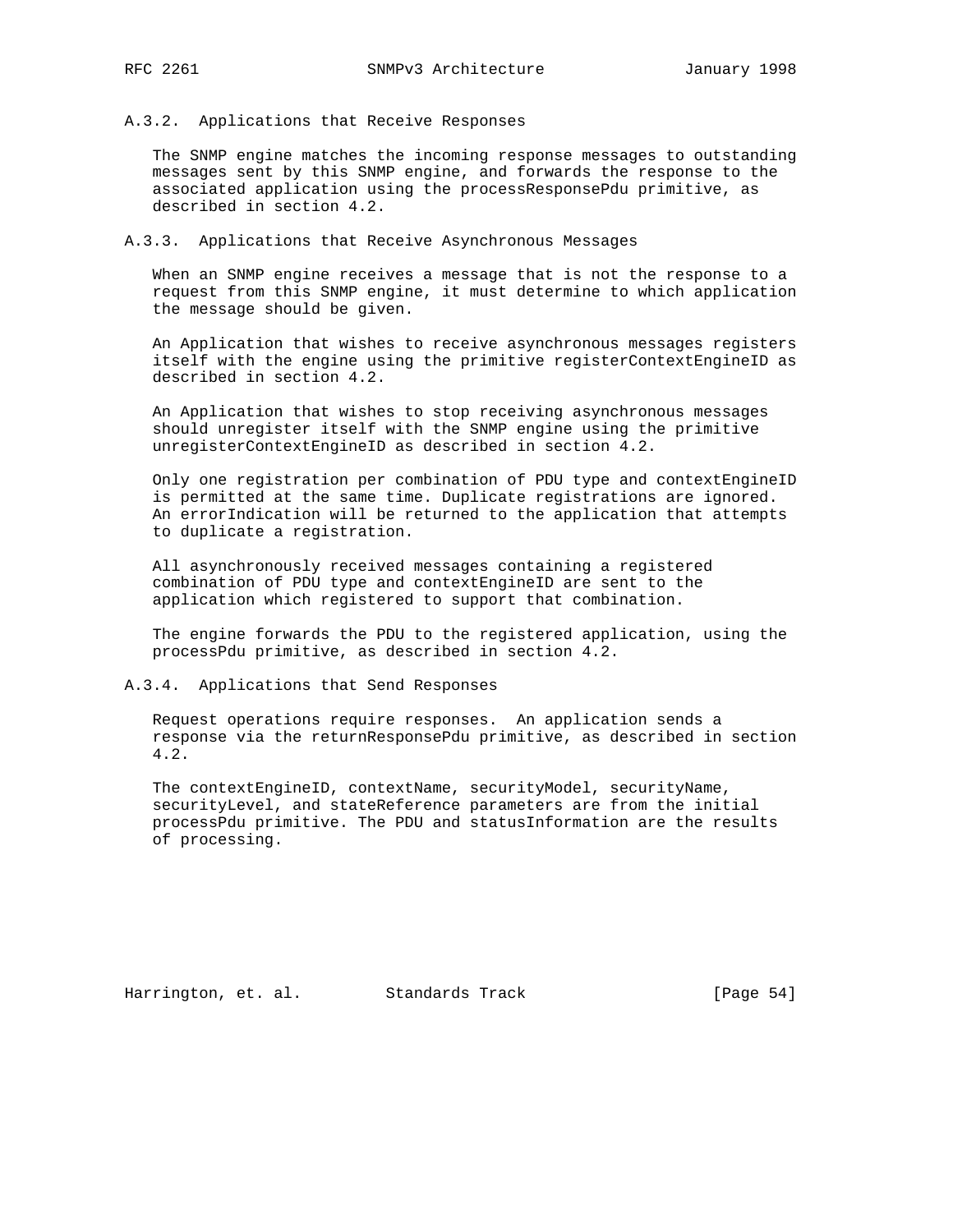# A.4. Access Control Model Design Requirements

 An Access Control Model determines whether the specified securityName is allowed to perform the requested operation on a specified managed object. The Access Control Model specifies the rules by which access control is determined.

 The persistent data used for access control should be manageable using SNMP, but the Access Control Model defines whether an instantiation of the MIB is a conformance requirement.

The Access Control Model must provide the primitive isAccessAllowed.